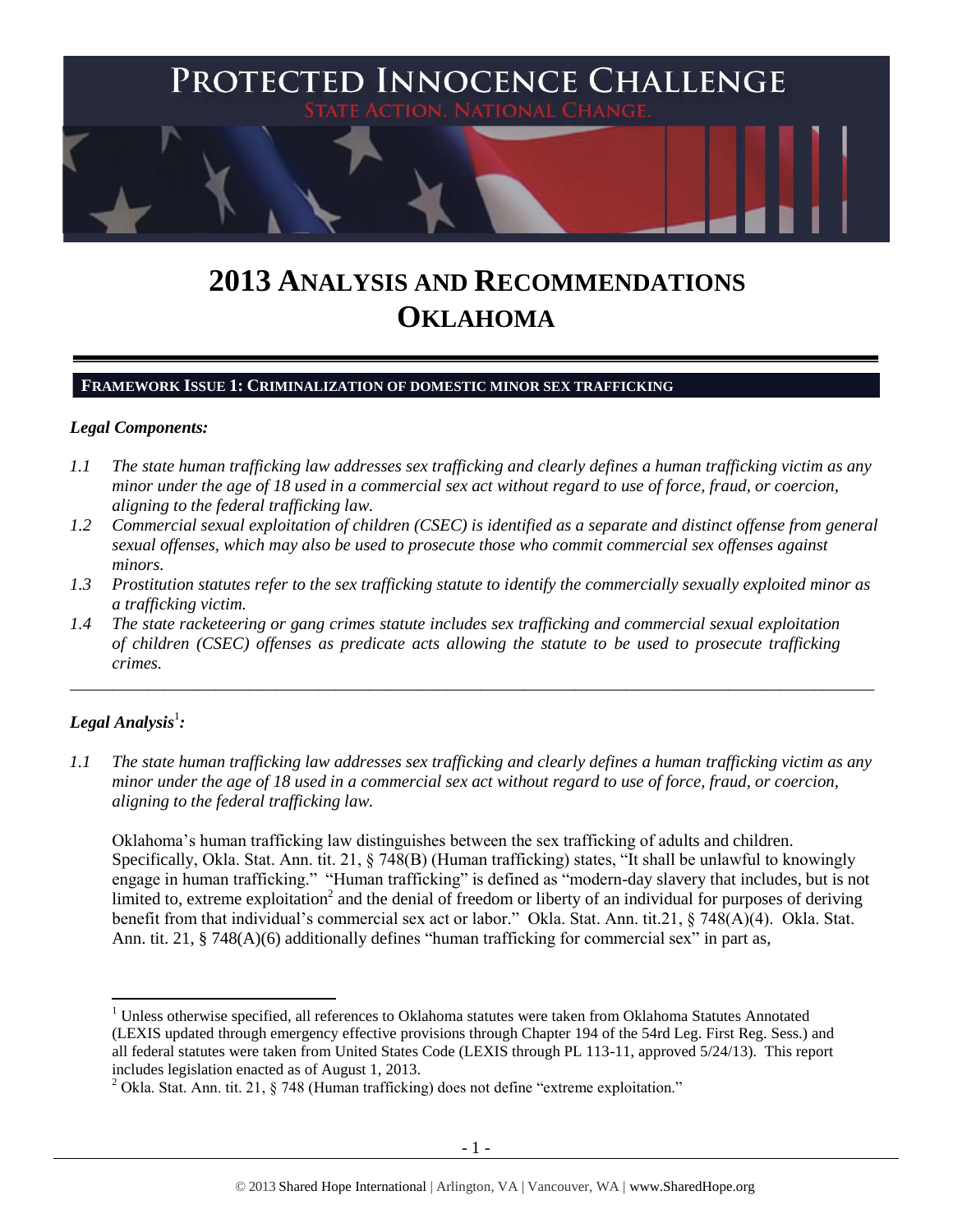b. recruiting, enticing, harboring, maintaining, transporting, providing, purchasing, or obtaining, by any means, a minor<sup>3</sup> for purposes of engaging the minor in a commercial sex act, or c. benefiting, financially or by receiving anything of value, from participating in a venture that has engaged in an act of trafficking for commercial sex.

Okla. Stat. Ann. tit. 21, § 748(A)(2) defines "commercial sex" as "any form of commercial sexual activity such as sexually explicit performances, prostitution, participation in the production of pornography, performance in a strip club, or exotic dancing or display."

A conviction under this statute is punishable as a felony by imprisonment for at least 5 years, a fine not to exceed \$10,000, or both. Okla. Stat. Ann. tit. 21, § 748(C). If the victim is under the age of 18, however, a conviction is punishable by imprisonment for at least 10 years, a fine not to exceed \$20,000, or both. Okla. Stat. Ann. tit.21, § 748(C).

*1.2 Commercial sexual exploitation of children (CSEC) is identified as a separate and distinct offense from general sexual offenses, which may also be used to prosecute those who commit commercial sex offenses against minors.*

Oklahoma has several statutes that specifically criminalize CSEC, including the following:

1. Okla. Stat. Ann. tit. 21, § 1029<sup>4</sup> (Engaging in prostitution, etc.—soliciting or procuring—residing or being in place for prohibited purpose—aiding, abetting or participating—child prostitution) states,

A. It shall further be unlawful:

 $\overline{\phantom{a}}$ 

<span id="page-1-0"></span>1. To engage in prostitution,<sup>5</sup> lewdness, $6$  or assignation;

2. To solicit, induce, entice, or procure another to commit an act of lewdness, assignation, or prostitution, with himself or herself;

3. To reside in, enter, or remain in any house, place, building, or other structure, or to enter or remain in any vehicle, trailer, or other conveyance with the intent of committing an act of prostitution, lewdness, or assignation; or

4. To aid, abet, or participate in the doing of any of the acts prohibited in paragraph 1, 2 or 3 of this subsection.

B. Any prohibited act described in paragraph 1, 2, 3 or 4 of subsection A of this section committed with a person under sixteen (16) years of age shall be deemed child prostitution, as

<sup>&</sup>lt;sup>3</sup> Okla. Stat. Ann. tit. 21, § 748(A)(8) states that "'[m]inor' means an individual under eighteen (18) years of age. <sup>4</sup> The text of Okla. Stat. Ann. tit. 21, § 1029 included here and elsewhere in this report includes amendments made

by the passage of House Bill 1067, 54rd Leg. 1st Reg. Sess. (Okla. 2013) (effective November 1, 2013).

<sup>5</sup> Okla. Stat. Ann. tit. 21, § 1030(1) (Definitions) defines "prostitution" as,

a. the giving or receiving of the body for sexual intercourse, fellatio, cunnilingus, masturbation, anal intercourse or lewdness with any person not his or her spouse, in exchange for money or any other thing of value, or

b. the making of any appointment or engagement for sexual intercourse, fellatio, cunnilingus, masturbation, anal intercourse or lewdness with any person not his or her spouse, in exchange for money or any other thing of value.

 $6$  Okla. Stat. Ann. tit. 21, § 1030(6) defines "lewdness" as,

a. any lascivious, lustful or licentious conduct,

b. the giving or receiving of the body for indiscriminate sexual intercourse, fellatio, cunnilingus, masturbation, anal intercourse, or lascivious, lustful or licentious conduct with any person not his or her spouse, or c. any act in furtherance of such conduct or any appointment or engagement for prostitution.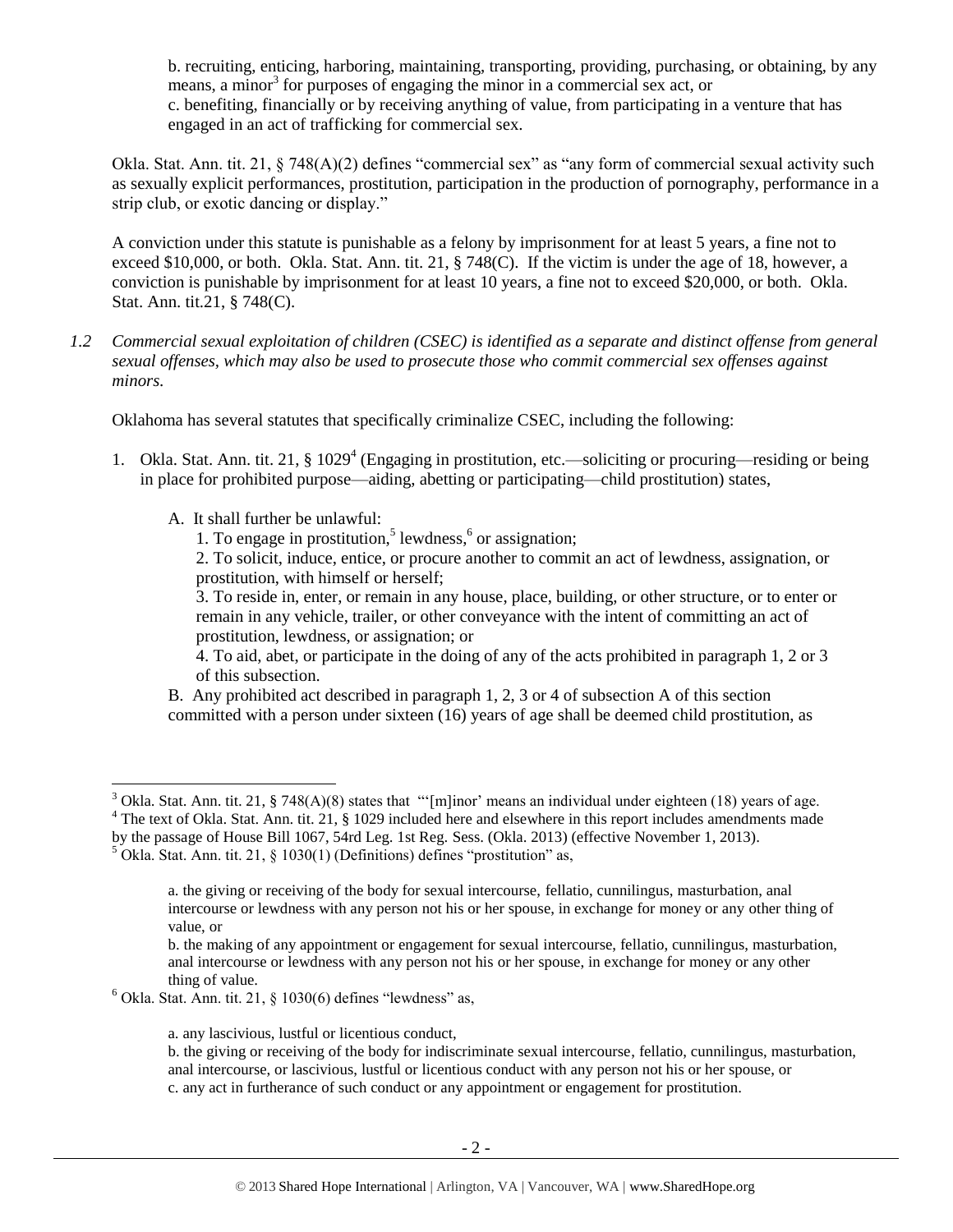<span id="page-2-0"></span>defined in Section 1030 [Definitions] of this title,<sup>7</sup> and shall be punishable as provided in Section 1031 of this title.

C. In any prosecution of a person sixteen (16) or seventeen (17) years of age for an offense described in subsection A of this section, there shall be a presumption that the actor was coerced into committing such offense by another person in violation of the human trafficking provisions set forth in Section 748 of this title.

Pursuant to Okla. Stat. Ann. tit.21, § 1031(C) (Punishment for violations), if the victim is under the age of 16, a conviction under Okla. Stat. Ann. tit. 21, § 1029(B) is punishable as a felony by imprisonment up to 10 years and a fine not to exceed \$5,000 for a first conviction, \$10,000 for a second conviction, or \$15,000 for third and subsequent convictions. In contract, if the victim is 16 years of age or older, a conviction is punishable as a misdemeanor by imprisonment in a county jail for 30 days to 1 year, a fine not to exceed \$2,500 for a first conviction, \$5,000 for a second conviction, or \$7,500 for a third and subsequent conviction, or by both fine and imprisonment.Okla. Stat. Ann. tit.21, § 1031(A). In addition, the court may also order that the offender serve  $40-80$  hours of community service.<sup>8</sup> Okla. Stat. Ann. tit.21,  $$1031(A).$ 

2. Okla. Stat. Ann. tit. 21, §1087(A) (Child under 18 years of age—Procuring for prostitution, lewdness or other indecent act—Punishment) makes it a crime to

<span id="page-2-1"></span>1. Offer, or offer to secure, a child under eighteen (18) years of age for the purpose of prostitution, or for any other lewd or indecent act, or procure or offer to procure a child for, or a place for a child as an inmate in, a house of prostitution or other place where prostitution is practiced; 2. Receive or to offer or agree to receive any child under eighteen (18) years of age into any house, place, building, other structure, vehicle, trailer, or other conveyance for the purpose of prostitution, lewdness, or assignation, or to permit any person to remain there for such purpose; or 3. Direct, take, or transport, or to offer or agree to take or transport, or aid or assist in transporting, any child under eighteen (18) years of age to any house, place, building, other structure, vehicle, trailer, or other conveyance, or to any other person with knowledge or having reasonable cause to believe that the purpose of such directing, taking, or transporting is prostitution, lewdness, or assignation.

<span id="page-2-2"></span>A conviction under Okla. Stat. Ann. tit. 21, § 1087(A) is punishable as a felony by imprisonment for 1–10 years and a possible fine not to exceed \$10,000. Okla. Stat. Ann. tit.21,  $\S$ § 1087(B)(1), 64(B).<sup>9</sup> Additionally, Okla. Stat. Ann. tit. 21, § 1087(B)(2) states, "Any owner, proprietor, keeper, manager, conductor, or other person who knowingly permits any violation of this section in any house, building, room, or other premises or any conveyances under his control or of which he has possession shall, upon conviction for the first offense, be guilty of a misdemeanor" punishable by imprisonment in a county jail for 6 months to 1 year and a fine of \$500–\$5,000, with subsequent convictions punishable as felonies by imprisonment for 1–10 years, a fine of \$5,000–\$25,000, or both. Okla. Stat. Ann. tit.21, § 1087(B)(2).

l <sup>7</sup> Okla. Stat. Ann. tit. 21, § 1030(2) defines "child prostitution" as "prostitution or lewdness as defined in this section with a person under sixteen (16) years of age, in exchange for money or any other thing of value."

 $8$  Pursuant to Okla. Stat. Ann. tit. 21, § 1031(D), enhanced penalties apply if the offense occurred within 1,000 feet of a school or church. In such instances, a conviction under Okla. Stat. Ann. tit. 21, § 1028, § 1029, or § 1030 is punishable as a felony by imprisonment up to 5 years and carries the same schedule of fines and community service associated with a conviction under Okla. Stat. Ann. tit. 21, § 1029(A). The court also may order such an offender to 40–80 hours of community service.

<sup>&</sup>lt;sup>9</sup> Pursuant to Okla. Stat. Ann. tit. 21, § 64(B), "Upon a conviction for any felony punishable by imprisonment in any jail or prison, in relation to which no fine is prescribed by law, the court or a jury may impose a fine on the offender not exceeding Ten Thousand Dollars (\$ 10,000.00) in addition to the imprisonment prescribed."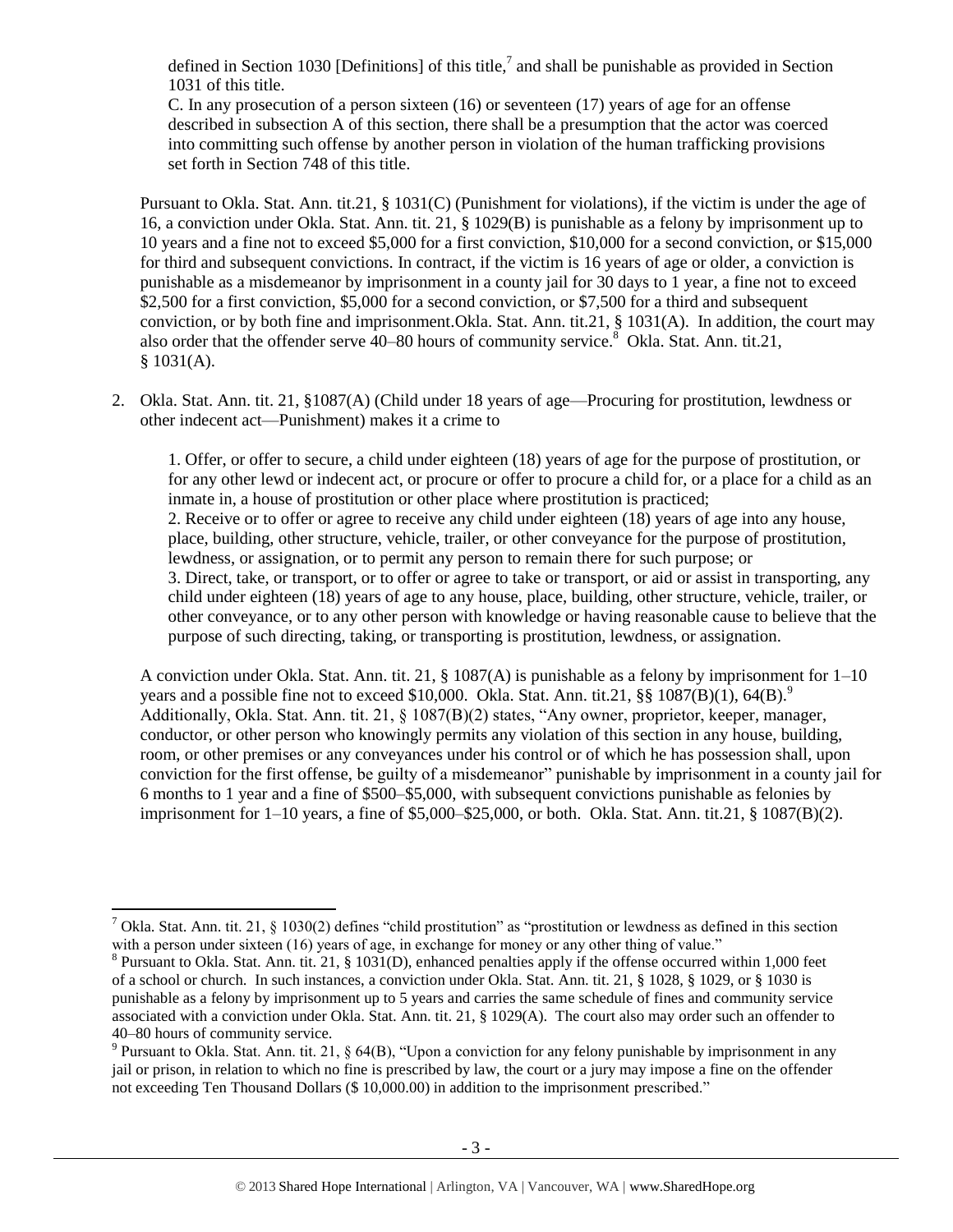3. Okla. Stat. Ann. tit. 21, § 1088(A) (Child under 18 years of age—Inducing, keeping, detaining or restraining for prostitution—Punishment) provides,

A. No person shall:

 $\overline{\phantom{a}}$ 

1. By promise, threats, violence, or by any device or scheme, including but not limited to the use of any controlled dangerous substance prohibited pursuant to the provisions of the Uniform Controlled Dangerous Substances Act, cause, induce, persuade, or encourage a child under eighteen (18) years of age to engage or continue to engage in prostitution or to become or remain an inmate of a house of prostitution or other place where prostitution is practiced;

2. Keep, hold, detain, restrain, or compel against his will, any child under eighteen (18) years of age to engage in the practice of prostitution or in a house of prostitution or other place where prostitution is practiced or allowed; or

3. Directly or indirectly keep, hold, detain, restrain, or compel or attempt to keep, hold, detain, restrain, or compel a child under eighteen (18) years of age to engage in the practice of prostitution or in a house of prostitution or any place where prostitution is practiced or allowed for the purpose of compelling such child to directly or indirectly pay, liquidate, or cancel any debt, dues, or obligations incurred, or said to have been incurred by such child.

A conviction under Okla. Stat. Ann. tit. 21, § 1088(A) is punishable as a felony by imprisonment for 1–25 years and a fine of \$5,000–\$25,000. Okla. Stat. Ann. tit.21, § 1088(B)(1). Additionally, Okla. Stat. Ann. tit. 21, § 1088(B)(2) states,

Any owner, proprietor, keeper, manager, conductor, or other person who knowingly permits a violation of this section in any house, building, room, tent, lot or premises under his control or of which he has possession, upon conviction for the first offense, shall be guilty of a misdemeanor punishable by imprisonment in the county jail for a period of not less than six (6) months nor more than one (1) year, and by a fine of not more than Five Thousand Dollars (\$ 5,000.00).

Subsequent convictions are punishable as felonies by imprisonment for  $1-10$  years and a fine of \$5,000– \$25,000. Okla. Stat. Ann. tit.21, § 1088(B)(2).

<span id="page-3-0"></span>4. Okla. Stat. Ann. tit. 21, § 1021.2(A) (Minors—Procuring for participation in pornography) states, "Any person who shall procure or cause the participation of any minor under the age of eighteen (18) years in any child pornography<sup>10</sup> or who knowingly possesses, procures, or manufactures, or causes to be sold or distributed any child pornography shall be guilty, upon conviction, of a felony . . . ." A conviction under

any visual depiction or individual image stored or contained in any format on any medium including, but not limited to, film, motion picture, videotape, photograph, negative, undeveloped film, slide, photographic product, reproduction of a photographic product, play or performance wherein a minor under the age of eighteen (18) years is engaged in any act with a person, other than his or her spouse, of sexual intercourse which is normal or perverted, in any act of anal sodomy, in any act of sexual activity with an animal, in any act of sadomasochistic abuse including, but not limited to, flagellation or torture, or the condition of being fettered, bound or otherwise physically restrained in the context of sexual conduct, in any act of fellatio or cunnilingus, in any act of excretion in the context of sexual conduct, in any lewd exhibition of the uncovered genitals in the context of masturbation or other sexual conduct, or where the lewd exhibition of the uncovered genitals, buttocks or, if such minor is a female, the breast, has the purpose of sexual stimulation of the viewer, or wherein a person under the age of eighteen (18) years observes such acts or exhibitions. Each visual depiction or individual image shall constitute a separate item and multiple copies of the same identical material shall each be counted as a separate item.

<sup>&</sup>lt;sup>10</sup> Pursuant to Okla. Stat. Ann. tit. 21, § 1024.1(A) (Definitions), "child pornography," as it is used in Okla. Stat. Ann. tit. 21, §§ 1021, 1021.1, through 1021.4, Sections 1022 through 1024, and 1040.8 through 1040.24, is defined as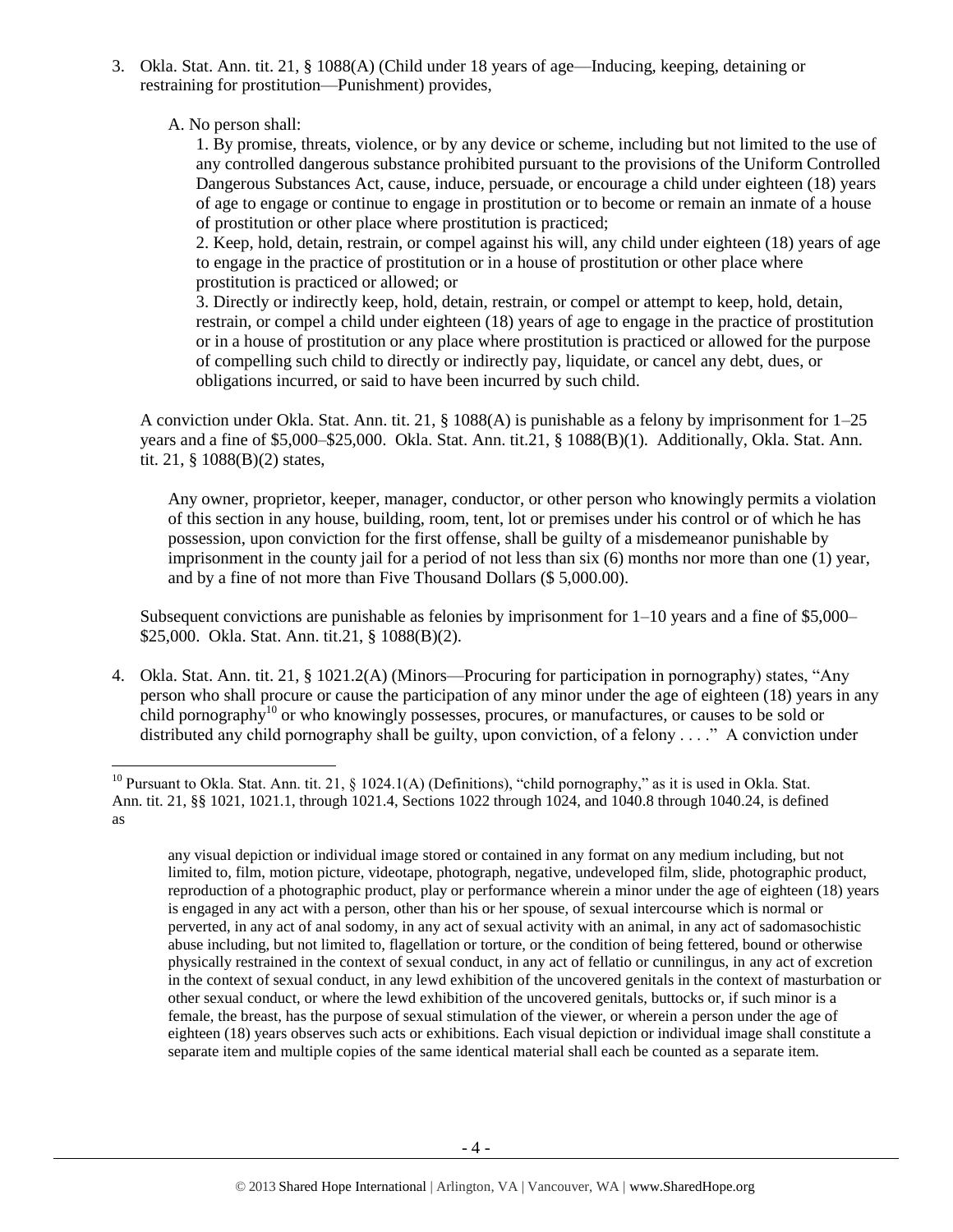this statute is punishable as a felony by imprisonment up to 20 years, a fine not to exceed \$25,000, or both. Okla. Stat. Ann. tit. 21, § 1021.2(A). Additionally, "Persons convicted under this section shall not be eligible for a deferred sentence." Okla. Stat. Ann. tit. 21, § 1021.2(A).

- 5. Okla. Stat. Ann. tit. 21, § 1021.3(A) (Guardians—Parents—Custodians—Consent to participation of minors in child pornography) makes it a crime if "[a]ny parent, guardian or individual having custody of a minor under the age of eighteen (18) years . . . knowingly permits or consents to the participation of a minor in any child pornography . . . ." A conviction under Okla. Stat. Ann. tit. 21, § 1021.3(A) is punishable as a felony by imprisonment up to 20 years, a fine not to exceed \$25,000, or both, with no eligibility for a deferred sentence. Okla. Stat. Ann. tit. 21, § 1021.3(A).
- 6. Okla. Stat. Ann. tit. 21, § 843.5(H)–(J) (Child abuse—Child neglect—Child sexual abuse—Child sexual exploitation—Enabling—Penalties) states,

H. Any parent or other person who shall willfully or maliciously engage in child sexual exploitation shall, upon conviction, be punished by imprisonment in the custody of the Department of Corrections not exceeding life imprisonment, or by imprisonment in a county jail not exceeding one (1) year, or by a fine of not less than Five Hundred Dollars (\$500.00) nor more than Five Thousand Dollars (\$5,000.00), or both such fine and imprisonment except as provided in subsection I of this section for a child victim under twelve (12) years of age. Except for persons sentenced to life or life without parole, any person sentenced to imprisonment for two (2) years or more for a violation of this subsection shall be required to serve a term of post-imprisonment supervision pursuant to subparagraph f of paragraph 1 of subsection A of Section 991aof Title 22 of the Oklahoma Statutes under conditions determined by the Department of Corrections. The jury shall be advised that the mandatory post-imprisonment supervision shall be in addition to the actual imprisonment. As used in this subsection, "child sexual exploitation" means the willful or malicious sexual exploitation, as defined by subparagraph c of paragraph 2 of Section 1-1-105 of Title 10A of the Oklahoma Statutes, of a child under eighteen (18) years of age by another.

I. Any parent or other person who shall willfully or maliciously engage in sexual exploitation of a child under twelve (12) years of age shall, upon conviction, be punished by imprisonment in the custody of the Department of Corrections for not less than twenty-five (25) years nor more than life imprisonment, and by a fine of not less than Five Hundred Dollars (\$500.00) nor more than Five Thousand Dollars (\$5,000.00).

J. Any parent or other person who shall willfully or maliciously engage in enabling child sexual exploitation shall, upon conviction, be punished by imprisonment in the custody of the Department of Corrections not exceeding life imprisonment, or by imprisonment in a county jail not exceeding one (1) year, or by a fine of not less than Five Hundred Dollars (\$500.00) nor more than Five Thousand Dollars (\$5,000.00), or both such fine and imprisonment. As used in this subsection, "enabling child sexual exploitation" means the causing, procuring or permitting of a willful or malicious act of child sexual exploitation, as defined by subparagraph c of paragraph 2 of Section 1-1-105 of Title 10A of the Oklahoma Statutes, of a child under eighteen (18) years of age by another. As used in this subsection, "permit" means to authorize or allow for the care of a child by an individual when the person authorizing or allowing such care knows or reasonably should know that the child will be placed at risk of sexual exploitation as proscribed by this subsection.

7. Okla. Stat. Ann. tit. 21, § 1040.13a(A), (B)(Facilitating, encouraging, offering or soliciting sexual conduct or engaging in sexual communication with a minor or person believed to be a minor) states,

<span id="page-4-0"></span>A. It is unlawful for any person to facilitate, encourage, offer or solicit sexual conduct with a minor, or other individual the person believes to be a minor, by use of any technology,  $\frac{11}{11}$  or to engage in any

l

 $11$  Okla. Stat. Ann. tit. 21, § 1040.13a(A) states,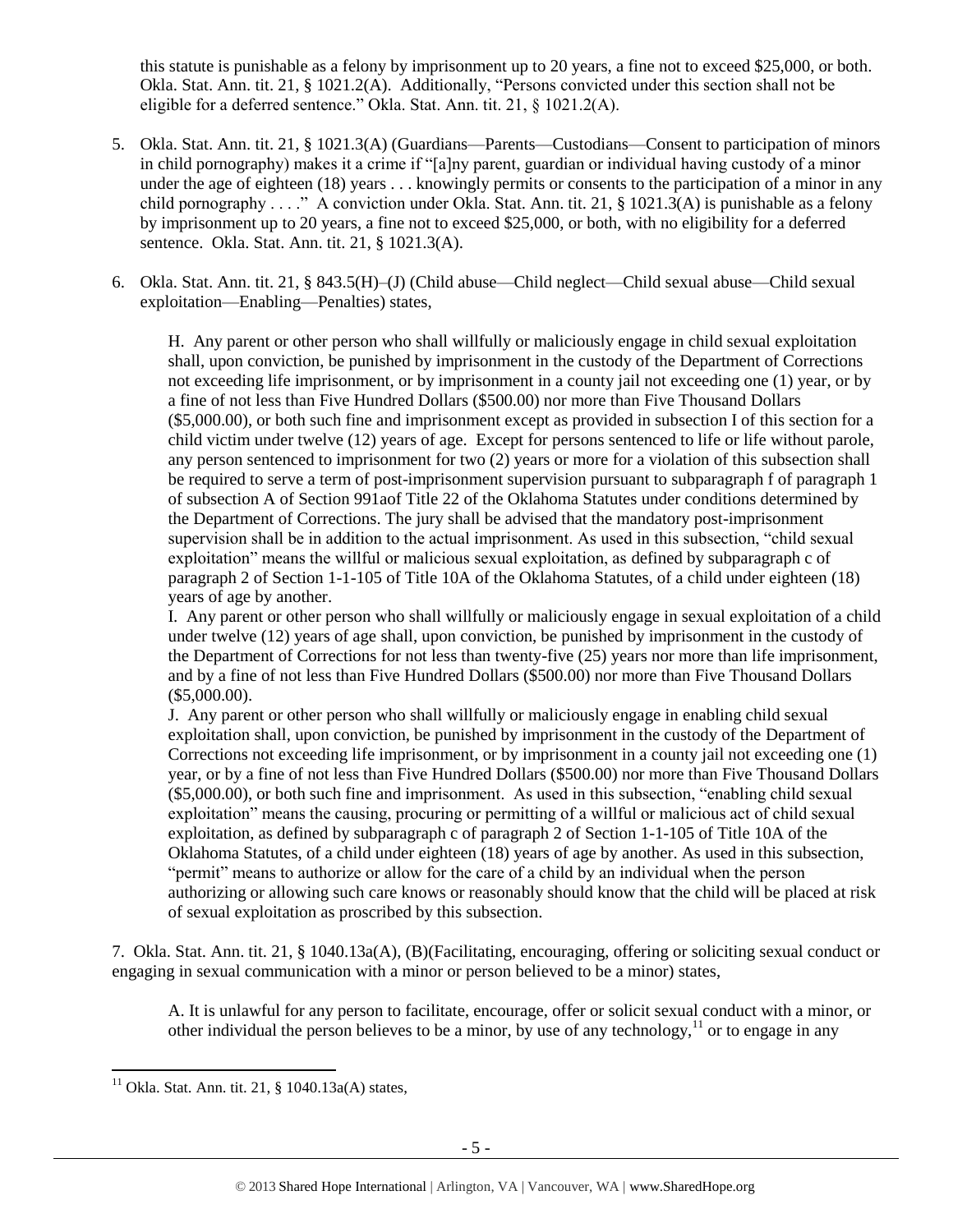communication for sexual or prurient interest with any minor, or other individual the person believes to be a minor, by use of any technology. . . .

B. A person is guilty of violating the provisions of this section if the person knowingly transmits any prohibited communication by use of any technology defined herein, or knowingly prints, publishes or reproduces by use of any technology described herein any prohibited communication, or knowingly buys, sells, receives, exchanges, or disseminates any prohibited communication or any information, notice, statement, website, or advertisement for communication with a minor or access to any name, telephone number, cell phone number, e-mail address, Internet address, text message address, place of residence, physical characteristics or other descriptive or identifying information of a minor, or other individual the person believes to be a minor.

A conviction under this statute is punishable as a felony by imprisonment up to 10 years, a fine not to exceed \$10,000, or both. Okla. Stat. Ann. tit.21, § 1040.13a(D).

Several other sexual offenses, while not expressly commercial in nature, may also be applicable in cases involving the commercial sexual exploitation of a child. Some of those statutes are as follows:

- 1. Okla. Stat. Ann. tit. 21, § 1021(A), (B) (Indecent exposure—Indecent exhibitions—Obscene material or child pornography—Solicitation of minors) states,
	- A. Every person who willfully and knowingly either:

1. Lewdly exposes his or her person or genitals in any public place, or in any place where there are present other persons to be offended or annoyed thereby . . . ;

2. Procures, counsels, or assists any person to expose such person, or to make any other exhibition of such person to public view or to the view of any number of persons, for the purpose of sexual stimulation of the viewer;

3. Writes, composes, stereotypes, prints, photographs, designs, copies, draws, engraves, paints, molds, cuts, or otherwise prepares, publishes, sells, distributes, keeps for sale, knowingly downloads on a computer, or exhibits any obscene material or child pornography; or

4. Makes, prepares, cuts, sells, gives, loans, distributes, keeps for sale, or exhibits any disc record, metal, plastic, or wax, wire or tape recording, or any type of obscene material or child pornography, shall be guilty, upon conviction, of a felony . . . .

B. Every person who:

 $\overline{\phantom{a}}$ 

1. Willfully solicits or aids a minor child to perform; or

2. Shows, exhibits, loans, or distributes to a minor child any obscene material or child pornography for the purpose of inducing said minor to participate in, any act specified in paragraphs 1, 2, 3 or 4 of subsection A of this section shall be guilty of a felony. . . .

A conviction under Okla. Stat. Ann. tit. 21, § 1021(A) is punishable as a felony by imprisonment for 30 days to 10 years, a fine of \$500–\$20,000, or both. Okla. Stat. Ann. tit.21, § 1021(A)(4). A conviction under Okla. Stat. Ann. tit. 21, § 1021(B) is punishable as a felony by imprisonment for 10–30 years and a possible fine not to exceed \$10,000. Okla. Stat. Ann. tit.21, §§ 1021(B)(2), 64(B). If the victim is under the age of 12, however, a conviction under Okla. Stat. Ann. tit. 21, § 1021(B) is punishable as a felony by

For purposes of this subsection, "by use of any technology" means the use of any telephone or cell phone, computer disk (CD), digital video disk (DVD), recording or sound device, CD-ROM, VHS, computer, computer network or system, Internet or World Wide Web address including any blog site or personal web address, e-mail address, Internet Protocol address (IP), text messaging or paging device, any video, audio, photographic or camera device of any computer, computer network or system, cell phone, any other electrical, electronic, computer or mechanical device, or any other device capable of any transmission of any written or text message, audio or sound message, photographic, video, movie, digital or computergenerated image, or any other communication of any kind by use of an electronic device.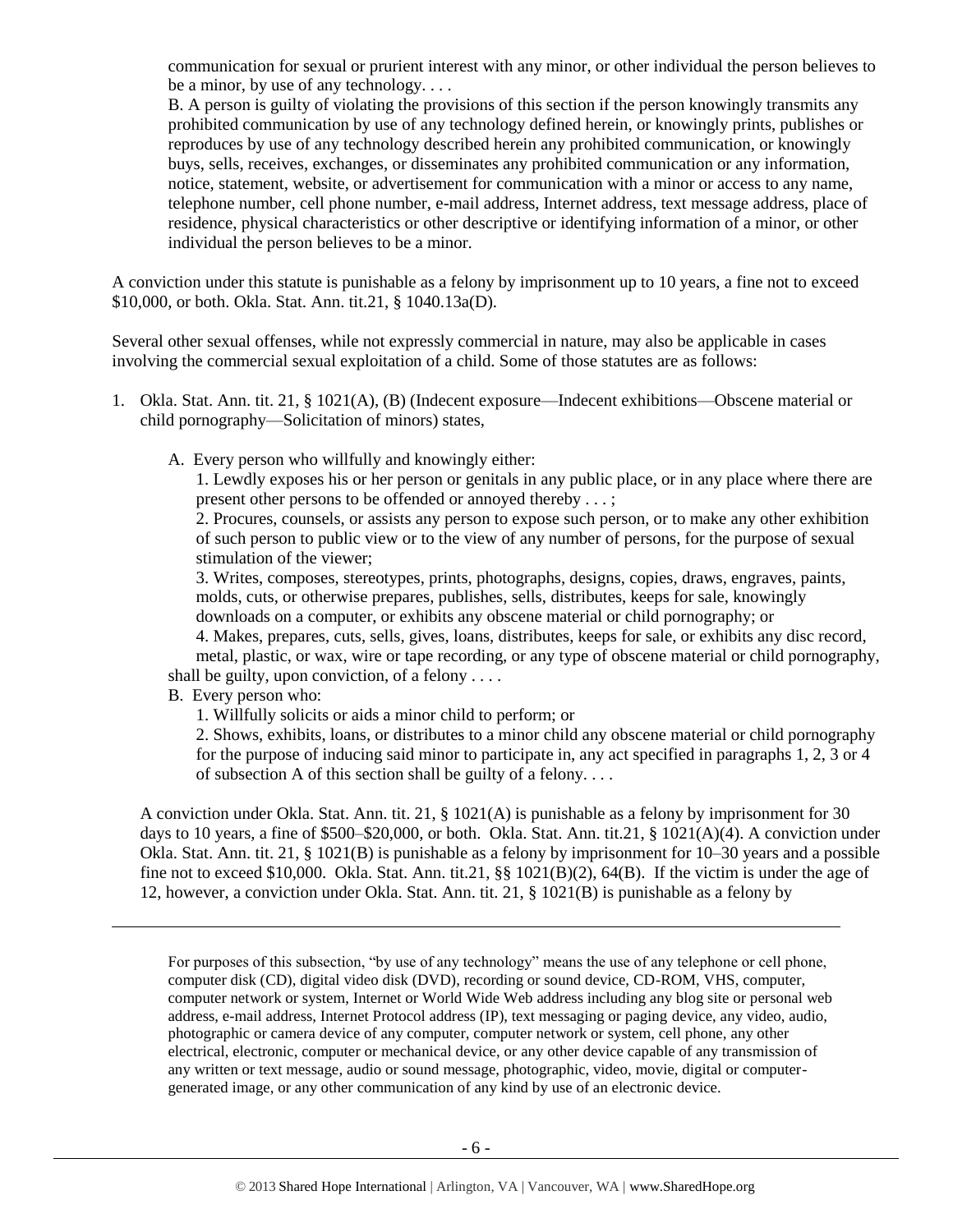imprisonment for at least 25 years and a possible fine not to exceed \$10,000. Okla. Stat. Ann. tit.21, §§ 1021(B)(2), 64(B). In addition, a person convicted under this statute is not eligible for a deferred sentence. Okla. Stat. Ann. tit.21, § 1021(C).

- 2. Pursuant to Okla. Stat. Ann. tit. 21,  $\S 1123(A)^{12}$  (Lewd or indecent proposals or acts as to child under 16) (Second version),
	- A. It is a felony for any person to knowingly and intentionally:

<span id="page-6-0"></span>1. Make any oral, written or electronically or computer-generated lewd or indecent proposal to any child under sixteen (16) years of age, or other individual the person believes to be a child under sixteen (16) years of age, for the child to have unlawful sexual relations or sexual intercourse with any person; or

2. Look upon, touch, maul, or feel the body or private parts of any child under sixteen (16) years of age in any lewd or lascivious manner by any acts against public decency and morality, as defined by law; or

3. Ask, invite, entice, or persuade any child under sixteen (16) years of age, or other individual the person believes to be a child under sixteen (16) years of age, to go alone with any person to a secluded, remote, or secret place, with the unlawful and willful intent and purpose then and there to commit any crime against public decency and morality, as defined by law, with the child; or 4. In any manner lewdly or lasciviously look upon, touch, maul, or feel the body or private parts of any child under sixteen (16) years of age in any indecent manner or in any manner relating to sexual matters or sexual interest; or

5. In a lewd and lascivious manner and for the purpose of sexual gratification:

a. urinate or defecate upon a child under sixteen (16) years of age,

b. ejaculate upon or in the presence of a child,

c. cause, expose, force or require a child to look upon the body or private parts of another person,

d. force or require any child under sixteen (16) years of age or other individual the person believes to be a child under sixteen(16) years of age, to view any obscene materials, child pornography or materials deemed harmful to minors as such terms are defined by Sections 1024.1 and 1040.75 of this title,

e. cause, expose, force or require a child to look upon sexual acts performed in the presence of the child, or

<span id="page-6-1"></span>f. force or require a child to touch or feel the body or private parts of said child or another person.

. . . .

l

A first conviction<sup>13</sup> under this statute is punishable as a felony by imprisonment for  $3-20$  years and a possible fine not to exceed \$10,000. Okla. Stat. Ann. tit. 21, §§ 1123(A), 64(B). If the victim is under the age of 12, however, a first conviction is punishable as a felony by imprisonment for at least 25 years and a possible fine not to exceed \$10,000. Okla. Stat. Ann. tit. 21, §§ 1123(A), 64(B). Second convictions are punishable by the same penalties, but the offender "shall not be eligible for probation, suspended or deferred sentence." Okla. Stat. Ann. tit. 21, § 1123(A). In addition to not being eligible for probation, suspension or a deferred sentence, third and subsequent convictions are punishable as a felony by imprisonment for life or life without the possibility of parole and a possible fine not to exceed \$10,000. Okla. Stat. Ann. tit. 21, §§ 1123(A), 64(B). Additionally, a conviction under this statute by a person who has two prior convictions for any violation or attempted violation of Okla. Stat. Ann. tit. 21, § 1114(A) (Rape in the first degree), § 888 (Forcible sodomy), or § 843.5 (Child sexual abuse) is punishable as a

 $12$  The text of Okla. Stat. Ann. tit. 21, § 1123 included here and elsewhere in this report includes amendments made by the passage of House Bill 1328, House Bill 1297, 54rd Leg. 1st Reg. Sess. (Okla. 2013).

Pursuant to Okla. Stat. Ann. tit. 21, § 1123(A), "The provisions of this subsection shall not apply unless the accused is at least three (3) years older than the victim, except when accomplished by the use of force or fear."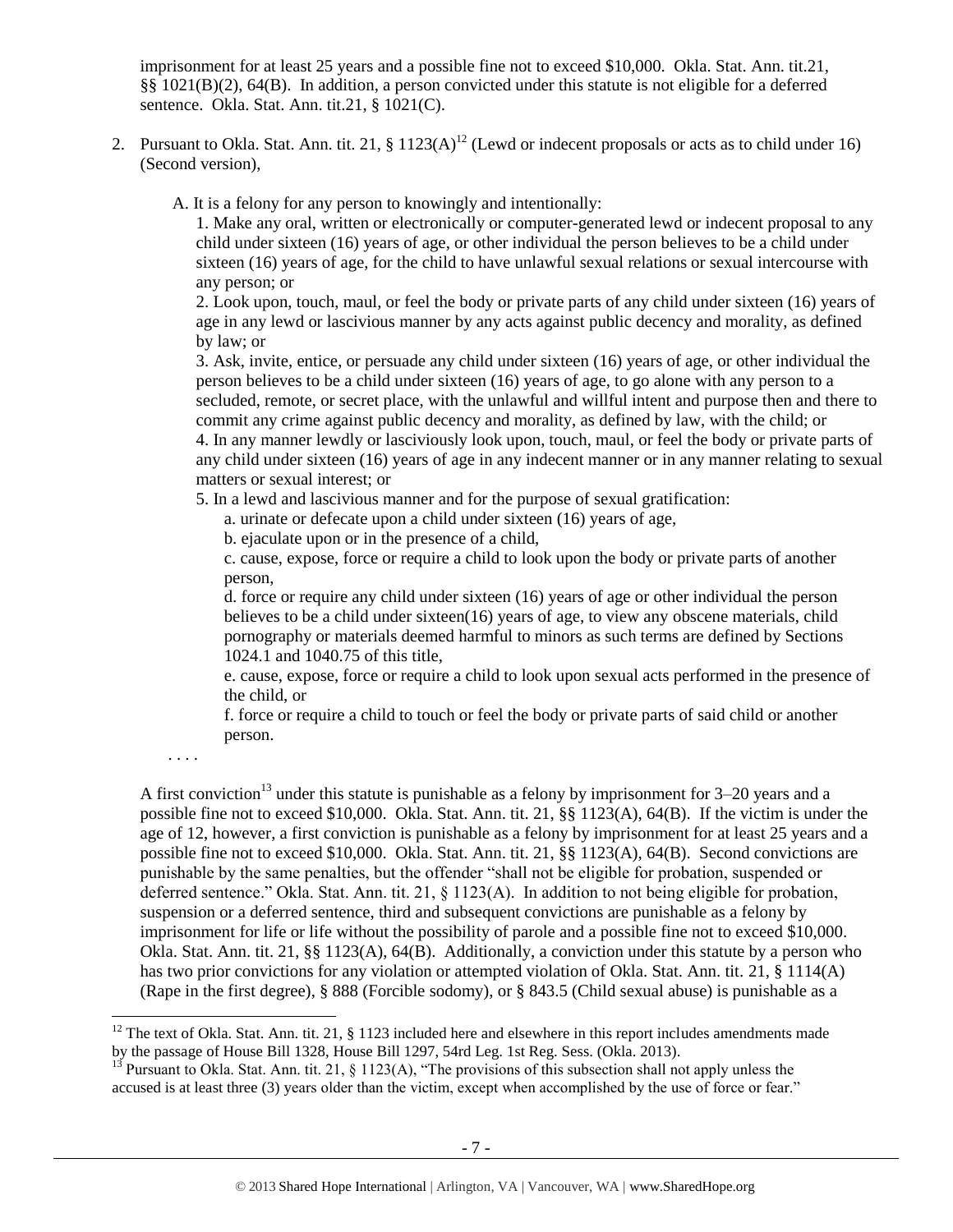felony by imprisonment for life or life without the possibility of parole and a possible fine not to exceed \$10,000. Okla. Stat. Ann. tit. 21, §§ 1123(A), 64(B).

3. Okla. Stat. Ann. tit. 21, § 1111(A)(1) (Rape defined) states,

A. Rape is an act of sexual intercourse involving vaginal or anal penetration accomplished with a male or female who is not the spouse of the perpetrator and who may be of the same or the opposite sex as the perpetrator under any of the following circumstances:

<span id="page-7-0"></span>1. Where the victim is under sixteen (16) years of age.

A conviction under this statute is rape in the first degree if, among other things, the victim is under the age of 14 and the offender is either 18 years of age or older or force or threat of force was used in the commission of the crime. Okla. Stat. Ann. tit. 21,  $\S$  1111(A)(1), 1114(A)(1), (A)(5). Rape, in the absence of the factors listed in Okla. Stat. Ann. tit. 21, § 1114(A) is rape in the second degree. Okla. Stat. Ann. tit. 21, § 1114(B).

Pursuant to Okla. Stat. Ann. tit. 21,  $\S$  1115 (Punishment for rape in first degree) (Second version),  $^{14}$ a first conviction for rape in the first degree is punishable as a felony by death or imprisonment for 5 years to life without the possibility of parole and a possible fine not to exceed \$10,000. Okla. Stat. Ann. tit. 21, §§1115, 64(B). Second convictions are punishable by the same penalties, but the offender "shall not be eligible for any form of probation." Okla. Stat. Ann. tit. 21, § 1115. Additionally, a conviction under this statute by a person who has two prior convictions for any violation or attempted violation of Okla. Stat. Ann. tit. 21, § 1114(A) (Rape in first degree), §888 (Forcible sodomy), § 1123 (Lewd or indecent proposals or acts as to child under 16), or § 843.5 (Child sexual abuse) is punishable as a felony and "shall be punished by imprisonment in the custody of the Department of Corrections for life or life without parole" and face a possible fine not to exceed \$10,000. Okla. Stat. Ann. tit. 21, §§ 1115, 64(B). In contrast, pursuant to Okla. Stat. Ann. tit. 21, § 1116 (Rape in second degree a felony) rape in the second degree is punishable as a felony by imprisonment for 1–15 years and a possible fine not to exceed \$10,000. Okla. Stat. Ann. tit. 21, §§ 1116, 64(B).

4. Okla. Stat. Ann. tit. 21, § 1111.1 (Rape by instrumentation) provides,

Rape by instrumentation is an act within or without the bonds of matrimony in which any inanimate object or any part of the human body, not amounting to sexual intercourse is used in the carnal knowledge of another person without his or her consent and penetration of the anus or vagina occurs to that person. Provided, further, that at least one of the circumstances specified in Section 1111 [Rape defined] of this title has been met ....

If the victim is under the age of 14 or the offense results in bodily harm, a conviction under this statute is rape in the first degree. Okla. Stat. Ann. tit. 21,  $\S$  1114(A)(1), (6). If the victim is 14 years of age or older, however, and the offense does not result in bodily harm, a conviction is rape in the second degree. Okla. Stat. Ann. tit. 21, § 1114(B). Pursuant to Okla. Stat. Ann. tit. 21, § 1115 (Punishment for rape in first degree) (Second version),<sup>15</sup> a first conviction for rape in the first degree is punishable as a felony by death or imprisonment for 5 years to life without the possibility of parole and a possible fine not to exceed \$10,000. Okla. Stat. Ann. tit.21, §§ 1115, 64(B). Second convictions are punishable by the same penalties,

l

<sup>&</sup>lt;sup>14</sup> Two different versions of Okla. Stat. Ann. tit. 21, § 1115 are currently in effect. The first version was amended by 2002 Okla. Sess. Laws 455, § 5, and the second version was amended by 2009 Okla. Sess. Laws 234, § 241. Although the differences between these two current versions are not substantive, the second version does include additional penalties for subsequent convictions, and, therefore, is the only version referenced throughout this report. This report also recommends that the first version (2002 Okla. Sess. Laws 455, § 5) be repealed, and any additional recommendations solely be applied to the second version (2009 Okla. Sess. Laws 234, § 241).

<sup>15</sup> *See supra* note [14.](#page-7-0)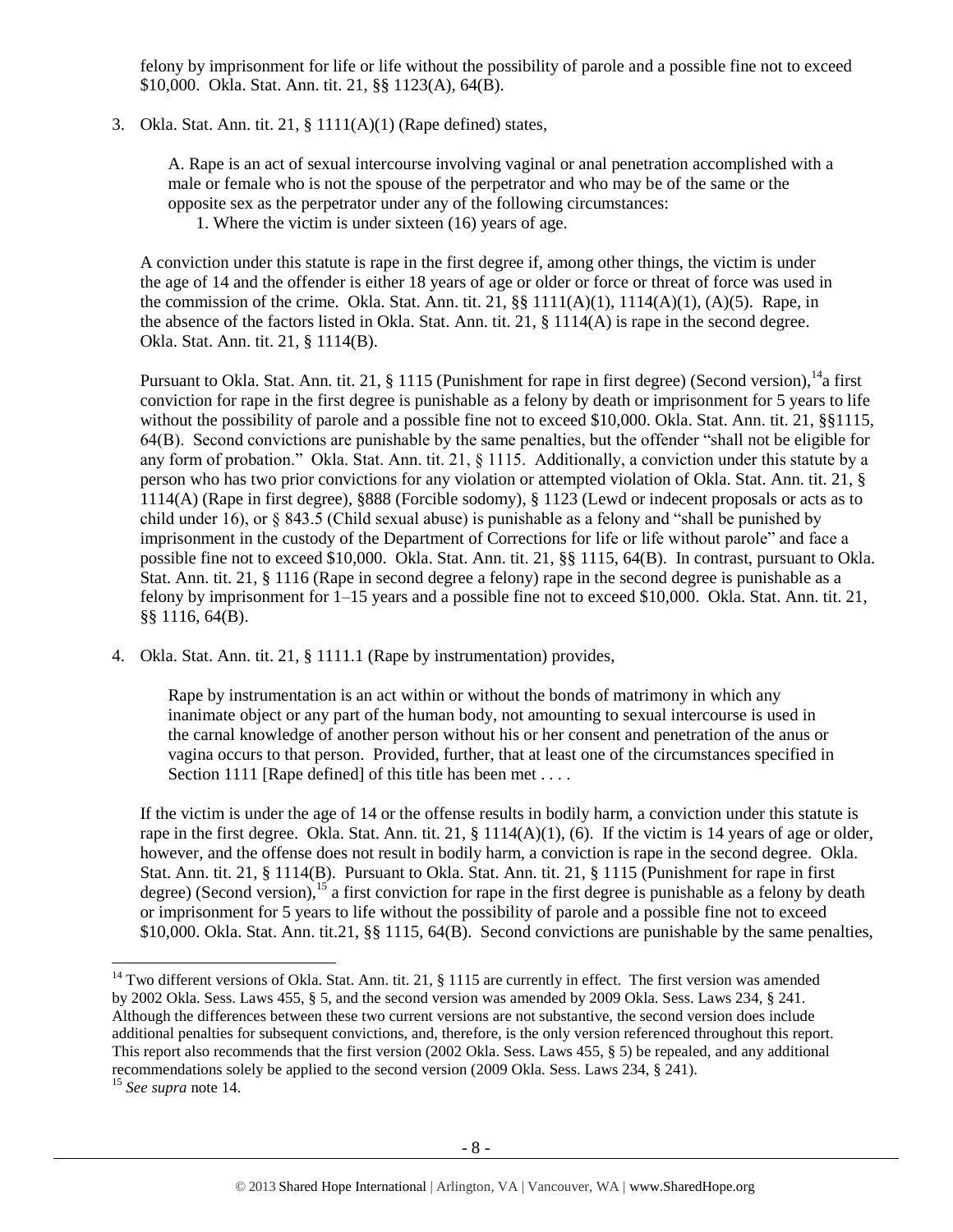but the offender "shall not be eligible for any form of probation." Okla. Stat. Ann. tit. 21, § 1115. Additionally, a conviction under this statute by a person who has two prior convictions for any violation or attempted violation of Okla. Stat. Ann. tit. 21, § 1114(A) (Rape in first degree), § 888 (Forcible sodomy), § 1123 (Lewd or indecent proposals or acts as to child under 16), or § 843.5 (Child sexual abuse) is punishable as a felony and "shall be punished by imprisonment in the custody of the Department of Corrections for life or life without parole" and face a possible fine not to exceed \$10,000. Okla. Stat. Ann. tit. 21, §§ 1115, 64(B). In contrast, pursuant to Okla. Stat. Ann. tit. 21, § 1116 (Rape in second degree a felony), rape in the second degree is punishable as a felony by imprisonment for 1–15 years and a possible fine not to exceed \$10,000. Okla. Stat. Ann. tit. 21, §§ 1116, 64(B).

5. Okla. Stat. Ann. tit. 21, § 843.5(E)–(G) (Child abuse—Child neglect—Child sexual abuse—Child sexual exploitation—Enabling—Penalties) states,

E. Any parent or other person who shall willfully or maliciously engage in child sexual abuse shall, upon conviction, be punished by imprisonment in the custody of the Department of Corrections not exceeding life imprisonment, or by imprisonment in a county jail not exceeding one (1) year, or by a fine of not less than Five Hundred Dollars (\$500.00) nor more than Five Thousand Dollars (\$5,000.00), or both such fine and imprisonment, except as provided in Section 51.1a of [Title 21 of the Oklahoma Statutes] or as otherwise provided in subsection F of this section for a child victim under twelve (12) years of age. . . . As used in this section, "child sexual abuse" means the willful or malicious sexual abuse, as defined by subparagraph b of paragraph 2 of Section 1-1-105 [Definitions]<sup>16</sup> of Title 10A [Children and juvenile code] of the Oklahoma Statutes, of a child under eighteen (18) years of age by another.

F. Any parent or other person who shall willfully or maliciously engage in sexual abuse to a child under twelve (12) years of age shall, upon conviction, be punished by imprisonment in the custody of the Department of Corrections for not less than twenty-five (25) years nor more than life imprisonment, and by a fine of not less than Five Hundred Dollars (\$500.00) nor more than Five Thousand Dollars (\$5,000.00).

G. Any parent or other person who shall willfully or maliciously engage in enabling child sexual abuse shall, upon conviction, be punished by imprisonment in the custody of the Department of Corrections not exceeding life imprisonment, or by imprisonment in a county jail not exceeding one (1) year, or by a fine of not less than Five Hundred Dollars (\$500.00) nor more than Five Thousand Dollars  $($5,000.00)$ , or both such fine and imprisonment. . .<sup>17</sup>

*1.3 Prostitution statutes refer to the sex trafficking statute to identify the commercially sexually exploited minor as a trafficking victim.* 

Okla. Stat. Ann. tit. 21,  $\S 1029(C)^{18}$  (Engaging in prostitution, etc.), refers to Okla. Stat. Ann. tit. 21,  $\S 748(B)$ The statute stipulates "In any prosecution of a person sixteen (16) or seventeen (17) years of age for an offense

b. "Sexual abuse" includes but is not limited to rape, incest, and lewd or indecent acts or proposals made to a child, as defined by law, by a person responsible for the health, safety, or welfare of the child.

<sup>17</sup> Okla. Stat. Ann. tit. 21, § 843.5(G) goes on to state,

As used in this subsection, "enabling child sexual abuse" means the causing, procuring or permitting of a willful or malicious act of child sexual abuse, as defined by subparagraph b of paragraph 2 of Section 1-1- 105 [Definitions] of Title 10A [Children and juvenile code] of the Oklahoma Statutes, of a child under the age of eighteen (18) by another. As used in this subsection, "permit" means to authorize or allow for the care of a child by an individual when the person authorizing or allowing such care knows or reasonably should know that the child will be placed at risk of sexual abuse as proscribed by this subsection.

<sup>18</sup> *See supra* note [4](#page-1-0).

<sup>&</sup>lt;sup>16</sup> Pursuant to Okla. Stat. Ann. tit.  $10A$ , §  $1-1-105(2)(b)$  (Definitions),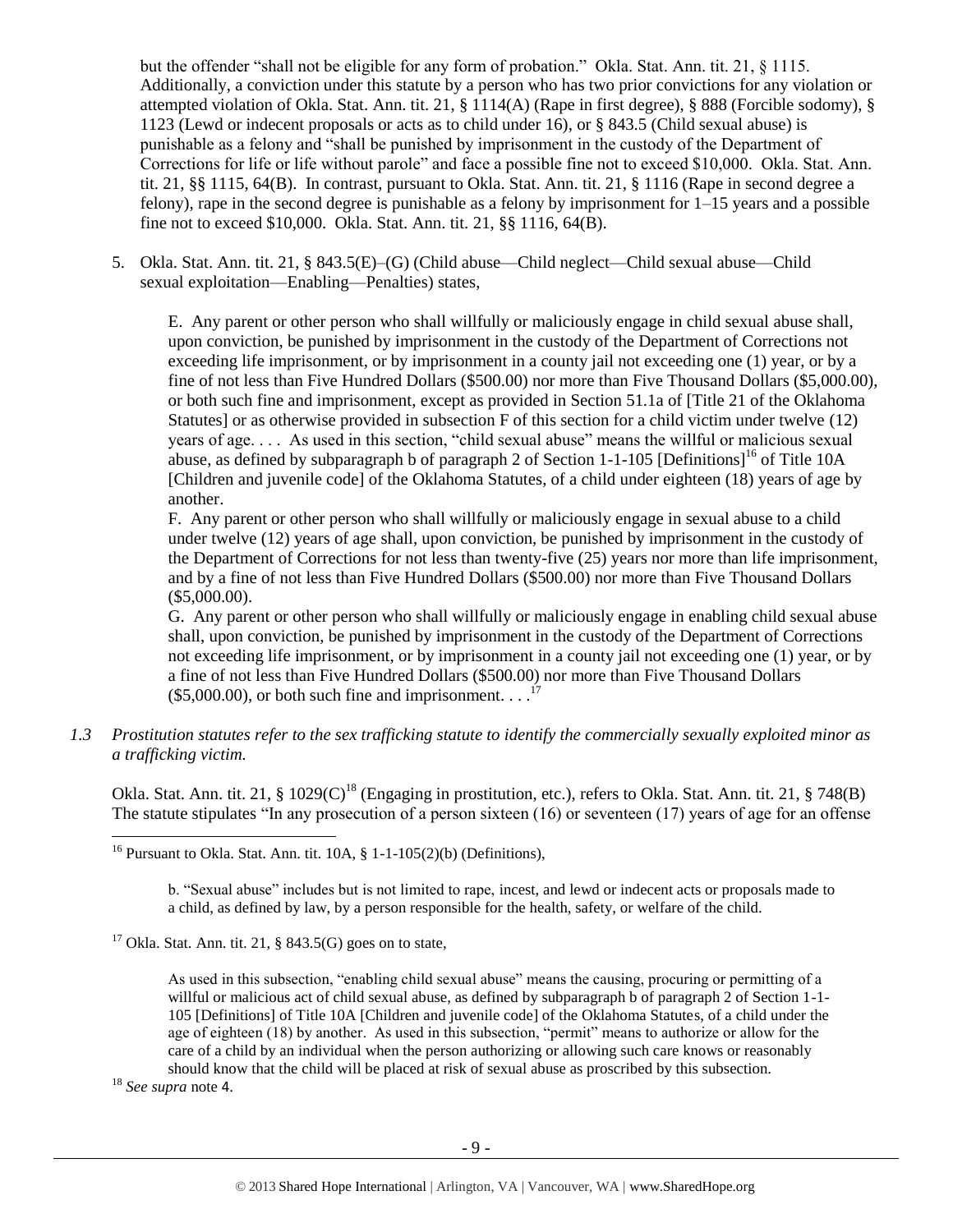described in subsection A of this section, there shall be a presumption that the actor was coerced into committing such offense by another person in violation of the human trafficking provisions set forth in Section 748 of this title." Okla. Stat. Ann. tit. 21, § 1029 (B).

In the event of prosecution, however, the law does offer all minors an affirmative defense. Okla. Stat. Ann. tit. 21, § 1029 (C). Pursuant to Okla. Stat. Ann. tit. 21, § 748(D) (Human trafficking), "It is an affirmative defense to prosecution for a criminal offense that, during the time of the alleged commission of the offense, the defendant was a victim of human trafficking."

*1.4 The state racketeering or gang crimes statute includes sex trafficking and commercial sexual exploitation of children (CSEC) offenses as predicate acts allowing the statute to be used to prosecute trafficking crimes.* 

Oklahoma's laws related to racketeering are codified at Okla. Stat. Ann. tit. 22, § 1403(A)–(D) (Participation in pattern of racketeering activity or collection of unlawful debt prohibited) which states,

A. No person employed by or associated with any enterprise<sup>19</sup> shall conduct or participate in, directly or indirectly, the affairs of the enterprise through a pattern of racketeering activity<sup>20</sup> or the collection of an unlawful debt.

B. No person, through a pattern of racketeering activity or through the collection of an unlawful debt, shall acquire or maintain, directly or indirectly, any interest in or control of any enterprise or real property.

C. No person who has received any proceeds derived, directly or indirectly, from a pattern of racketeering activity, or through the collection of any unlawful debt, in which the person participated as a principal, shall use or invest, directly or indirectly, any part of the proceeds or any proceeds derived from the investment or use of any of those proceeds in the acquisition of any right, title, or interest in real property or in the establishment or operation of any enterprise. ...

D. No person shall attempt to violate or conspire with others to violate the provisions of subsection A, B or C of this section.

Okla. Stat. Ann. tit. 22, § 1402(10) (Definitions) defines "racketeering activity" as "engaging in, attempting to engage in, conspiring to engage in, or soliciting, coercing, or intimidating another person to engage in any

<sup>20</sup> Pursuant to Okla. Stat. Ann. tit. 22,  $§$  1402(5),

l

5. "Pattern of racketeering activity" means two or more occasions of conduct:

- a. that include each of the following:
	- (1) constitute racketeering activity,
	- (2) are related to the affairs of the enterprise,
	- (3) are not isolated, and

(4) are not so closely related to each other and connected in point of time and place that they constitute a single event, and

b. where each of the following is present:

(1) at least one of the occasions of conduct occurred after November 1, 1988,

(2) the last of the occasions of conduct occurred within three (3) years, excluding any period of imprisonment served by any person engaging in the conduct, of a prior occasion of conduct, and (3) for the purposes of Section 1403 of this title each of the occasions of conduct constituted a felony pursuant to the laws of this state.

<sup>&</sup>lt;sup>19</sup> Okla. Stat. Ann. tit. 22, § 1402(2) (Definitions) defines "enterprise" to include,

<sup>[</sup>A]ny individual, sole proprietorship, partnership, corporation, trust, governmental entity, or other legal entity, or any union, association, unincorporated association or group of persons, associated in fact although not a legal entity, involved in any lawful or unlawful project or undertaking or any foreign organization that the United States Secretary of State has designated a foreign terrorist organization pursuant to Title 8 U.S.C.A., Section 1189.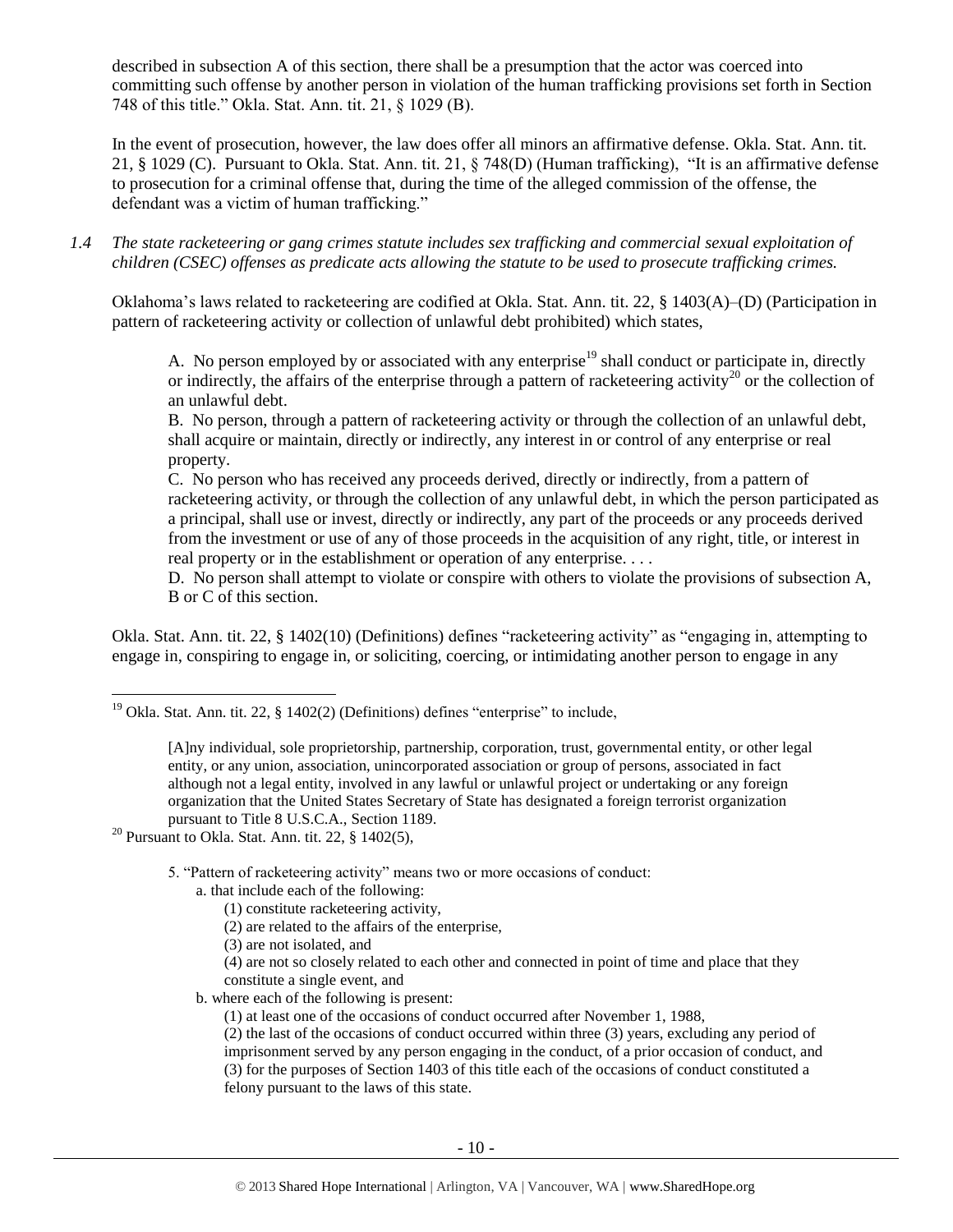conduct which is chargeable or indictable as constituting a felony violation of," among other offenses, Okla. Stat. Ann. tit. 21, § 748 (Human trafficking), § 866 (Elements of offense), § 867 (Trafficking in children a felony), § 1021 (Indecent exposure—Indecent exhibitions—Obscene material or child pornography— Solicitation of minors), § 1021.2 (Minors—Procuring for participation in pornography), § 1087 (Child under 18 years of age—Procuring for prostitution, lewdness or other indecent act—Punishment), § 1088 (Child under 18 years of age—Inducing, keeping, detaining or restraining for prostitution—Punishment), § 1123 (Lewd or indecent proposals or acts as to child under 16).

Pursuant to Okla. Stat. Ann. tit. 22, § 1404(A), (B) (Penalties for violating § 1403), a conviction under this statute is punishable by imprisonment for at least 10 years, which "shall not be eligible for a deferred sentence, probation, suspension, work furlough, or release from confinement on any other basis until the person has served one-half (1/2) of the sentence," and, if the offender "derived pecuniary value, or . . . caused personal injury, or property damage or other loss," a possible "fine that does not exceed three times the gross value gained or three times the gross loss caused, whichever is greater, plus court costs and the costs of investigation and prosecution reasonably incurred, less the value of any property ordered forfeited pursuant to the provisions of subsection A of Section 1405 of this title. . . ."

Lastly, offenders convicted of violating the racketeering statute are subject to asset forfeiture. Okla. Stat. Ann. tit. 22, § 1405(A) (Criminal forfeiture procedures) states that a person convicted of racketeering under Okla. Stat. Ann. tit. 22,  $\frac{8}{1403}$  must "forfeit to the state ... any real or personal property used in the course of, intended for use in the course of, derived from, or realized through" the course of the illegal conduct. Also, traffickers who violate Okla. Stat. Ann. tit. 22, § 1403 may be ordered to pay a civil penalty not to exceed \$100,000. Okla. Stat. Ann. tit. 22, § 1409(A), (B).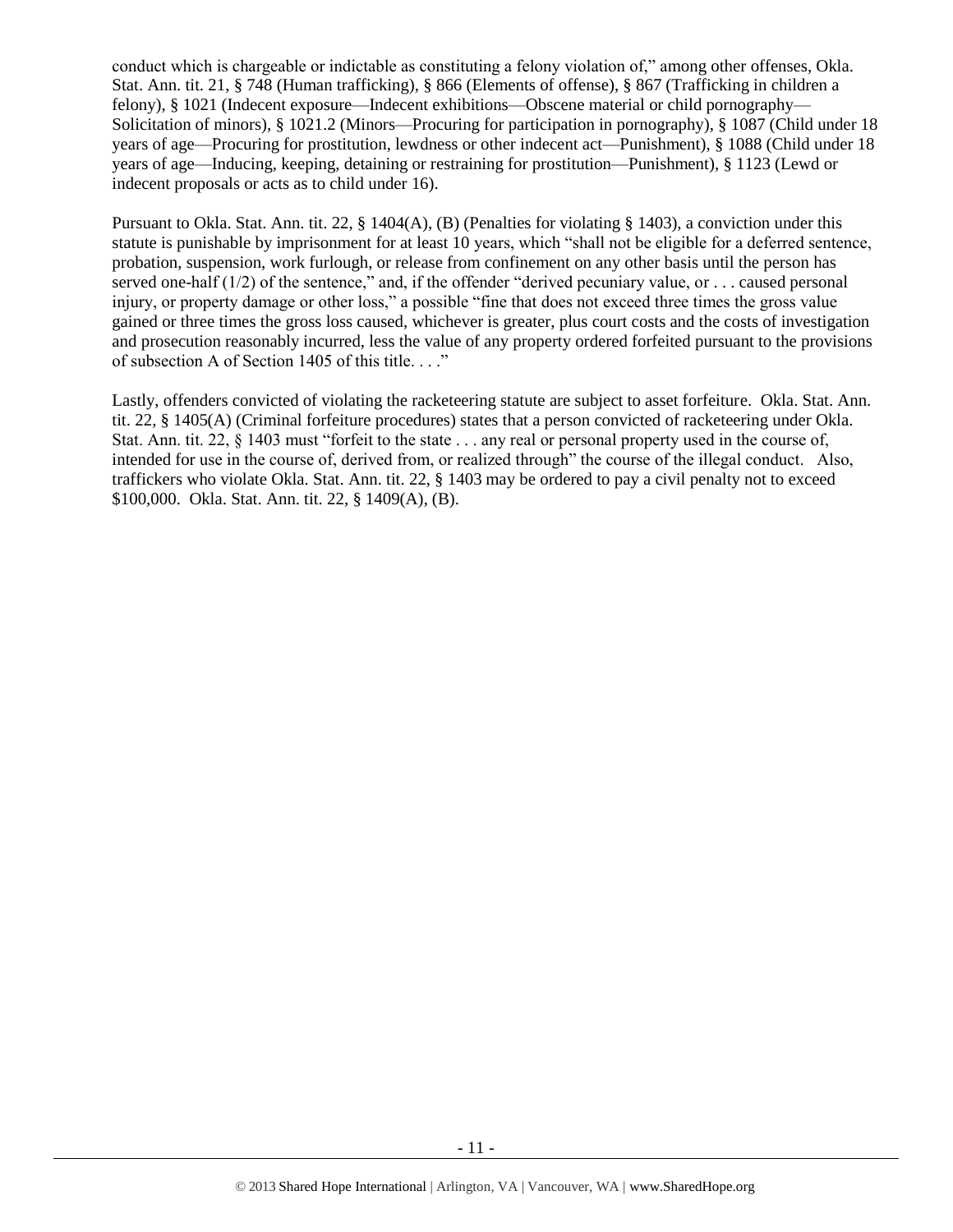#### **FRAMEWORK ISSUE 2: CRIMINAL PROVISIONS FOR DEMAND**

#### *Legal Components:*

- *2.1 The state sex trafficking law can be applied to the buyers of commercial sex acts with a victim of domestic minor sex trafficking.*
- *2.2 Buyers of commercial sex acts with a minor can be prosecuted under commercial sexual exploitation of children (CSEC) laws.*
- *2.3 Solicitation laws differentiate buying sex acts with an adult and buying sex acts with a minor under 18.*
- *2.4 Penalties for buyers of commercial sex acts with minors are as high as federal penalties.*
- *2.5 Using the Internet to lure, entice, or purchase, or attempt to lure, entice, or purchase commercial sex acts with a minor is a separate crime or results in an enhanced penalty for buyers.*
- *2.6 No age mistake defense is permitted for a buyer of commercial sex acts with any minor under 18.*
- *2.7 Base penalties for buying sex acts with a minor under 18 are sufficiently high and not reduced for older minors.*
- *2.8 Financial penalties for buyers of commercial sex acts with minors are sufficiently high to make it difficult for buyers to hide the crime.*
- *2.9 Buying and possessing child pornography carries penalties as high as similar federal offenses.*
- *2.10 Convicted buyers of commercial sex acts with minors and child pornography are required to register as sex offenders.*

\_\_\_\_\_\_\_\_\_\_\_\_\_\_\_\_\_\_\_\_\_\_\_\_\_\_\_\_\_\_\_\_\_\_\_\_\_\_\_\_\_\_\_\_\_\_\_\_\_\_\_\_\_\_\_\_\_\_\_\_\_\_\_\_\_\_\_\_\_\_\_\_\_\_\_\_\_\_\_\_\_\_\_\_\_\_\_\_\_\_\_\_\_\_

## *Legal Analysis:*

*2.1 The state sex trafficking law can be applied to the buyers of commercial sex acts with a victim of domestic minor sex trafficking.*

Okla. Stat. Ann. tit. 21, § 748(B) (Human trafficking) may be applied to buyers of commercial sex with minors. Okla. Stat. Ann. tit. 21, § 748(B) states, "It shall be unlawful to knowingly engage in human trafficking." Okla. Stat. Ann. tit. 21,  $\S$  748(A)(6)(b) defines "human trafficking for commercial sex," in part, as "... purchasing ... by any means, a minor for purposes of engaging the minor in a commercial sex act." This language could extend to a buyer who purchases a victim of domestic minor sex trafficking in order to engage in commercial sex with the victim. Okla. Stat. Ann. tit. 21, § 748(A)(2) defines "commercial sex" as "any form of commercial sexual activity such as sexually explicit performances, prostitution, participation in the production of pornography, performance in a strip club, or exotic dancing or display."

*2.2 Buyers of commercial sex acts with a minor can be prosecuted under commercial sexual exploitation of children (CSEC) laws.*

Oklahoma's CSEC law expressly prohibits buying sex with minors under the age of 16. Okla. Stat. Ann. tit. 21, § 1029(A)(2)<sup>21</sup> (Engaging in prostitution, etc.) makes it illegal for a person "[t]o solicit, induce, entice, or procure another to commit an act of . . . prostitution. . . ." If the victim is under 16 years of age, a violation of Okla. Stat. Ann. tit. 21, § 1029(A)(2) is deemed "child prostitution"<sup>22</sup> and punishable in accordance with Okla. Stat. Ann. tit. 21, § 1031 (Punishment for violations). Okla. Stat. Ann. tit. 21, § 1029(B). Pursuant to Okla. Stat. Ann. tit. 21, § 1031(C), a conviction under Okla. Stat. Ann. tit. 21, § 1029(B) is punishable as a felony by imprisonment up to 10 years and a fine not to exceed \$5,000 for a first conviction, \$10,000 for a second conviction, or \$15,000 for third and subsequent convictions. In contrast, if the victim is 16 years of age or older, a conviction is punishable as a misdemeanor by imprisonment in a county jail for 30 days to 1 year, a fine not to exceed \$2,500 for a first conviction, \$5,000 for a second conviction, or \$7,500 for third and subsequent

<sup>21</sup> *See supra* note [4](#page-1-0).

<sup>22</sup> *See supra* note [7](#page-2-0).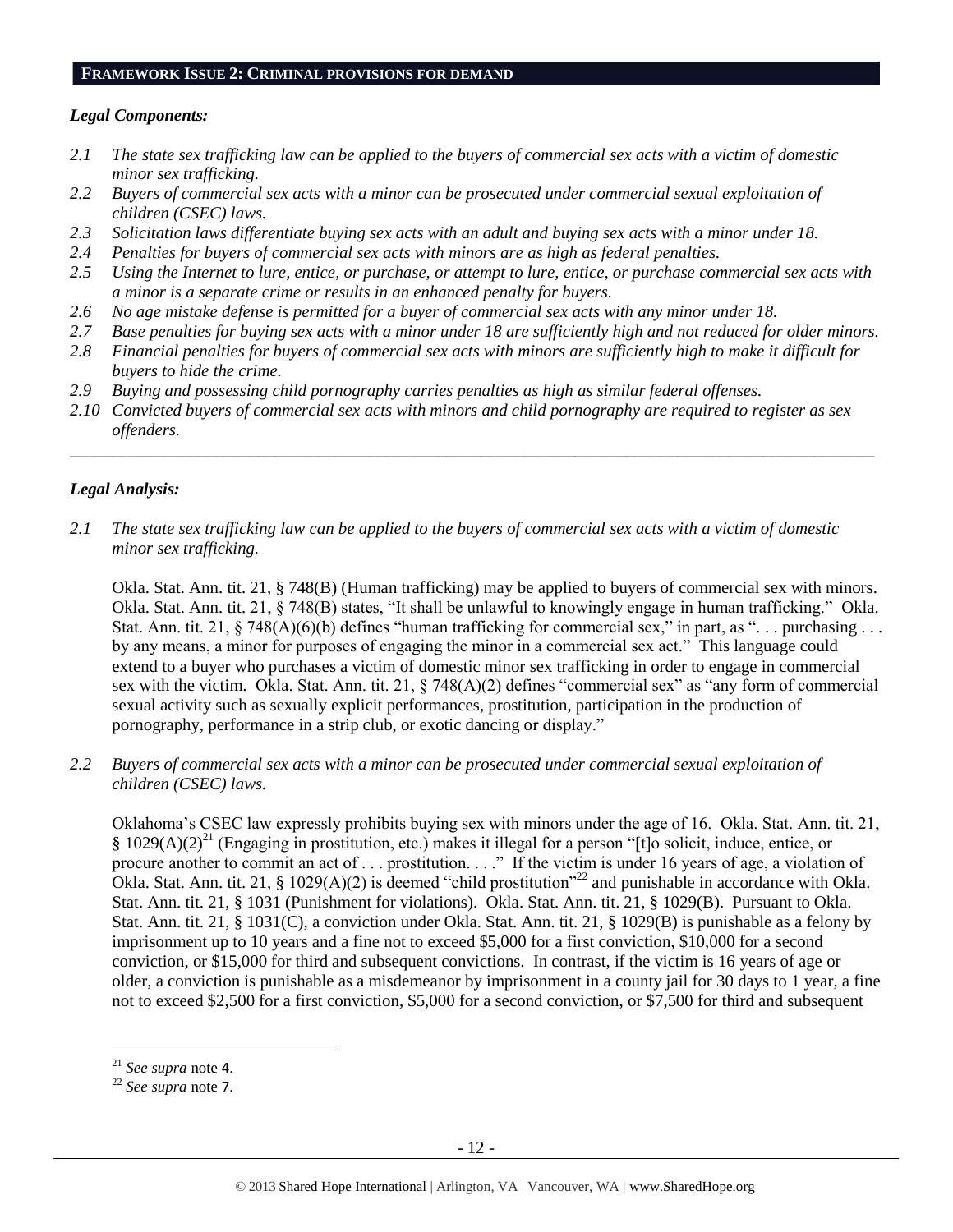convictions, or by both fine and imprisonment. Okla. Stat. Ann. tit. 21, § 1031(A). In addition, the court may also order that the offender serve  $40-80$  hours of community service.<sup>23</sup> Okla. Stat. Ann. tit. 21, § 1031(A).

Several sexual offenses could be used to prosecute certain buyers of commercial sex acts with a minor but do not specifically criminalize the commercial sexual exploitation of a child, and do not refer to the human trafficking statute to bring these criminal offenses within the ambit of human trafficking under Okla. Stat. Ann. tit. 21, § 748 (Human trafficking).

#### *2.3 Solicitation laws differentiate buying sex acts with an adult and buying sex acts with a minor under 18.*

Oklahoma's solicitation law differentiates between buying sex with an adult and buying sex with a minor under the age of 16. Okla. Stat. Ann. tit. 21, § 1029(A)(2)<sup>24</sup> (Engaging in prostitution, etc.) makes it illegal for a person to "solicit . . . another to commit an act of . . . prostitution. . . ." If the victim is a minor under 16 years of age, a violation of Okla. Stat. Ann. tit. 21, § 1029( $\hat{A}$ )(2) is deemed "child prostitution"<sup>25</sup> and is punishable in accordance with Okla. Stat. Ann. tit. 21, § 1031 (Punishment for violations).

2.3.1 Recommendation: Amend Okla. Stat. Ann. tit. 21, § 1029(B) (Engaging in prostitution, etc.) and § 1030(2) (Definitions) to apply to all minors under 18 years of age.

## *2.4 Penalties for buyers of commercial sex acts with minors are as high as federal penalties.*

If the victim is under the age of 18, a buyer convicted under Okla. Stat. Ann. tit. 21, § 748(B) (Human trafficking) is guilty of a felony punishable by imprisonment for at least 10 years, a fine not to exceed \$20,000, or both. Okla. Stat. Ann. tit. 21, § 748(C). A buyer convicted under Okla. Stat. Ann. tit. 21, § 1029(B)<sup>26</sup> (Engaging in prostitution, etc.) for purchasing sex with a minor under 16 years of age is guilty of a felony punishable by imprisonment up to 10 years and a fine not to exceed \$5,000 for a first conviction, \$10,000 for a second conviction, or \$15,000 for third and subsequent convictions. Okla. Stat. Ann. tit. 21, § 1031(C). If the victim is 16 years of age or older, however, a conviction is punishable as a misdemeanor by imprisonment in a county jail for 30 days to 1 year, a fine not to exceed \$2,500 for a first conviction, \$5,000 for a second conviction, or \$7,500 for third and subsequent convictions, or by both fine and imprisonment. Okla. Stat. Ann. tit. 21, § 1031(A). In addition, the court may also order that the offender serve 40–80 hours of community service. $^{27}$  Okla. Stat. Ann. tit. 21, § 1031(A).

In comparison, if the victim is under the age of 14, a conviction under the TVPA for child sex trafficking is punishable by 15 years to life imprisonment and a fine not to exceed \$250,000. 18 U.S.C. §§ 1591(b)(1),  $3559(a)(1)$ ,  $3571(b)(3)$ . If the victim is between the ages of  $14-17$ , a conviction is punishable by 10 years to life imprisonment and a fine not to exceed \$250,000. 18 U.S.C. §§ 1591(b)(2), 3559(a)(1), 3571(b)(3). A conviction is punishable by mandatory life imprisonment, however, if the buyer has a prior conviction for a federal sex offense<sup>28</sup> against a minor. 18 U.S.C. § 3559(e)(1). To the extent buyers can be prosecuted under

<span id="page-12-0"></span>l

an offense under section 1591 [18 USCS § 1591] (relating to sex trafficking of children), 2241 [18 USCS § 2241] (relating to aggravated sexual abuse),  $2242$  [18 USCS § 2242] (relating to sexual abuse),  $2244(a)(1)$ [18 USCS  $\S 2244(a)(1)$ ] (relating to abusive sexual contact), 2245 [18 USCS  $\S 2245$ ] (relating to sexual abuse resulting in death), 2251 [18 USCS § 2251] (relating to sexual exploitation of children), 2251A [18 USCS § 2251A] (relating to selling or buying of children), 2422(b) [18 USCS § 2422(b)] (relating to

<sup>23</sup> *See supra* note [8](#page-2-1).

<sup>24</sup> *See supra* note [4](#page-1-0).

<sup>25</sup> *See supra* note [7](#page-2-0).

<sup>26</sup> *See supra* note [4](#page-1-0).

<sup>27</sup> *See supra* note [8](#page-2-1).

<sup>&</sup>lt;sup>28</sup> Pursuant to 18 U.S.C. § 3559(e)(2), "federal sex offense" is defined as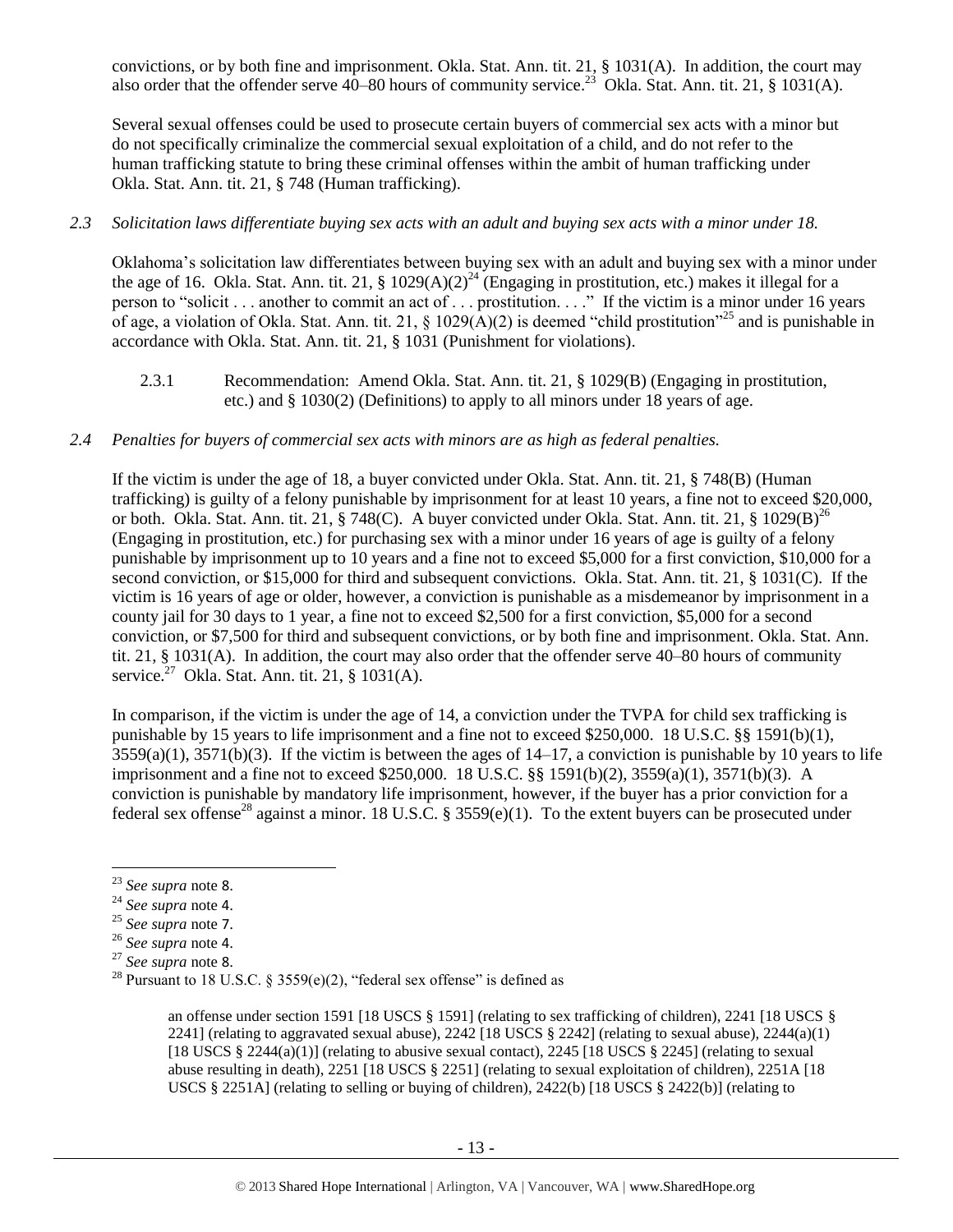other federal CSEC laws,<sup>29</sup> a conviction is punishable by penalties ranging from a fine not to exceed \$250,000 to life imprisonment and a fine not to exceed \$250,000.

*2.5 Using the Internet to lure, entice, or purchase, or attempt to lure, entice, or purchase commercial sex acts with a minor is a separate crime or results in an enhanced penalty for buyers.*

While not expressly commercial, Okla. Stat. Ann. tit. 21, § 1040.13a(A), (B) (Facilitating, encouraging, offering or soliciting sexual conduct or engaging in sexual communication with a minor or person believed to be a minor) makes it illegal for a person to use the Internet to "facilitate, encourage, offer or solicit sexual conduct with a minor." Specifically, Okla. Stat. Ann. tit. 21, 8 1040.13a states,

A. It is unlawful for any person to facilitate, encourage, offer or solicit sexual conduct with a minor, or other individual the person believes to be a minor, by use of any technology,  $31$  or to engage in any communication for sexual or prurient interest with any minor, or other individual the person believes to be a minor, by use of any technology....

B. A person is guilty of violating the provisions of this section if the person knowingly transmits any prohibited communication by use of any technology defined herein, or knowingly prints, publishes or reproduces by use of any technology described herein any prohibited communication, or knowingly buys, sells, receives, exchanges, or disseminates any prohibited communication or any information, notice, statement, website, or advertisement for communication with a minor or access to any name, telephone number, cell phone number, e-mail address, Internet address, text message address, place of residence, physical characteristics or other descriptive or identifying information of a minor, or other individual the person believes to be a minor.

A conviction under this statute is punishable as a felony by imprisonment up to 10 years, a fine not to exceed \$10,000, or both. Okla. Stat. Ann. tit.21, § 1040.13a(D).

Additionally, Okla. Stat. Ann. tit. 21, § 1123(A)(1)<sup>32</sup> (Lewd or indecent proposals or acts as to child under 16) prohibits a person from making "any oral, written or electronically or computer-generated lewd or indecent proposal to any child under sixteen (16) years of age . . . for the child to have unlawful sexual relations or sexual intercourse with any person." A first conviction<sup>33</sup> under this statute is punishable as a felony by imprisonment for 3–20 years and a possible fine not to exceed \$10,000. Okla. Stat. Ann. tit. 21, §§ 1123(A), 64(B). If the victim is under the age of 12, however, a first conviction is punishable as a felony by imprisonment for at least 25 years and a possible fine not to exceed \$10,000. Okla. Stat. Ann. tit. 21,

§§ 1123(A), 64(B). Second convictions are punishable by the same penalties, but the offender "shall not be eligible for probation, suspended or deferred sentence." Okla. Stat. Ann. tit. 21, § 1123(A). In addition to not being eligible for probation, suspension or a deferred sentence, third and subsequent convictions are punishable as a felony by imprisonment for life or life without the possibility of parole and a possible fine not to exceed

coercion and enticement of a minor into prostitution), or  $2423(a)$  [18 USCS §  $2423(a)$ ] (relating to transportation of minors).

<sup>29</sup> 18 U.S.C.  $\frac{1}{8}$  2251A(b) (Selling or buying of children), 2251(a) (Sexual exploitation of children), 2423(a) (Transportation of a minor with intent for minor to engage in criminal sexual activity), 2422(a) (Coercion and enticement), 2252(a)(2), (a)(4) (Certain activities relating to material involving the sexual exploitation of minors).  $30$  18 U.S.C. §§ 2251A(b) (conviction punishable by imprisonment for 30 years to life and a fine), 2251(e)

(conviction punishable by imprisonment for 15–30 years and a fine), 2423(a) (conviction punishable by imprisonment for 10 years to life and a fine), 2422(a) (conviction punishable by a fine, imprisonment up to 20 years, or both),  $2252(a)(2)$ , (4) (stating that a conviction under subsection (a)(2) is punishable by imprisonment for 5–20 years and a fine, while a conviction under subsection (a)(4) is punishable by imprisonment up to 10 years, a fine, or both); *see also* 18 U.S.C. §§ 3559(a)(1) (classifying all of the above listed offenses as felonies), 3571(b)(3) (providing a fine up to \$250,000 for any felony conviction).

See supra note [11](#page-4-0) for the definition of "by any use of any technology."

<sup>32</sup> *See supra* note [12.](#page-6-0)

 $\overline{\phantom{a}}$ 

<sup>33</sup> *See supra* note [13.](#page-6-1)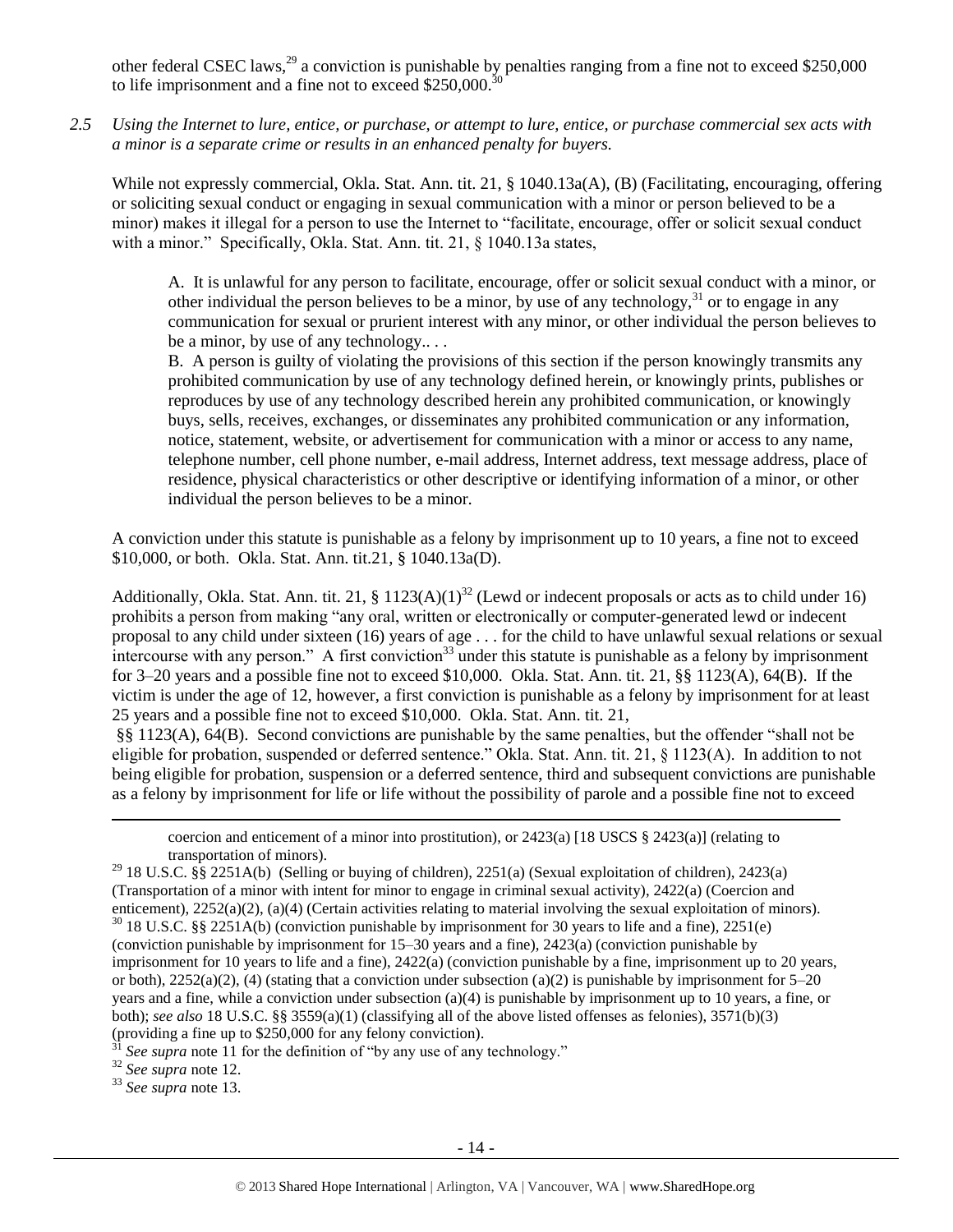\$10,000. Okla. Stat. Ann. tit. 21, §§ 1123(A), 64(B). Additionally, a conviction under this statute by a person who has two prior convictions for any violation or attempted violation of Okla. Stat. Ann. tit. 21, § 1114(A) (Rape in the first degree), tit. 21, § 888 (Forcible sodomy), or tit. 21, § 843.5 (Child sexual abuse) is punishable as a felony by imprisonment for life or life without the possibility of parole and a possible fine not to exceed \$10,000. Okla. Stat. Ann. tit. 21, §§ 1123(A), 64(B).

- 2.5.1 Recommendation: Amend Okla. Stat. Ann. tit. 21, § 1123 (Lewd or indecent proposals or acts as to child under 16) to include all minors under 18.
- *2.6 No age mistake defense is permitted for a buyer of commercial sex acts with any minor under 18.*

Neither Okla. Stat. Ann. tit. 21, § 748 (Human trafficking) nor Oklahoma's CSEC laws expressly prohibit an offender from asserting a mistake of age defense.

- 2.6.1 Recommendation: Amend Okla. Stat. Ann. tit. 21, § 748 (Human trafficking) and Oklahoma's CSEC laws to prohibit a defendant from asserting a defense based on age mistake.
- *2.7 Base penalties for buying sex acts with a minor under 18 are sufficiently high and not reduced for older minors.*

Okla. Stat. Ann. tit. 21, § 748 (Human trafficking) applies the same penalties in all cases where the victim is a minor under the age of 18. Specifically, if the victim is a minor under the age of 18, a conviction under Okla. Stat. Ann. tit. 21, § 748(B) is punishable by imprisonment for a minimum of 10 years. Okla. Stat. Ann. tit. 21, § 748(C).

In contrast, Okla. Stat. Ann. tit. 21,  $\S 1029(B)^{34}$  (Engaging in prostitution, etc.) imposes heightened penalties only when the victim is under the age of 16, in which case the offense is recognized as child prostitution.<sup>35</sup>

- 2.7.1 Recommendation: Amend Okla. Stat. Ann. tit. 21, § 1030(2) to make the definition of "child prostitution" include all minors under the age of 18.
- *2.8 Financial penalties for buyers of commercial sex acts with minors are sufficiently high to make it difficult for buyers to hide the crime.*

Buyers convicted under Okla. Stat. Ann. tit. 21, § 748(B) (Human trafficking) or Oklahoma's CSEC laws are subject to fines ranging from \$2,500–\$25,000. Pursuant to Okla. Stat. Ann. tit. 21, § 748(C), if the victim is a minor under the age of 18, a conviction under Okla. Stat. Ann. tit. 21, § 748(B) is punishable by a possible fine not to exceed \$20,000. Pursuant to Okla. Stat. Ann. tit. 21, § 1031(C) (Punishment for violations), if the victim is under the age of 16, a conviction under Okla. Stat. Ann. tit. 21, § 1029(B)<sup>36</sup> (Engaging in prostitution, etc.) is punishable by a fine not to exceed \$5,000 for a first conviction, \$10,000 for a second conviction, or \$15,000 for third and subsequent convictions. In contrast, if the victim is 16 years of age or older, a conviction under Okla. Stat. Ann. tit. 21, § 1029(A) is punishable by a possible fine not to exceed \$2,500 for a first conviction, \$5,000 for a second conviction, or \$7,500 for third and subsequent convictions. Okla. Stat. Ann. tit. 21, § 1031(A).

Additionally, buyers are subject to mandatory restitution orders. Specifically, Okla. Stat. Ann. tit. 21, § 748(C) (Human trafficking) provides, "The court shall also order the defendant to pay restitution<sup>37</sup> to the victim<sup>38</sup> as

<span id="page-14-1"></span><span id="page-14-0"></span> $\overline{a}$ 

<sup>34</sup> *See supra* note [4](#page-1-0).

<sup>&</sup>lt;sup>35</sup> Pursuant to Okla. Stat. Ann. tit. 21, § 1030(2): "Child prostitution' means prostitution or lewdness . . . with a person under sixteen (16) years of age, in exchange for money or any other thing of value."<br> $\frac{36}{2}$  See survey and all the same state of

<sup>36</sup> *See supra* note [4](#page-1-0).

 $37$  Okla. Stat. Ann. tit. 22, § 991f(A)(1) (Restitution) defines "restitution" as "the sum to be paid by the defendant to the victim of the criminal act to compensate that victim for up to three times the amount of the economic loss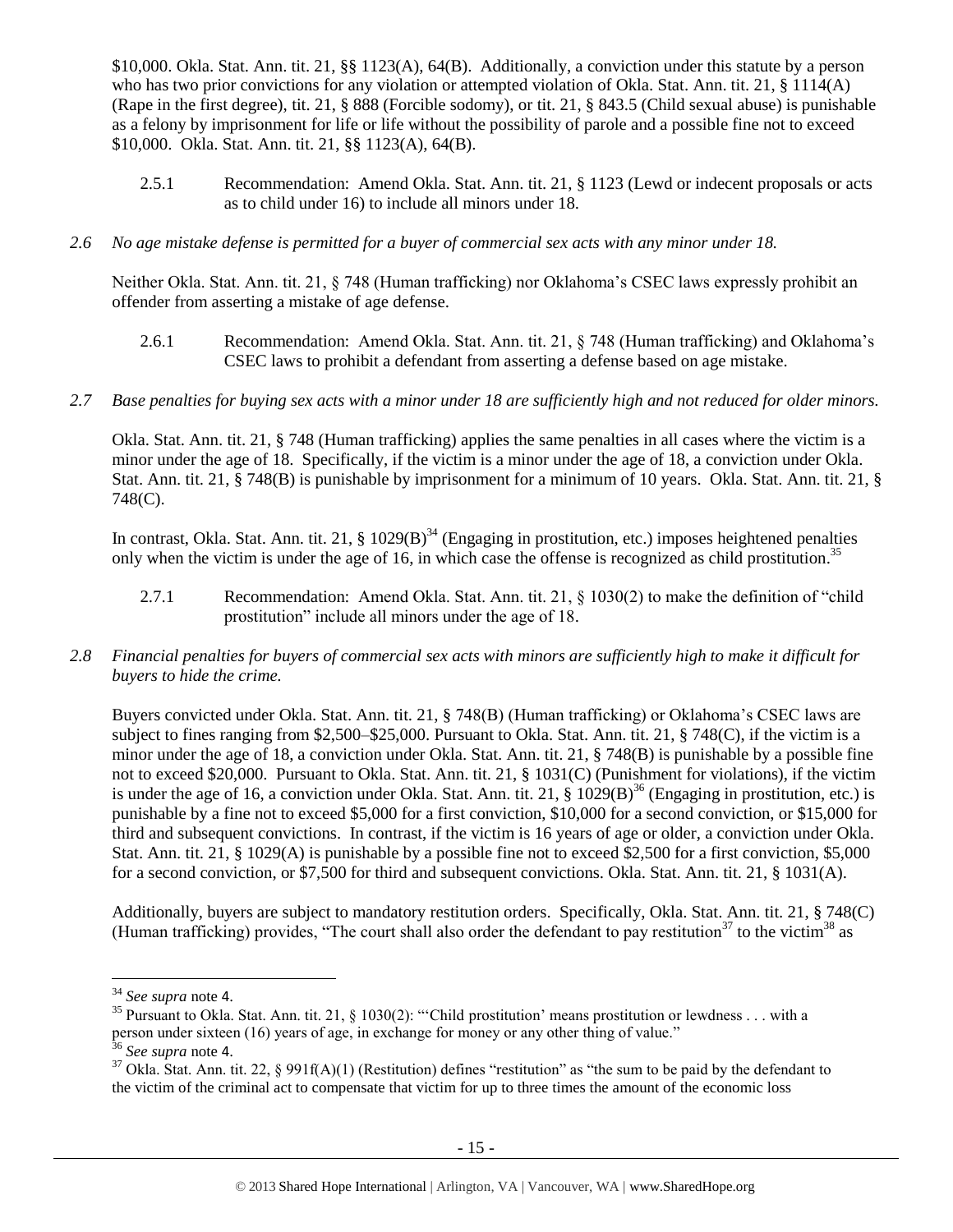provided in Section 991f [Restitution] of Title 22 [Criminal procedure] of the Oklahoma Statutes." Buyers convicted of other crimes that cause injury to the victim are also required to make restitution under Okla. Stat. Ann. tit. 22, § 991f(C)(1) (Restitution), which provides,

Upon conviction for any crime wherein property has been stolen, converted or otherwise unlawfully obtained, or its value substantially decreased as a direct result of the crime, or wherein the crime victim suffered injury, loss of income, or out-of-pocket loss, the individuals criminally responsible shall be sentenced to make restitution. Restitution may be ordered in addition to the punishments prescribed by law.

Okla. Stat. Ann. tit. 21, § 68 (Conviction does not work forfeiture) prohibits asset forfeiture unless it "is expressly imposed by law." Okla. Stat. Ann. tit. 21, § 1738(A)(1) (Seizure and forfeiture proceedings— Vehicles, airplanes, vessels, etc. used in attempt or commission of certain crimes) expressly authorizes equipment and vehicle forfeiture for violations of Okla. Stat. Ann. tit. 21, § 748 (Human trafficking), tit. 21, § 1029 (Engaging in prostitution, etc.), or tit. 21, § 1030 (Definitions), but limiting language in Okla. Stat. Ann. tit. 21, § 1738(A)(1) makes the forfeiture provisions for the CSEC offenses inapplicable to buyers. Okla. Stat. Ann. tit. 21, § 1738(A)(1) specifically provides,

Any commissioned peace officer of this state is authorized to seize any equipment, vehicle, airplane, vessel or any other conveyance that is used in the commission of . . . any human trafficking offense in violation of Section 748 [Human trafficking] of this title, or used by any defendant when such vehicle or other conveyance is used in any manner by a prostitute, pimp or panderer to facilitate or participate in the commission of any prostitution offense in violation of Sections . . . 1029 [Engaging in prostitution, etc.] or 1030 [Definitions] of this title; provided, however, that the vehicle or conveyance of a customer or anyone merely procuring the services of a prostitute shall not be included.

Buyers may, however, face asset forfeiture under Okla. Stat. Ann. tit. 21, § 1738(B), (9)–(12) which states,

In addition to the property described in subsection A of this section, the following property is also subject to forfeiture pursuant to this section: . . .

9. All property used in the commission of, or in any manner to facilitate, a violation of Section 1040.12a [Aggravated possession of child pornography] of this title; 10. All conveyances, including aircraft, vehicles or vessels, monies, coins and currency, or other instrumentality used or intended to be used, in any manner or part, to commit a violation of paragraph 1 of subsection A of Section 1021 [Indecent exposure—Indecent exhibitions—Obscene material or child pornography—Solicitation of minors] of this title, where the victim of the crime is a minor child, subsection B of Section 1021 of this title, Section 1021.2 [Minors—Procuring for participation in pornography] of this title, paragraph 1 of subsection A of Section 1111 [Rape defined] of this title, or paragraphs 2 and 3 of subsection A of Section  $1123^{39}$  [Lewd or indecent

l suffered as a direct result of the criminal act of the defendant." Okla. Stat. Ann. tit. 22, § 991f(A)(3) defines "economic loss" as,

proposals or acts as to child under 16] of this title;

[A]ctual financial detriment suffered by the victim consisting of medical expenses actually incurred, damage to or loss of real and personal property and any other out-of-pocket expenses, including loss of earnings, reasonably incurred as the direct result of the criminal act of the defendant. No other elements of damage shall be included as an economic loss for purposes of this section.

 $38$  Okla. Stat. Ann. tit. 22, § 991f(A)(2) defines a "victim" as "any person, partnership, corporation or legal entity that suffers an economic loss as a direct result of the criminal act of another person."

<sup>39</sup> *See supra* note [12.](#page-6-0)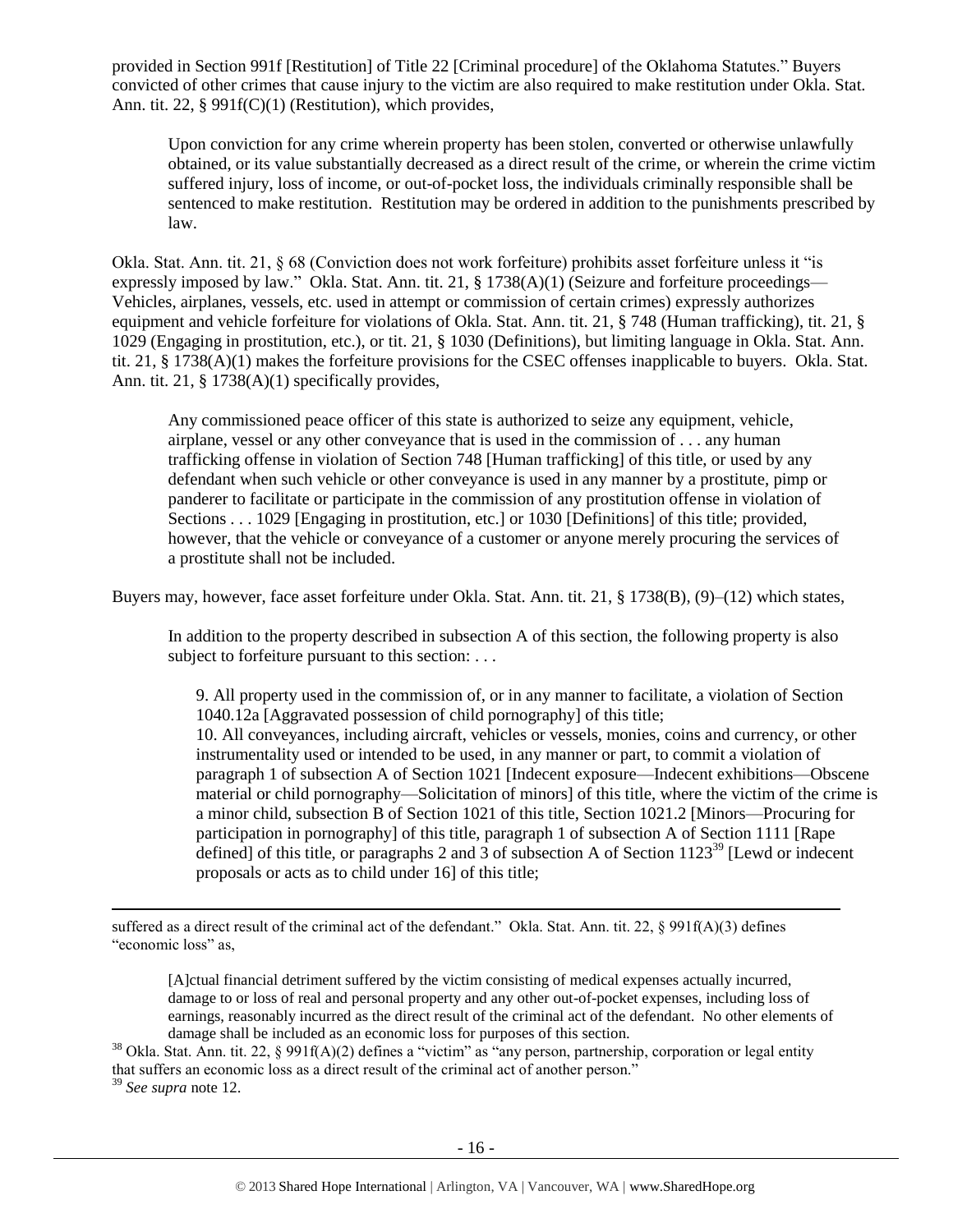11. All conveyances, including aircraft, vehicles or vessels, monies, coins and currency, or other instrumentality used in any manner or part, to commit any violation of the provisions set forth in Section 748 [Human trafficking] of this title:

12. Any and all property used in any manner or part to facilitate, participate or further the commission of a human trafficking offense in violation of Section 748 of this title, and all property, including monies, real estate, or any other tangible assets or property of or derived from or used by a prostitute, pimp or panderer in any manner or part to facilitate, participate or further the commission of any prostitution offense in violation of Sections 1028 [Setting up or operating place of prostitution], 1029 [Engaging in prostitution, etc.] or 1030 [Definitions] of this title; provided, however, any monies, real estate or any other tangible asset or property of a customer or anyone merely procuring the services of a prostitute shall not be included.

Forfeiture actions under this section are discretionary and civil in nature. "Forfeiture actions under this section may be brought by the district attorney in the proper county of venue as petitioner." Okla. Stat. Ann. tit. 21, §1738(C). Procedure governing forfeiture proceedings and the disposition of property forfeited are detailed in Okla. Stat. Ann. tit. 21, §1738.

Additional contraband may be seized, incident to a criminal arrest, pursuant to Okla. Stat. Ann. tit. 21, § 1024.3 (Seizure of evidentiary copy of obscene material or all copies of explicit child pornography), which authorizes the seizure of "all copies of explicit child pornography found in the possession or under the control of" a person arrested for a violation of Okla. Stat. Ann. tit. 21, § 1024.2 (Purchase, procurement or possession of child pornography).

#### *2.9 Buying and possessing child pornography carries penalties as high as similar federal offenses.*

Okla. Stat. Ann. tit. 21, § 1024.2 (Purchase, procurement or possession of child pornography) makes it illegal for a person to buy or possess child pornography. Okla. Stat. Ann. tit. 21, § 1024.2 states, "It shall be unlawful for any person to buy, procure, or possess child pornography<sup>40</sup> in violation of Sections 1024.1 [Definitions] through 1024.4 [Destruction of obscene material or child pornography upon conviction] . . . ." A conviction under this statute is punishable as a felony by imprisonment up to 5 years, a fine not to exceed \$5,000, or both. Okla. Stat. Ann. tit. 21, § 1024.2. Additionally, Okla. Stat. Ann. tit. 21, § 1021.2 (Minors—Procuring for participation in pornography) makes it a crime if a person "knowingly" possess child pornography. A conviction under this statute is punishable as a felony by imprisonment up to 20 years without the possibility of a deferred sentence, a fine not to exceed \$25,000, or both. Okla. Stat. Ann. tit. 21, § 1021.2(A). Lastly, "[a]ny person who, with knowledge of its contents, possesses one hundred (100) or more separate materials depicting child pornography shall be, upon conviction, guilty of aggravated possession of child pornography." A conviction under this statute is punishable by imprisonment up to life and a fine not to exceed \$10,000. Okla. Stat. Ann. tit. 21, §1040.12a(A).

In comparison, a federal conviction for possession of child pornography<sup>41</sup> is generally punishable by imprisonment for 5–20 years and a fine not to exceed  $$250,000.<sup>42</sup>$  Subsequent convictions, however, are punishable by imprisonment up to 40 years and a fine not to exceed  $$250,000.<sup>43</sup>$ 

<sup>40</sup> *See supra* note [10](#page-3-0) for the definition of "child pornography."

<sup>&</sup>lt;sup>41</sup> 18 U.S.C. §§ 2252(a)(2), (a)(4) (Certain activities relating to material involving the sexual exploitation of minors),  $2252A(a)(2)$ –(3) (Certain activities relating to material constituting or containing child pornography), 1466A(a), (b) (Obscene visual representations of the sexual abuse of children).

 $^{42}$  18 U.S.C. §§ 2252(b) (stating that a conviction under subsection (a)(2) is punishable by imprisonment for 5–20 years and a fine, while a conviction under subsection (a)(4) is punishable by imprisonment up to 10 years, a fine, or both),  $2252A(b)(1)$  (a conviction is punishable by imprisonment for  $5-20$  years and a fine),  $1466A(a)$ , (b) (stating that a conviction under subsection (a) is "subject to the penalties provided in section  $2252A(b)(1)$ ," imprisonment for 5–20 years and a fine, while a conviction under subsection (b) is "subject to the penalties provided in section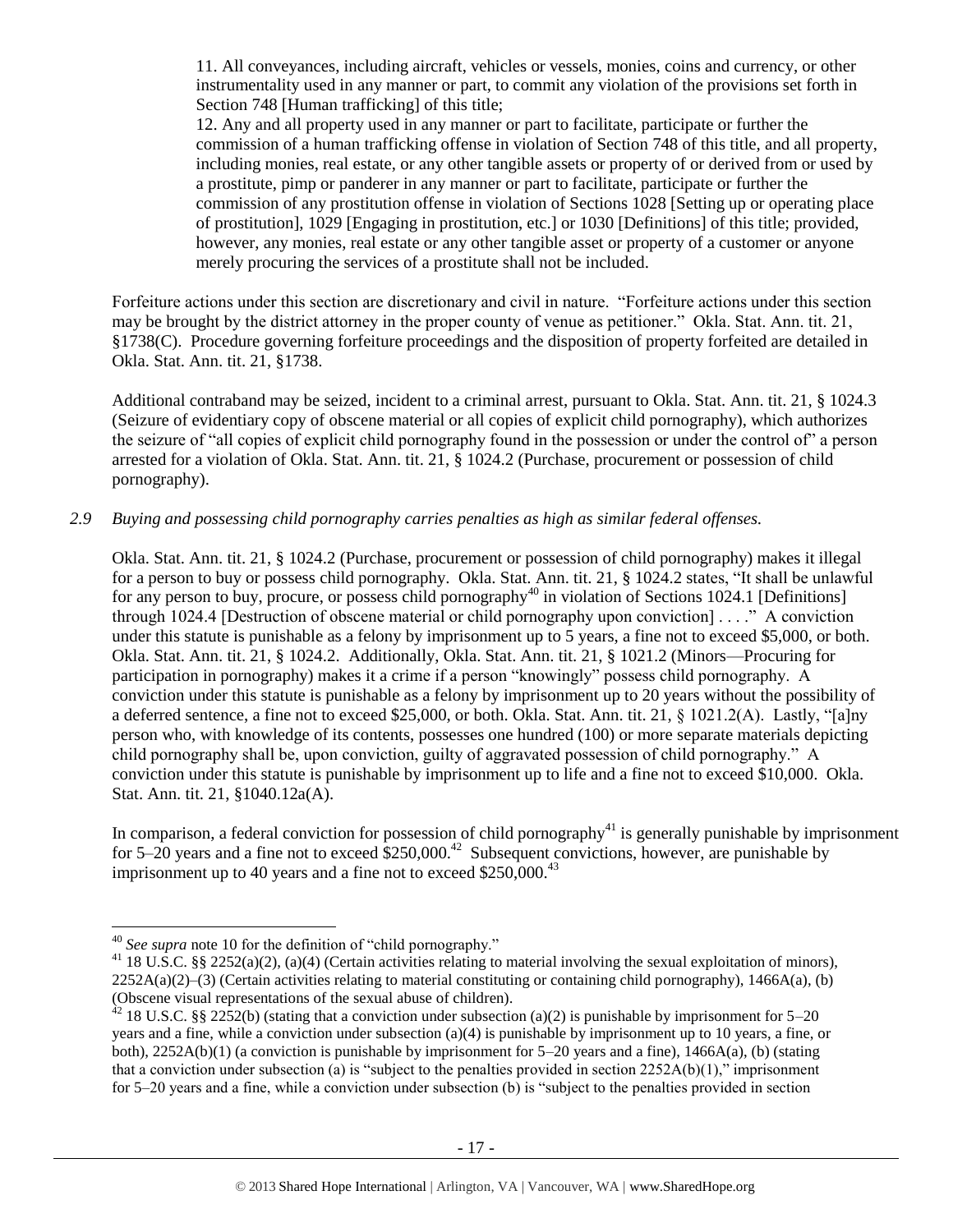2.9.1 Recommendation: Increase the penalties for a violation of Okla. Stat. Ann. tit. 21, § 1024.2 (Purchase, procurement or possession of child pornography) to correspond with those provided under federal law.

#### *2.10 Convicted buyers of commercial sex acts with minors and child pornography are required to register as sex offenders.*

Pursuant to Oklahoma's Sex Offenders Registration Act,<sup>44</sup> Okla. Stat. Ann. tit. 57, § 582(A) (Persons and crimes to which act applies) states that a person "residing, working or attending school within the State of Oklahoma" with any of the following convictions after November 1, 1989 must register as a sex offender: Okla. Stat. Ann. tit. 21, §1021.2 (Minors—Procuring for participation in pornography), tit. 21, § 1024.2 (Purchase, procurement or possession of child pornography), tit. 21, §1040.12a (Aggravated possession of child pornography—Penalties—Definitions), tit. 21, §1040.13a (Facilitating, encouraging, offering or soliciting sexual conduct or engaging in sexual communication with a minor or person believed to be a minor), tit. 21, §1111.1 (Rape by instrumentation), tit. 21, §1114 (Rape in the first degree—Second degree), or tit. 21, §1123 (Lewd or indecent proposals or acts as to child under 16).

Pursuant to this statute, buyers convicted under Okla. Stat. Ann. tit. 21, §748 (Human trafficking) or tit. 21, §  $1029<sup>45</sup>$  (Engaging in prostitution, etc.) are not required to register as sex offenders.

2.10.1 Recommendation: Amend Okla. Stat. Ann. tit. 57, § 582(A) (Persons and crimes to which act applies) to require sex offender registration for convictions under Okla. Stat. Ann. tit. 21, § 748(B) (Human trafficking) and tit. 21, § 1029 (Engaging in prostitution, etc.) when the victim is a minor under 18.

<sup>45</sup> *See supra* note [4](#page-1-0).

<sup>2252</sup>A(b)(2)," imprisonment up to 10 years, a fine, or both); *see also* 18 U.S.C. §§ 3559(a)(1) (classifying all of the above listed offenses as felonies), 3571(b)(3) (providing a fine up to \$250,000 for any felony conviction).  $43$  18 U.S.C. §§ 2252(b) (stating if a person has a prior conviction under subsection (a)(2), or a list of other statutes, a conviction is punishable by a fine and imprisonment for 15–40 years, but if a person has a prior conviction under subsection (a)(4), or a list of other statutes, a conviction is punishable by a fine and imprisonment for  $10-20$  years),  $2252A(b)(1)$  (stating if a person has a prior conviction under subsection (a)(2), (a)(3), or a list of other statutes, a conviction is punishable by a fine and imprisonment for  $15-40$  years),  $1466A(a)$ , (b) (stating that the penalty scheme for section 2252A(b) applies); *see also* 18 U.S.C. §§ 3559(a)(1) (classifying all of the above listed offenses as felonies), 3571(b)(3) (providing a fine up to \$250,000 for any felony conviction).

<sup>44</sup> Okla. Stat. Ann. tit. 57, §§ 581–590.2.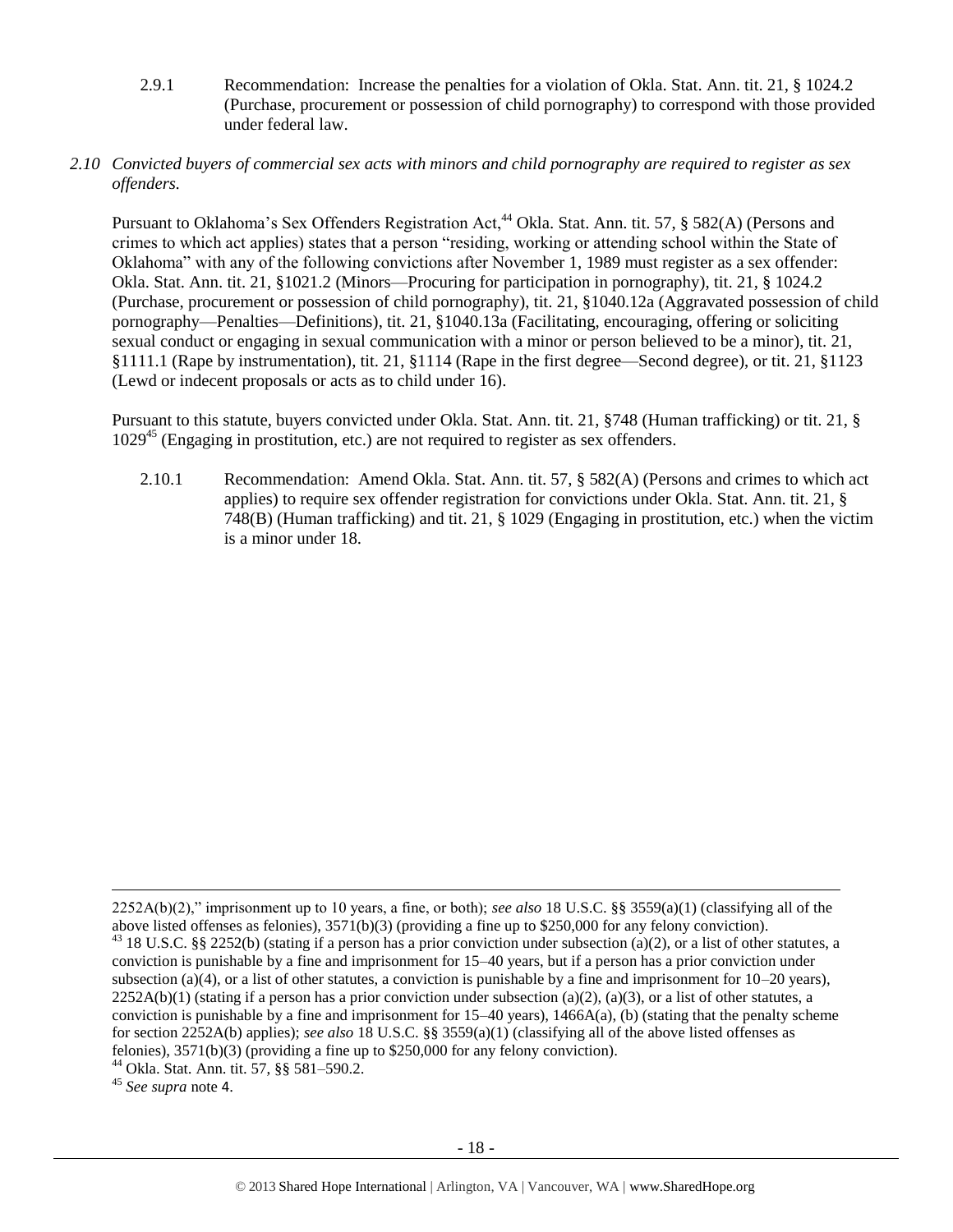#### **FRAMEWORK ISSUE 3: CRIMINAL PROVISIONS FOR TRAFFICKERS**

#### *Legal Components:*

- *3.1 Penalties for trafficking a child for sexual exploitation are as high as federal penalties.*
- *3.2 Creating and distributing child pornography carries penalties as high as similar federal offenses.*
- *3.3 Using the Internet to lure, entice, recruit or sell commercial sex acts with a minor is a separate crime or results in an enhanced penalty for traffickers.*
- *3.4 Financial penalties for traffickers, including asset forfeiture, are sufficiently high.*
- *3.5 Convicted traffickers are required to register as sex offenders.*
- *3.6 Laws relating to termination of parental rights for certain offenses include sex trafficking or commercial sexual exploitation of children (CSEC) offenses in order to remove the children of traffickers from their control and potential exploitation.*

*\_\_\_\_\_\_\_\_\_\_\_\_\_\_\_\_\_\_\_\_\_\_\_\_\_\_\_\_\_\_\_\_\_\_\_\_\_\_\_\_\_\_\_\_\_\_\_\_\_\_\_\_\_\_\_\_\_\_\_\_\_\_\_\_\_\_\_\_\_\_\_\_\_\_\_\_\_\_\_\_\_\_\_\_\_\_\_\_\_\_\_\_\_\_*

#### *Legal Analysis:*

*3.1 Penalties for trafficking a child for sexual exploitation are as high as federal penalties.* 

If the victim is under the age of 18, a trafficker's conviction under Okla. Stat. Ann. tit. 21, § 748(B) (Human trafficking)<sup>46</sup> is punishable by imprisonment for at least 10 years, a fine not to exceed \$20,000, or both. Okla. Stat. Ann. tit. 21, § 748(C).

Traffickers may be convicted under Okla. Stat. Ann. tit. 21,  $\S$  1029(B)<sup>47</sup> (Engaging in prostitution, etc.)<sup>48</sup>for aiding or abetting a person to "solicit, induce, entice, or procure" a minor under the age of 16 to commit an act of prostitution. Okla. Stat. Ann. tit. 21, § 1029(A)(2), (4), (B). Pursuant to Okla. Stat. Ann. tit. 21, § 1031(C) (Punishment for violations), if the victim is under the age of 16, a conviction under Okla. Stat. Ann. tit. 21, § 1029(B) is punishable as a felony by imprisonment up to 10 years and a fine not to exceed \$5,000 for a first conviction, \$10,000 for a second conviction, or \$15,000 for third and subsequent convictions. In contrast, if the victim is 16 years of age or older, a conviction is punishable as a misdemeanor by imprisonment in a county jail for 30 days to 1 year, a fine not to exceed \$2,500 for a first conviction, \$5,000 for a second conviction, or \$7,500 for third and subsequent convictions, or by both fine and imprisonment. Okla. Stat. Ann. tit. 21, § 1031(A). In addition, the court may also order that the offender serve 40–80 hours of community service.<sup>49</sup> Okla. Stat. Ann. tit. 21, § 1031(A).

A trafficker convicted under Okla. Stat. Ann. tit. 21, § 1087(A)(1), (A)(2) (Child under 18 years of age— Procuring for prostitution, lewdness or other indecent act—Punishment),<sup>50</sup> a felony, may be punished by imprisonment for 1–10 years and a possible fine not to exceed \$10,000. Okla. Stat. Ann. tit. 21, §§ 1087(B)(1), 64(B). While a trafficker convicted under Okla. Stat. Ann. tit. 21, § 1088(A)(2), (A)(3) (Child under 18 years of age—Inducing, keeping, detaining or restraining for prostitution—Punishment), also a felony,<sup>51</sup> may be punished by imprisonment for 1–25 years and a fine of \$5,000–\$25,000. Okla. Stat. Ann. tit. 21, § 1088(B)(1). Additionally, a trafficker may be convicted of Okla. Stat. Ann. tit. 21, § 1040.13a(B) (Facilitating, encouraging, offering or soliciting sexual conduct or engaging in sexual communication with a minor or person believed to be

 $\overline{a}$ 

<sup>46</sup> *See supra* Section 1.1 for the specific provisions of Okla. Stat. Ann. tit. 21, § 748(B).

<sup>47</sup> *See supra* note [4](#page-1-0).

<sup>48</sup> *See supra* Section 1.2 for the specific provisions of Okla. Stat. Ann. tit. 21, § 1029.

<sup>49</sup> *See supra* note [8](#page-2-1).

<sup>46</sup> *See supra* Section 1.2 for the substantive provisions of Okla. Stat. Ann. tit. 21, § 1087.

<sup>51</sup> *See supra* Section 1.2 for the substantive provisions of Okla. Stat. Ann. tit. 21, § 1088.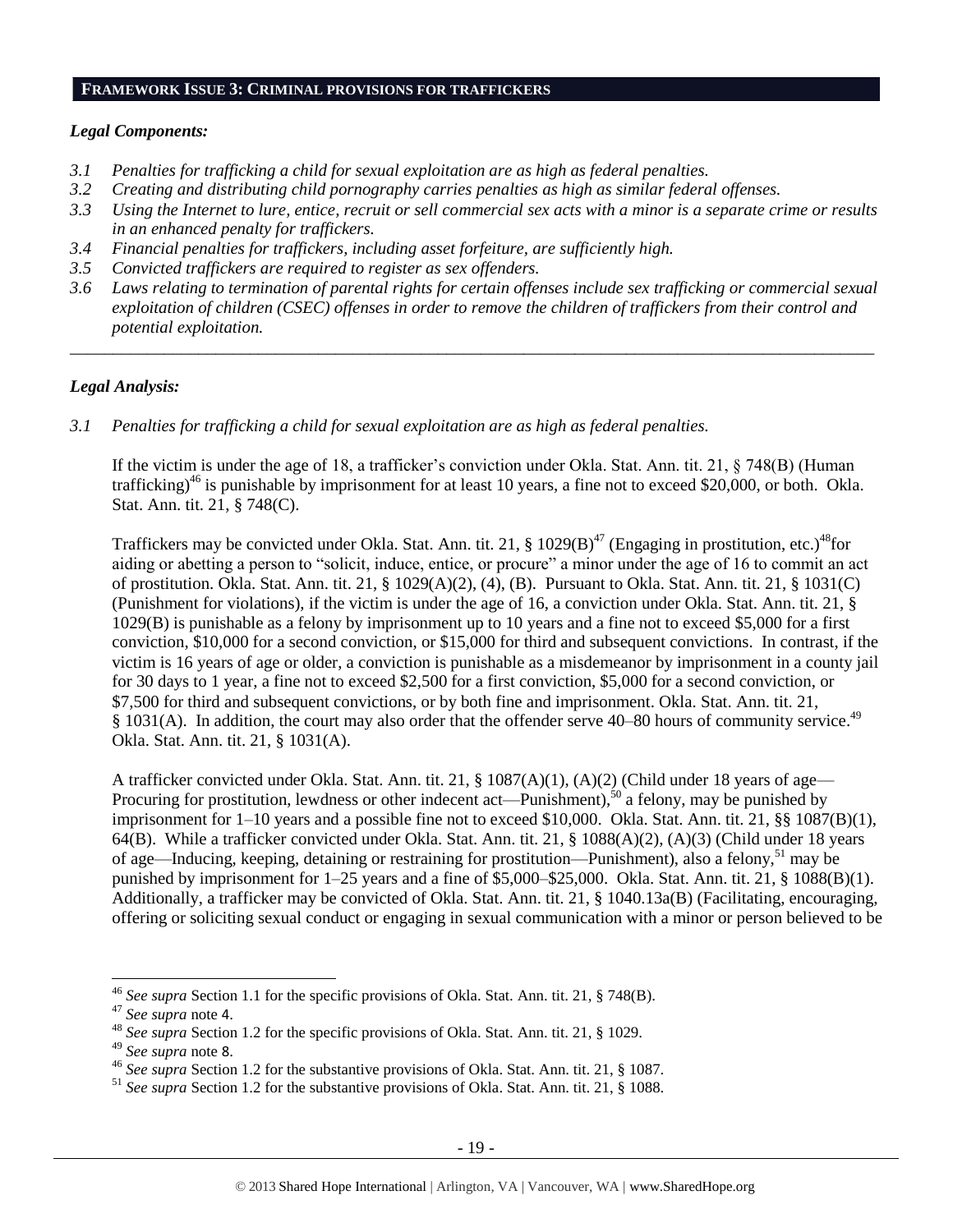a minor), which is punishable as a felony by imprisonment up to 10 years, a fine not to exceed \$10,000, or both. Okla. Stat. Ann. tit. 21, § 1040.13a(D).

Although not specifically oriented towards sexual exploitation, a trafficker may be prosecuted under Okla. Stat. Ann. tit. 21, § 866(A)(1)(a) (Elements of offense)<sup>52</sup> for the "acceptance, solicitation, offer, payment or transfer of any compensation, in money, property or other thing of value, at any time, by any person in connection with the acquisition or transfer of the legal or physical custody or adoption of a minor child  $\ldots$ .<sup>553</sup> A first conviction under this statute is punishable as a felony by imprisonment for 1–3 years and a possible fine not to exceed \$10,000. Okla. Stat. Ann. tit. 21, §§ 867(A), 64(B). A subsequent conviction, however, is punishable as a felony by imprisonment for at least 3 years, with no suspension of judgment or sentence permitted, and a possible fine not to exceed \$10,000. Okla. Stat. Ann. tit. 21, §§ 867(B), 64(B).

Additionally, "[a]ny parent or other person who shall willfully or maliciously engage in sexual exploitation of a child under twelve (12) years of age shall, upon conviction, be punished by imprisonment" for at least 25 years and by a fine of \$500–\$5,000. Okla. Stat. Ann. tit. 21, § 843.5(I). Furthermore, "[a]ny parent or other person who shall willfully of maliciously engage in enabling child sexual exploitation shall, upon conviction, be punished by imprisonment" for life in the Department of corrections or up to one year in a county jail, a possible fine of \$500–\$5,000, or both. Okla. Stat. Ann. tit. 21, § 843.5(J).<sup>54</sup>

In comparison, if the victim is under the age of 14, a conviction under the Trafficking Victims Protection Act  $(TVPA)^{55}$  for child sex trafficking is punishable by 15 years to life imprisonment and a fine not to exceed \$250,000.18 U.S.C. §§ 1591(b)(1), 3559(a)(1), 3571(b)(3). If the victim is between the ages of 14–17, a conviction is punishable by 10 years to life imprisonment and a fine not to exceed \$250,000. 18 U.S.C. §§ 1591(b)(2), 3559(a)(1), 3571(b)(3). A conviction is punishable by mandatory life imprisonment, however, if the trafficker has a prior conviction for a federal sex offense<sup>56</sup> against a minor.

#### *3.2 Creating and distributing child pornography carries penalties as high as similar federal offenses.*

Oklahoma prohibits both the creation and distribution of child pornography. Okla. Stat. Ann. tit. 21, § 1021(A)(4) (Indecent exposure—Indecent exhibitions—Obscene material or child pornography—Solicitation of minors) makes it a crime if a person "[m]akes, prepares, [or] ... distributes ... child pornography."<sup>57</sup>A conviction under Okla. Stat. Ann. tit. 21, § 1021(A) is punishable as a felony by imprisonment for 30 days to 10 years, a fine of \$500–\$20,000, or both. Okla. Stat. Ann. tit. 21, § 1021(A). Additionally, Okla. Stat. Ann. tit. 21, § 1021.2(A) (Minors—Procuring for participation in pornography)<sup>58</sup> makes it a crime if a person "procure[s] or cause[s] the participation of any minor under the age of eighteen (18) years in any child pornography or . . . knowingly . . . manufactures, or causes to be sold or distributed any child pornography . . . ." A conviction under this statute is punishable as a felony by imprisonment up to 20 years without the possibility of a deferred sentence, a fine not to exceed \$25,000, or both. Okla. Stat. Ann. tit. 21, § 1021.2(A).

Similarly, Okla. Stat. Ann. tit. 21, § 1040.8(A) (Publication, distribution or participation in preparation of obscene material or child pornography—Unsolicited mailings) provides,

<sup>52</sup> *See supra* Section 1.2 for the substantive provisions of Okla. Stat. Ann. tit. 21, § 866.

 $53$  Pursuant to Okla. Stat. Ann. tit. 21, § 865(1), "Child' means an unmarried or unemancipated person under the age of eighteen (18) years."

<sup>54</sup> *See supra* Section 1.2 for the substantive provision of Okla. Stat. Ann. tit. 21, § 843.5.

<sup>&</sup>lt;sup>55</sup> Trafficking Victims Protection Act (TVPA) of 2000, Pub. L. No. 106-386, 114 Stat. 1464, 1466 (codified in scattered sections of 18 and 22 U.S.C.).

<sup>56</sup> *See supra* note [28.](#page-12-0)

<sup>57</sup> *See supra* note [10.](#page-3-0) 

<sup>58</sup> *See supra* Section 1.2 for the substantive provisions of Okla. Stat. Ann. tit. 21, § 1021.2(A).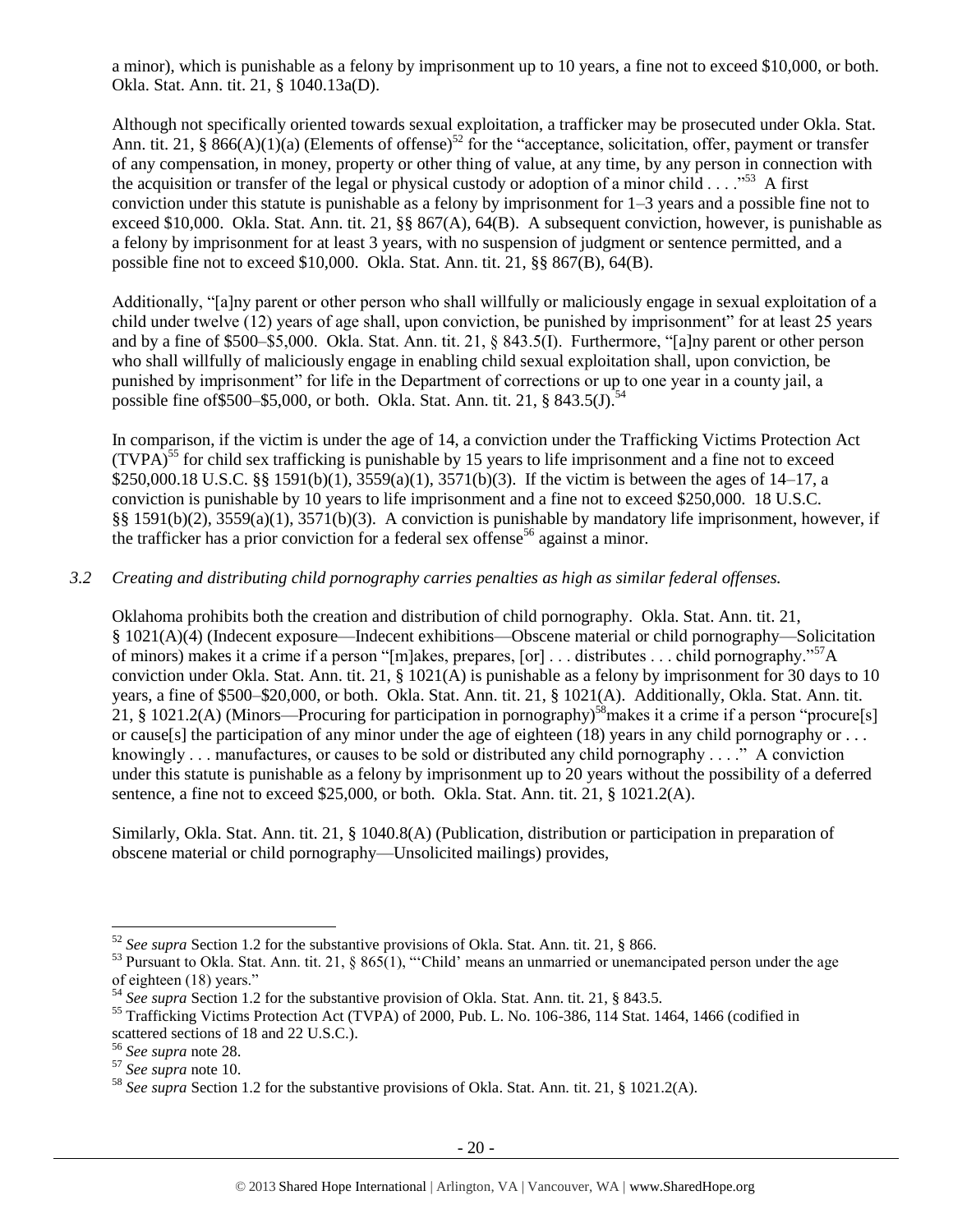No person shall knowingly photograph, act in, pose for, model for, print, sell, offer for sale, give away, exhibit, publish, offer to publish, or otherwise distribute, display, or exhibit any book, magazine, story, pamphlet, paper, writing, card, advertisement, circular, print, picture, photograph, motion picture film, electronic video game or recording, image, cast, slide, figure, instrument, statue, drawing, presentation, or other article which is obscene material or child pornography, as defined in Section 1024.1 of this title. . . .

A conviction under this statute that involves child pornography<sup>59</sup> is punishable as a felony by imprisonment up to 20 years, a fine not to exceed \$10,000, or both. Okla. Stat. Ann. tit. 21, § 1040.8(C).

A person who is a parent, guardian, or has custody of a child under the age of 18, may also be prosecuted under Okla. Stat. Ann. tit. 21, § 1021.3(A) (Guardians—Parents—Custodians—Consent to participation of minors in child pornography) if the person "knowingly permits or consents to the participation of a minor in any child pornography. . . ." A conviction under this statute is punishable as a felony by imprisonment up to 20 years, a fine not to exceed \$25,000, or both, and is not eligible for a deferred sentence. Okla. Stat. Ann. tit. 21, § 1021.3(A).

In comparison, if the victim is under the age of 14, a conviction under the TVPA for child sex trafficking is punishable by 15 years to life imprisonment and a fine not to exceed \$250,000. 18 U.S.C. §§ 1591(b)(1),  $3559(a)(1)$ ,  $3571(b)(3)$ . If the victim is between the ages of  $14-17$ , a conviction is punishable by 10 years to life imprisonment and a fine not to exceed \$250,000. 18 U.S.C. §§ 1591(b)(2), 3559(a)(1), 3571(b)(3). A conviction is punishable by mandatory life imprisonment, however, if the trafficker has a prior conviction for a federal sex offense<sup>60</sup> against a minor. Additionally, a federal conviction for distribution of child pornography<sup>61</sup> is generally punishable by imprisonment for  $5-20$  years and a fine not to exceed \$250,000.<sup>62</sup> Subsequent convictions, however, are punishable by imprisonment up to 40 years and a fine not to exceed \$250,000.<sup>63</sup>

*3.3 Using the Internet to lure, entice, recruit or sell commercial sex acts with a minor is a separate crime or results in an enhanced penalty for traffickers.*

Although not expressly commercial, Okla. Stat. Ann. tit. 21, § 1040.13a(A),(B) (Facilitating, encouraging, offering or soliciting sexual conduct or engaging in sexual communication with a minor or person believed to be a minor) makes it illegal for a person to use the Internet to "facilitate, encourage, offer or solicit sexual conduct with a minor." Specifically, Okla. Stat. Ann. tit. 21, § 1040.13a(A),(B) states,

<sup>59</sup> *See supra* note [10.](#page-3-0)

<sup>60</sup> *See supra* note [28.](#page-12-0)

<sup>&</sup>lt;sup>61</sup> 18 U.S.C. §§ 2252(a)(1), (a)(2), (a)(3) (Certain activities relating to material involving the sexual exploitation of minors),  $2252A(a)(2)$ ,  $(a)(3)$  (Certain activities relating to material constituting or containing child pornography), 1466A(a) (Obscene visual representations of the sexual abuse of children).

 $62$  18 U.S.C. §§ 2252(b) (stating that a conviction under subsection (a)(1), (a)(2), or (a)(3) is punishable by imprisonment for  $5-20$  years and a fine),  $2252A(b)(1)$  (a conviction is punishable by imprisonment for  $5-20$  years and a fine), 1466A(a), (b) (stating that a conviction under subsection (a) is "subject to the penalties provided in section 2252A(b)(1)," imprisonment for 5–20 years and a fine, while a conviction under subsection (b) is "subject to the penalties provided in section 2252A(b)(2)," imprisonment up to 10 years, a fine, or both); *see also* 18 U.S.C. §§  $3559(a)(1)$  (classifying all of the above listed offenses as felonies),  $3571(b)(3)$  (providing a fine up to \$250,000 for any felony conviction).

 $63$  18 U.S.C. §§ 2252(b) (stating if a person has a prior conviction under subsection (a)(1), (a)(2), or (a)(3) or a list of other statutes, a conviction is punishable by a fine and imprisonment for 15–40 years), 2252A(b)(1) (stating if a person has a prior conviction under subsection (a)(2), (a)(3), or a list of other statutes, a conviction is punishable by a fine and imprisonment for 15–40 years), 1466A(a), (b) (stating that the penalty scheme for section 2252A(b) applies); *see also* 18 U.S.C. §§ 3559(a)(1) (classifying all of the above listed offenses as felonies), 3571(b)(3) (providing a fine up to \$250,000 for any felony conviction).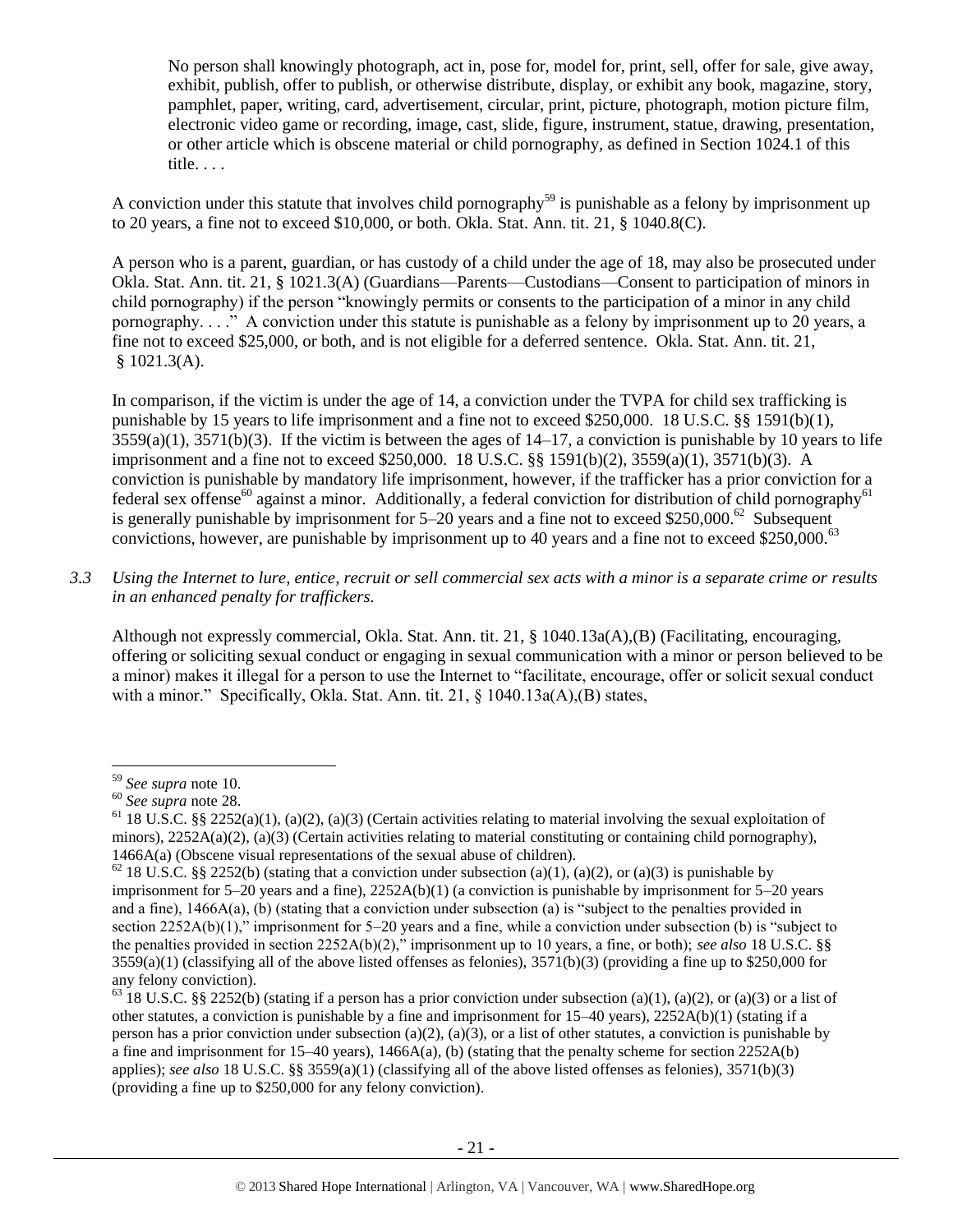A. It is unlawful for any person to facilitate, encourage, offer or solicit sexual conduct with a minor, or other individual the person believes to be a minor, by use of any technology, or to engage in any communication for sexual or prurient interest with any minor, or other individual the person believes to be a minor, by use of any technology<sup>64</sup>...

B. A person is guilty of violating the provisions of this section if the person knowingly transmits any prohibited communication by use of any technology defined herein, or knowingly prints, publishes or reproduces by use of any technology described herein any prohibited communication, or knowingly buys, sells, receives, exchanges, or disseminates any prohibited communication or any information, notice, statement, website, or advertisement for communication with a minor or access to any name, telephone number, cell phone number, e-mail address, Internet address, text message address, place of residence, physical characteristics or other descriptive or identifying information of a minor, or other individual the person believes to be a minor.

A conviction under this statute is punishable as a felony by imprisonment up to 10 years, a fine not to exceed \$10,000, or both. Okla. Stat. Ann. tit. 21, § 1040.13a(D).

Additionally, Okla. Stat. Ann. tit. 21, § 1123(A)(1)<sup>65</sup> (Lewd or indecent proposals or acts as to child under 16) prohibits a person from making "any oral, written or electronically or computer-generated lewd or indecent proposal to any child under sixteen (16) years of age." A first conviction<sup>66</sup> under this statute is punishable as a felony by imprisonment for 3–20 years and a possible fine not to exceed \$10,000. Okla. Stat. Ann. tit. 21, §§ 1123(A), 64(B). If the victim is under the age of 12, however, a first conviction is punishable as a felony by imprisonment for at least 25 years and a possible fine not to exceed \$10,000. Okla. Stat. Ann. tit. 21, §§ 1123(A), 64(B). Second convictions are punishable by the same penalties, but the offender "shall not be eligible for probation, suspended or deferred sentence." Okla. Stat. Ann. tit. 21, § 1123(A). In addition to not being eligible for probation, suspension or a deferred sentence, third and subsequent convictions are punishable as a felony by imprisonment for life or life without the possibility of parole and a possible fine not to exceed \$10,000. Okla. Stat. Ann. tit. 21, §§ 1123(A), 64(B). Additionally, a conviction under this statute by a person who has two prior convictions for any violation or attempted violation of Okla. Stat. Ann. tit. 21, § 1114(A) (Rape in the first degree), tit. 21, § 888 (Forcible sodomy), or tit. 21, § 843.5 (Child sexual abuse) is punishable as a felony by imprisonment for life or life without the possibility of parole and a possible fine not to exceed \$10,000. Okla. Stat. Ann. tit. 21, §§ 1123(A), 64(B).

- 3.3.1 Recommendation: Amend Okla. Stat. Ann. tit. 21, § 1123 (Lewd or indecent proposals or acts as to child under 16) to expressly include commercial sexual activity and raise the age to protect all minors under 18.
- *3.4 Financial penalties for traffickers, including asset forfeiture, are sufficiently high.*

Traffickers convicted under Okla. Stat. Ann. tit. 21, § 748(B) (Human trafficking) or Oklahoma's CSEC laws are subject to fines ranging from \$2,500–\$25,000. A trafficker convicted under Okla. Stat. Ann. tit. 21, § 748(B) (Human trafficking), if the victim is under the age of 18, is subject to a possible fine not to exceed \$20,000. Okla. Stat. Ann. tit.21, § 748(C). Pursuant to Okla. Stat. Ann. tit. 21, § 1031(C) (Punishment for violations), if the victim is under the age of 16, a conviction under Okla. Stat. Ann. tit. 21,  $\S$  1029(B)<sup>67</sup> (Engaging in prostitution, etc.) is punishable by a fine not to exceed \$5,000 for a first conviction, \$10,000 for a second conviction, or \$15,000 for third and subsequent convictions. In contrast, if the victim is 16 years of age or older, a conviction under Okla. Stat. Ann. tit. 21, § 1029(A) is punishable by a possible fine not to exceed \$2,500 for a first conviction, \$5,000 for a second conviction, or \$7,500 for third and subsequent convictions. Okla. Stat. Ann. tit.21, § 1031(A).

<sup>64</sup> *See supra* note [11.](#page-4-0) 

<sup>65</sup> *See supra* note [12.](#page-6-0) 

<sup>66</sup> *See supra* note [13.](#page-6-1) 

<sup>67</sup> *See supra* note [4](#page-1-0).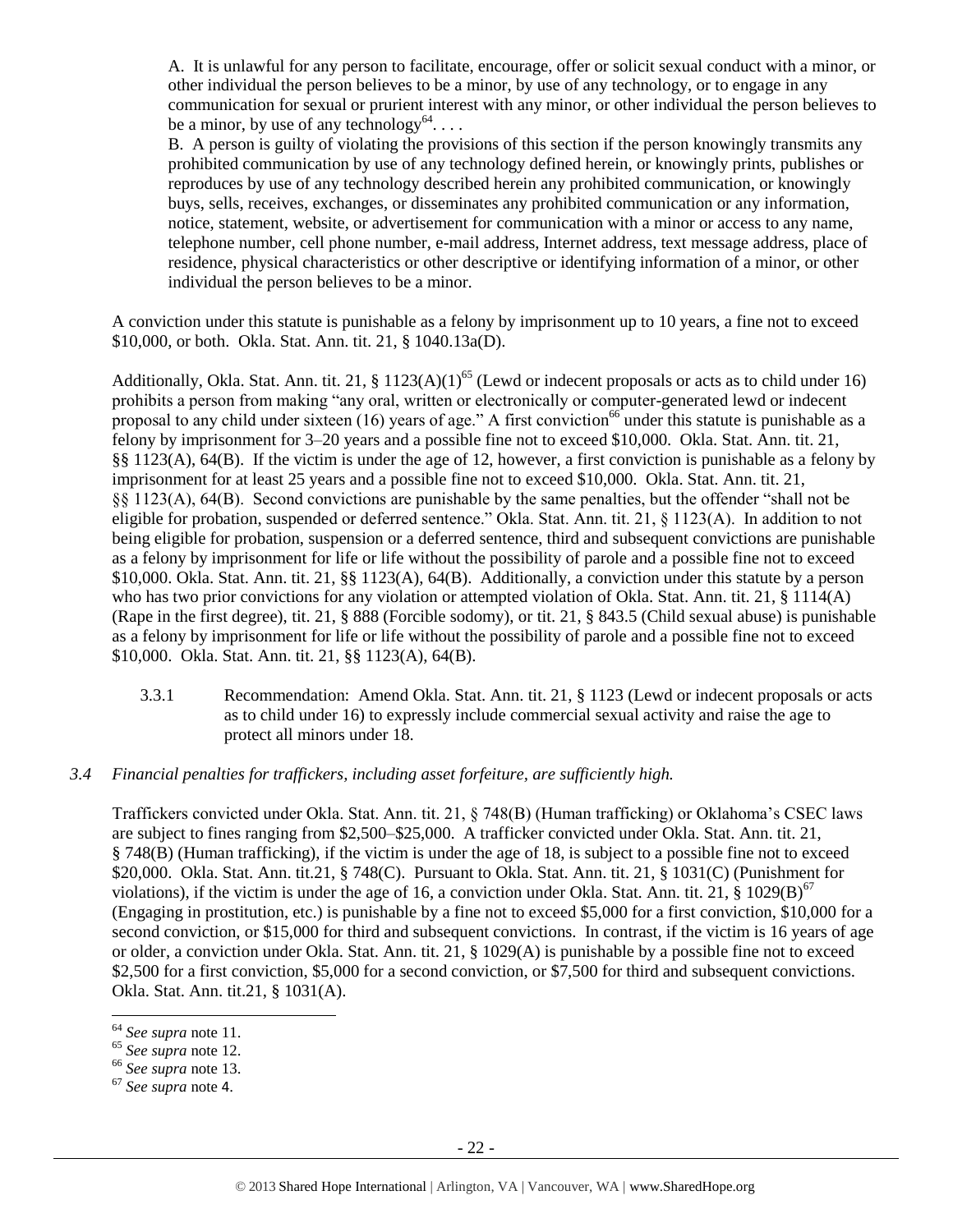Although traffickers convicted under Okla. Stat. Ann. tit. 21, § 1087(A) (Child under 18 years of age— Procuring for prostitution, lewdness or other indecent act—Punishment) are not expressly required to pay a fine, they are subject to a possible fine not to exceed \$10,000 pursuant to Okla. Stat. Ann. tit. 21, § 64(B).<sup>68</sup> Additionally, traffickers convicted under Okla. Stat. Ann. tit. 21, § 1088(A) (Child under 18 years of age—Inducing, keeping, detaining or restraining for prostitution—Punishment) are subject to a fine of \$5,000– \$25,000. Okla. Stat. Ann. tit. 21, § 1088(B)(1).

Additionally, the court shall require a convicted trafficker to make restitution. Specifically, Okla. Stat. Ann. tit. 21, § 748(C) (Human trafficking) provides, "The court shall also order the defendant to pay restitution<sup>69</sup> to the victim<sup>70</sup> as provided in Section 991f [Restitution] of Title 22 [Criminal procedure] of the Oklahoma Statutes." Additionally, traffickers who are convicted of other crimes that cause injury to the victim are also required to make restitution under Okla. Stat. Ann. tit. 22, § 991f(C)(1) (Restitution).

Although Okla. Stat. Ann. tit. 21, § 68 (Conviction does not work forfeiture) prohibits asset forfeiture unless it "is expressly imposed by law," Okla. Stat. Ann. tit. 21,  $\S$  1738(A)(1) (Seizure and forfeiture proceedings— Vehicles, airplanes, vessels, etc. used in attempt or commission of certain crimes) authorizes equipment and vehicle forfeiture for violations of Okla. Stat. Ann. tit.21, § 748 (Human trafficking) or §1029 (Engaging in prostitution, etc.). Additionally, Okla. Stat. Ann. tit. 21, § 1738(B)(10)–(12) states,

B. In addition to the property described in subsection A of this section, the following property is also subject to forfeiture pursuant to this section:...

10. All conveyances, including aircraft, vehicles or vessels, monies, coins and currency, or other instrumentality used or intended to be used, in any manner or part, to commit a violation of paragraph 1 of subsection A of Section 1021 [Indecent exposure—Indecent exhibitions—Obscene material or child pornography—Solicitation of minors] of this title, where the victim of the crime is a minor child, . . . Section 1021.2 [Minors—Procuring for participation in pornography] of this title, . . . ;

11. All conveyances, including aircraft, vehicles or vessels, monies, coins and currency, or other instrumentality used in any manner or part, to commit any violation of the provisions set forth in Section 748 [Human trafficking] of this title; and

12. Any and all property used in any manner or part to facilitate, participate or further the commission of a human trafficking offense in violation of Section 748 of this title, and all property, including monies, real estate, or any other tangible assets or property of or derived from or used by a prostitute, pimp or panderer in any manner or part to facilitate, participate or further the commission of any prostitution offense in violation of Sections 1028 [Setting up or operating place of prostitution], 1029 [Engaging in prostitution, etc.] or 1030 [Definitions] of this title; provided, however, any monies, real estate or any other tangible asset or property of a customer or anyone merely procuring the services of a prostitute shall not be included.

Forfeiture actions under this section are discretionary and civil in nature. "Forfeiture actions under this section may be brought by the district attorney in the proper county of venue as petitioner." Okla. Stat. Ann. tit. 21, §1738(C). Procedure governing forfeiture proceedings and the disposition of property forfeited are detailed in Okla. Stat. Ann. tit. 21, §1738.

Lastly, Okla. Stat. Ann. tit. 21, § 1040.54(A) (Seizure and forfeiture of equipment used in certain offenses relating to obscene material or child pornography) authorizes asset forfeiture for "any equipment which is used, or intended for use in the preparing, photographing, printing, selling, exhibiting, publishing, distributing,

<sup>68</sup> *See supra* note [9](#page-2-2).

<sup>69</sup> *See supra* note [37.](#page-14-0) 

<sup>70</sup> *See supra* note [38.](#page-14-1)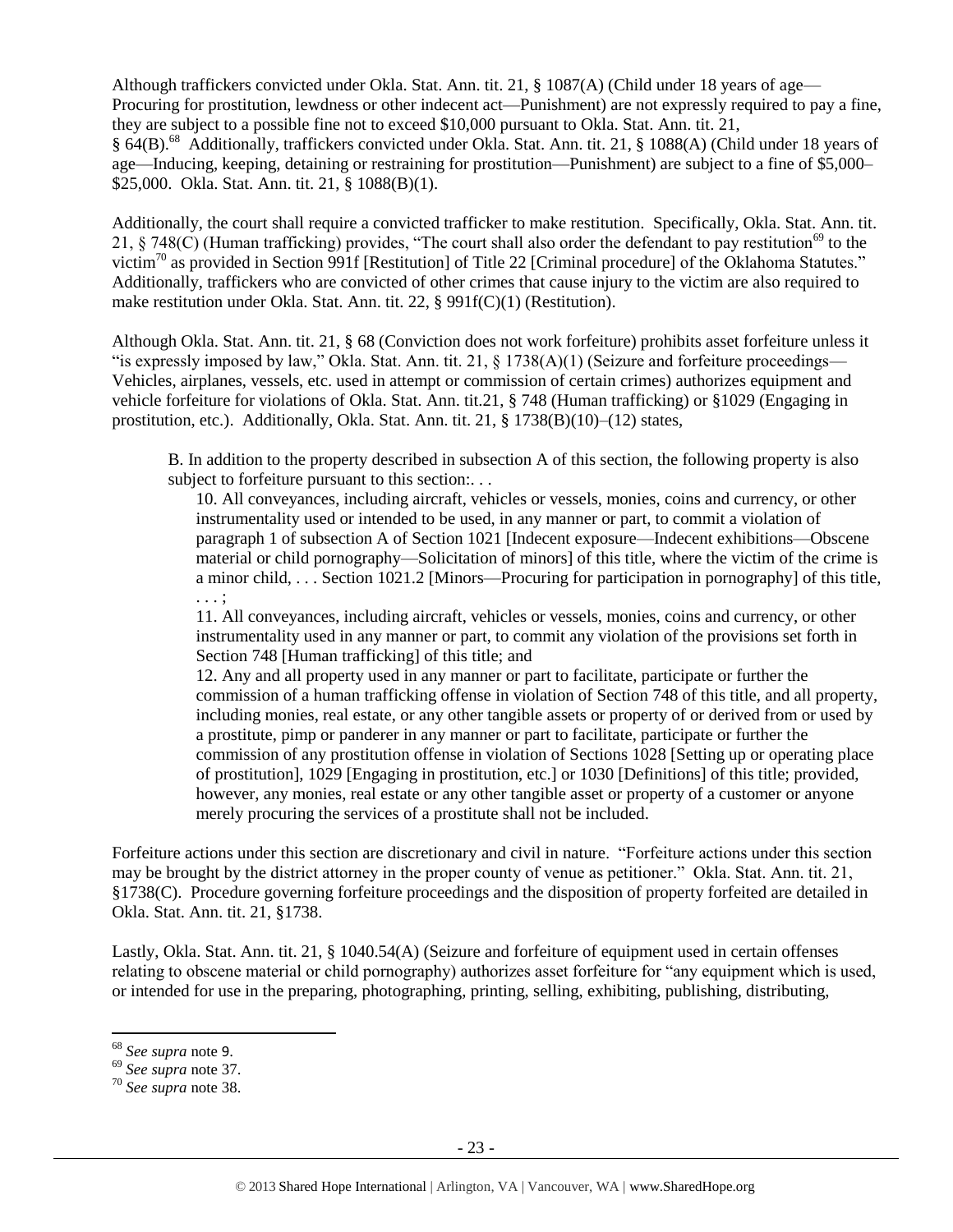displaying, advertising, filming, copying, recording, or mailing of . . . child pornography, as defined in subsection A of Section 1024.1 [Definitions] of this title."

## *3.5 Convicted traffickers are required to register as sex offenders.*

Pursuant to Oklahoma's Sex Offenders Registration Act,<sup>71</sup> Okla. Stat. Ann. tit. 57, § 582(A) (Persons and crimes to which act applies) states that a person "residing, working or attending school within the State of Oklahoma" with any of the following convictions or a conviction of an attempt to commit the following crimes must register as a sex offender: Okla. Stat. Ann. tit. 21, §1021.2(A)(Minors—Procuring for participation in pornography), tit. 21, § 1021.3(A) (Guardians—Parents—Custodians—Consent to participation of minors in child pornography), tit. 21, § 1024.2 (Purchase, procurement or possession of child pornography), §1040.12a(A) (Aggravated possession of child pornography—Penalties—Definitions), tit. 21, §1040.13a (Facilitating, encouraging, offering or soliciting sexual conduct or engaging in sexual communication with a minor or person believed to be a minor), tit. 21, § 1087 (Child under 18 years of age—Procuring for prostitution, lewdness or other indecent act—Punishment), or tit. 21, § 1088 (Child under 18 years of age—Inducing, keeping, detaining or restraining for prostitution—Punishment). Additionally, traffickers "currently serving a sentence or any form of probation or parole for a crime or an attempt to commit a crime provided for in Section 843.5 [Child sexual abuse] of Title 21 of the Oklahoma Statutes if the offense involved sexual abuse or sexual exploitation as those terms are defined in Section 1-1-105 of Title 10A of the Oklahoma Statutes" are required to register as sex offenders. Okla. Stat. Ann. tit. 57, § 582(A). Additionally, an offender convicted of Okla. Stat. Ann. tit. 21, § 1040.8(A) (Publication, distribution or participation in preparation of obscene material or child pornography— Unsolicited mailings) is "required to register as a sex offender under the Sex Offenders Registration Act." Okla. Stat. Ann. tit. 21, § 1040.8(C)

Okla. Stat. Ann. tit. 57, § 582(A) does not require traffickers convicted under Okla. Stat. Ann. tit. 21, § 748 (Human trafficking), tit. 21, § 1029 (Engaging in prostitution, etc.), or tit. 21, § 1028 (Setting up or operating place of prostitution) to register as sex offenders.

- 3.5.1 Recommendation: Amend Okla. Stat. Ann. tit.57, § 582(A) (Persons and crimes to which act applies) to include Okla. Stat. Ann. tit. 21, § 748 (Human trafficking), tit. 21, § 1029 (Engaging in prostitution, etc.), and tit. 21, § 1040.8(A) (Publication, distribution or participation in preparation of obscene material or child pornography—Unsolicited mailings) if the offense involves a commercially sexually exploited minor under the age of 18.
- *3.6 Laws relating to termination of parental rights for certain offenses include sex trafficking or commercial sexual exploitation of children (CSEC) offenses in order to remove the children of traffickers from their control and potential exploitation.*

A conviction under Okla. Stat. Ann. tit. 21, § 748 (Human trafficking) is not included as a ground for terminating parental rights under Okla. Stat. Ann. tit.  $10A$ , §  $1-4-904(B)(8)^{72}$  (Termination of parental rights in certain situations). Instead, Okla. Stat. Ann. tit. 10A, § 1-4-904(B) provides,

B. The court may terminate the rights of a parent to a child based upon the following legal grounds:

. . . . 8. A finding that the parent has been convicted in a court of competent jurisdiction in any state of any of the following acts:

- a. permitting a child to participate in pornography,
- b. rape, or rape by instrumentation,
- c. lewd molestation of a child under sixteen (16) years of age,

 $\overline{\phantom{a}}$ <sup>71</sup> Okla. Stat. Ann. tit. 57, §§ 581–590.2.

 $72$  The text of Okla. Stat. Ann. tit. 10A, § 1-4-904 included here and elsewhere in this report includes amendments made by the passage of Senate Bill 679, 54rd Leg. 1st Reg. Sess. (Okla. 2013) (effective November 1, 2013).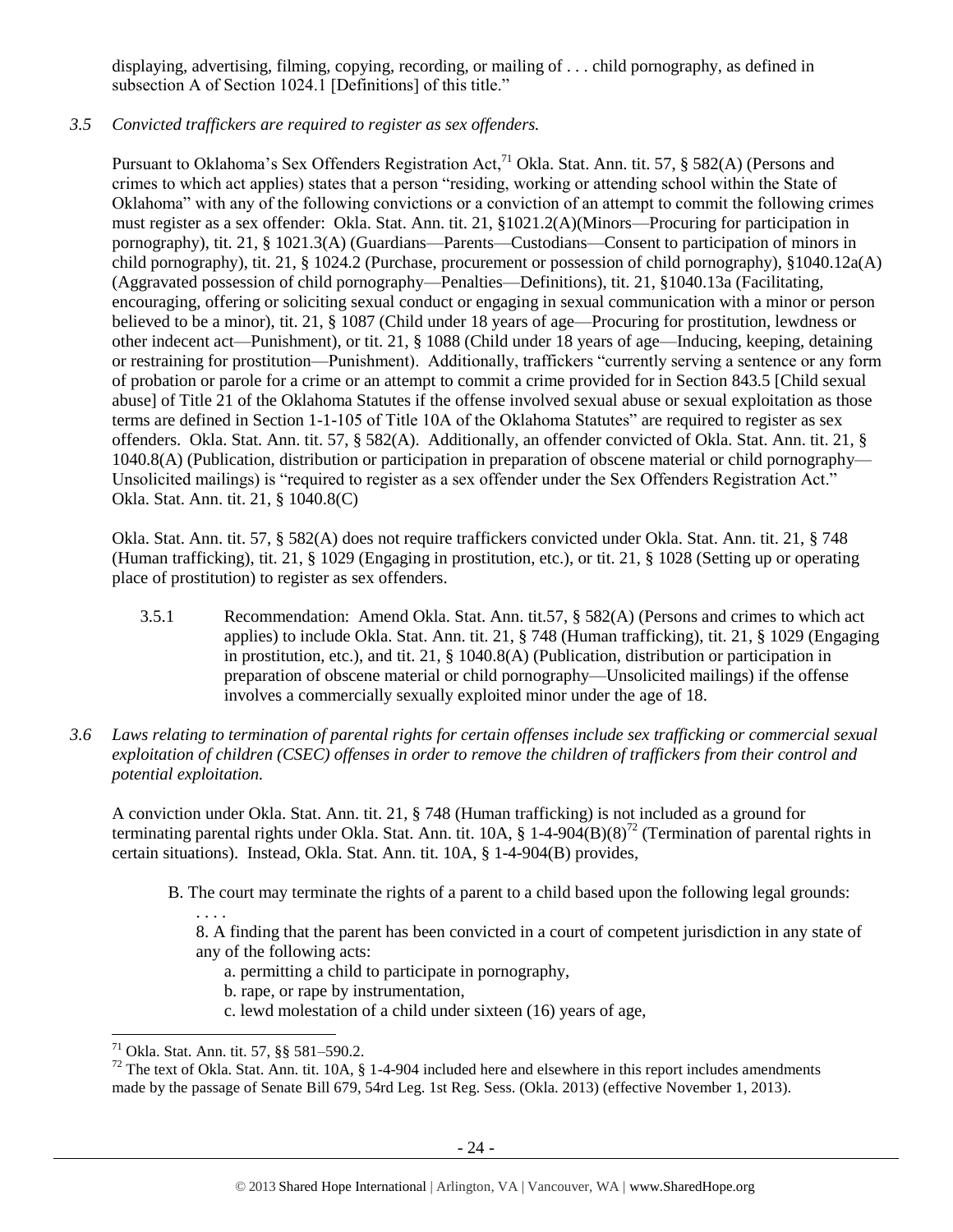d. child abuse<sup>73</sup> or neglect,

e. enabling child abuse or neglect,

9. A finding that the parent has abused or neglected the child or a sibling of the child or failed to protect the child or a sibling of the child from abuse or neglect that is heinous or shocking; 10. A finding that the parent has previously abused or neglected the child or a sibling of the child or failed to protect the child or a sibling of the child from abuse or neglect and the child or a sibling of the child has been subjected to subsequent abuse;

11. A finding that the child was conceived as a result of rape perpetrated by the parent whose rights are sought to be terminated;

12. A finding that the parent whose rights are sought to be terminated is incarcerated, and the continuation of parental rights would result in harm to the child based on consideration of . . . [several listed]factors. . . .

. . . . . . . .

. . .

l

<sup>73</sup> *See infra* Section 5.6 for the definition of "abuse."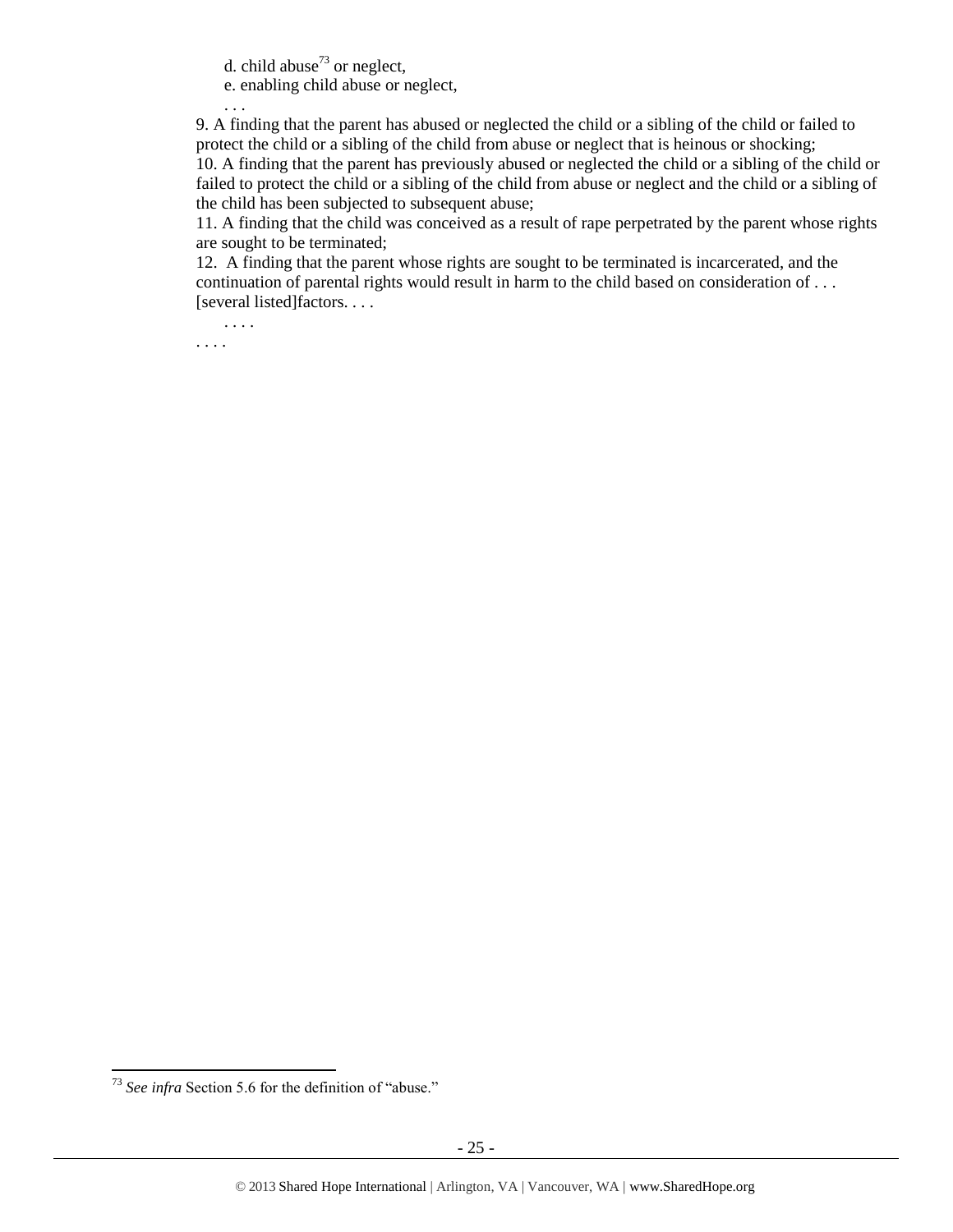#### *Legal Components:*

- *4.1 The acts of assisting, enabling, or financially benefitting from child sex trafficking are included as criminal offenses in the state sex trafficking statute.*
- *4.2 Financial penalties, including asset forfeiture laws, are in place for those who benefit financially from or aid and assist in committing domestic minor sex trafficking.*

*\_\_\_\_\_\_\_\_\_\_\_\_\_\_\_\_\_\_\_\_\_\_\_\_\_\_\_\_\_\_\_\_\_\_\_\_\_\_\_\_\_\_\_\_\_\_\_\_\_\_\_\_\_\_\_\_\_\_\_\_\_\_\_\_\_\_\_\_\_\_\_\_\_\_\_\_\_\_\_\_\_\_\_\_\_\_\_\_\_\_\_\_\_\_*

- *4.3 Promoting and selling child sex tourism is illegal.*
- *4.4 Promoting and selling child pornography is illegal.*

#### *Legal Analysis:*

*4.1 The acts of assisting, enabling, or financially benefitting from child sex trafficking are included as criminal offenses in the state sex trafficking statute.*

Oklahoma's state human trafficking law applies to facilitators who benefit financially from sex trafficking, as well as to facilitators who assist or enable trafficking by harboring or transporting a victim of human trafficking. Okla. Stat. Ann. tit. 21, § 748(A)(6)(c) (Human trafficking)<sup>74</sup> states that "human trafficking for commercial sex" means "benefiting, financially or by receiving anything of value, from participating in a venture that has engaged in an act of trafficking for commercial sex." Additionally, "human trafficking for commercial sex" applies to a facilitator who harbors or transports "by any means, a minor for purposes of engaging the minor in a commercial sex act." Okla. Stat. Ann. tit. 21, § 748(A)(6)(b). If the victim is a minor under the age of 18, a conviction for "human trafficking for commercial sex" is punishable as a felony by imprisonment for at least 10 years, a fine not to exceed \$20,000, or both. Okla. Stat. Ann. tit.21, § 748(C).

Several of Oklahoma's CSEC laws may also be used to prosecute facilitators. Facilitators may be convicted under Okla. Stat. Ann. tit. 21, § 1029(A)(4)<sup>75</sup> (Engaging in prostitution, etc.)<sup>76</sup> for aiding or abetting the acts set out in tit. 21, § 1029(A)(1)–(3). If the victim is under the age of 16, a conviction is punishable as a felony by imprisonment up to 10 years and a fine not to exceed \$5,000 for a first conviction, \$10,000 for a second conviction, or \$15,000 for third and subsequent convictions. Okla. Stat. Ann. tit. 21, §§ 1029(B), 1031(A). In contrast, if the victim is 16 years of age or older, a conviction is punishable as a misdemeanor by imprisonment in a county jail for 30 days to 1 year, a fine not to exceed \$2,500 for a first conviction, \$5,000 for a second conviction, or \$7,500 for third and subsequent convictions, or by both fine and imprisonment. Okla. Stat. Ann. tit. 21, § 1031(A). In addition, the court may also order that the offender serve 40–80 hours of community service.<sup>77</sup> Okla. Stat. Ann. tit. 21, § 1031(A).

Facilitators may also be prosecuted under either Okla. Stat. Ann. tit. 21, § 1087(B)(2) (Child under 18 years of age—Procuring for prostitution, lewdness or other indecent act—Punishment) or tit. 21, § 1088(B)(2) (Child under 18 years of age—Inducing, keeping, detaining or restraining for prostitution— Punishment).<sup>78</sup> An offender's first conviction under either of these statutes is punishable as a misdemeanor by 6 months to 1 year imprisonment and a fine not to exceed \$5,000,<sup>79</sup> while subsequent convictions are punishable as felonies by imprisonment for 1–10 years, a fine of \$5,000–\$25,000. Okla. Stat. Ann. tit.21, §§ 1087(B)(2), 1088(B)(2).

 $\overline{a}$ 

<sup>74</sup> *See supra* Section 1.1 for the substantive provisions of Okla. Stat. Ann. tit. 21, § 748(A)(6)(c).

<sup>75</sup> *See supra* note [4](#page-1-0).

<sup>76</sup> *See supra* Section 1.2 for the substantive provisions of Okla. Stat. Ann. tit. 21, § 1029.

<sup>77</sup> *See supra* note [8](#page-2-1).

<sup>78</sup> *See supra* Section 1.2 for the substantive provisions of Okla. Stat. Ann. tit. 21, §§ 1087(B)(2), 1088(B)(2).

<sup>&</sup>lt;sup>79</sup> Okla. Stat. Ann. tit. 21, § 1087(B)(2) also has a mandatory minimum fine of \$500.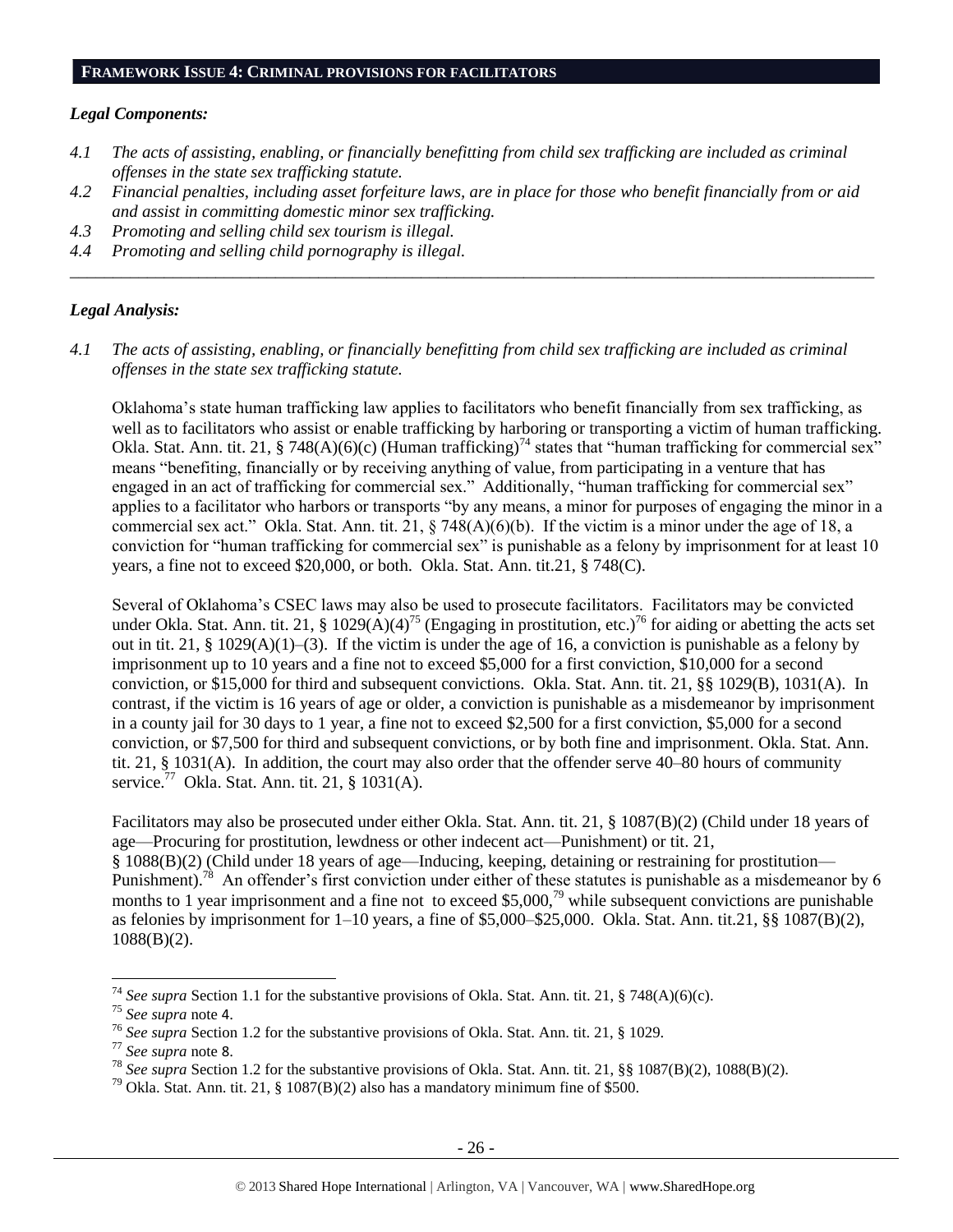#### *4.2 Financial penalties, including asset forfeiture laws, are in place for those who benefit financially from or aid and assist in committing domestic minor sex trafficking.*

Facilitators convicted under Oklahoma's laws relating to human trafficking and the commercial sexual exploitation of children are subject to fines ranging from \$500–\$25,000. A facilitator convicted under Okla. Stat. Ann. tit. 21, § 748(B) (Human trafficking), if the victim is under the age of 18, is subject to a possible fine not to exceed \$20,000. Okla. Stat. Ann. tit. 21, § 748(C). Pursuant to Okla. Stat. Ann. tit. 21, § 1031(C) (Punishment for violations), if the victim is under the age of 16, a conviction under Okla. Stat. Ann. tit. 21, § 1029(A)(4),  $(B)$ <sup>80</sup> (Engaging in prostitution, etc.) is punishable by a fine not to exceed \$5,000 for a first conviction, \$10,000 for a second conviction, or \$15,000 for third and subsequent convictions. In contrast, if the victim is 16 years of age or older, a conviction under Okla. Stat. Ann. tit. 21, § 1029(A)(4), (B) is punishable by a possible fine not to exceed \$2,500 for a first conviction, \$5,000 for a second conviction, or \$7,500 for third and subsequent convictions. Okla. Stat. Ann. tit. 21, § 1031(A).

Facilitators convicted under either Okla. Stat. Ann. tit. 21, § 1087(B)(2) or § 1088(B)(2) are subject to a possible fine of \$500–\$5,000 for a first conviction, and a possible fine of \$5,000–\$25,000for a subsequent conviction.

Additionally, facilitators are subject to mandatory orders of restitution for human trafficking offenses. . Okla. Stat. Ann. tit. 21, § 748(C) (Human trafficking) states, "The court shall also order the defendant to pay restitution<sup>81</sup> to the victim<sup>82</sup> as provided in Section 991f [Restitution] of Title 22 [Criminal procedure] of the Oklahoma Statutes." Facilitators convicted of other crimes that caused injury to the victim, shall be subject to make restitution under Okla. Stat. Ann. tit. 22, § 991 $f(C)(1)$  (Restitution).<sup>83</sup>

Although Okla. Stat. Ann. tit. 21, § 68 (Conviction does not work forfeiture) prohibits asset forfeiture unless it "is expressly imposed by law," Okla. Stat. Ann. tit. 21,  $\S$  1738(A)(1) (Seizure and forfeiture proceedings— Vehicles, airplanes, vessels, etc. used in attempt or commission of certain crimes) authorizes the forfeiture of assets "used in any manner to facilitate or participate in the commission of any human trafficking offense in violation of" Okla. Stat. Ann. tit. 21, § 748 (Human trafficking) or tit. 21, § 1029 (Engaging in prostitution, etc.). Additionally, Okla. Stat. Ann. tit. 21, § 1738(B)(10)–(12) states,

B. In addition to the property described in subsection A of this section, the following property is also subject to forfeiture pursuant to this section:...

10. All conveyances, including aircraft, vehicles or vessels, monies, coins and currency, or other instrumentality used or intended to be used, in any manner or part, to commit a violation of paragraph 1 of subsection A of Section 1021 [Indecent exposure—Indecent exhibitions—Obscene material or child pornography—Solicitation of minors] of this title, where the victim of the crime is a minor child, . . . Section 1021.2 [Minors—Procuring for participation in pornography] of this title, . . . ;

11. All conveyances, including aircraft, vehicles or vessels, monies, coins and currency, or other instrumentality used in any manner or part, to commit any violation of the provisions set forth in Section 748 [Human trafficking] of this title; and

12. Any and all property used in any manner or part to facilitate, participate or further the commission of a human trafficking offense in violation of Section 748 of this title, and all property, including monies, real estate, or any other tangible assets or property of or derived from or used by a prostitute, pimp or panderer in any manner or part to facilitate, participate or further the

<sup>80</sup> *See supra* note [4](#page-1-0).

<sup>81</sup> *See supra* note [37.](#page-14-0) 

<sup>82</sup> *See supra* note [38.](#page-14-1) 

<sup>83</sup> *See supra* Section 2.8 for the substantive provisions of Okla. Stat. Ann. tit. 22, § 991f(C)(1).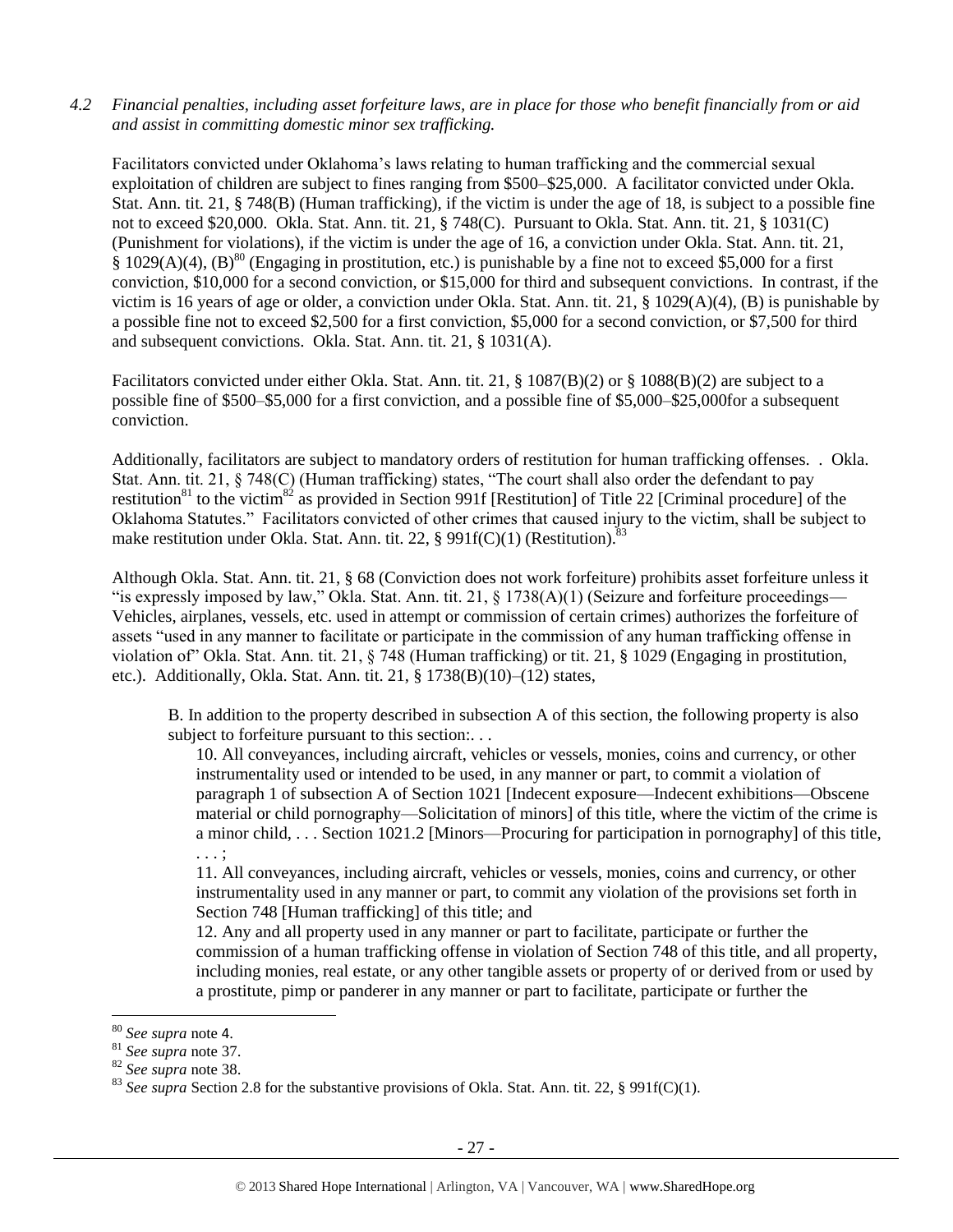commission of any prostitution offense in violation of Sections 1028 [Setting up or operating place of prostitution], 1029 [Engaging in prostitution, etc.] or 1030 [Definitions] of this title; provided, however, any monies, real estate or any other tangible asset or property of a customer or anyone merely procuring the services of a prostitute shall not be included.

Forfeiture actions under this section are discretionary and civil in nature. "Forfeiture actions under this section may be brought by the district attorney in the proper county of venue as petitioner." Okla. Stat. Ann. tit. 21, §1738(C). Procedure governing forfeiture proceedings and the disposition of property forfeited are detailed in Okla. Stat. Ann. tit. 21, §1738.

Additionally, Okla. Stat. Ann. tit. 21, § 1040.54(A) (Seizure and forfeiture of equipment used in certain offenses relating to obscene material or child pornography) authorizes asset forfeiture for "any equipment which is used, or intended for use in the preparing, photographing, printing, selling, exhibiting, publishing, distributing, displaying, advertising, filming, copying, recording, or mailing of . . . child pornography, as defined in subsection A of Section 1024.1 [Definitions] of this title."

## *4.3 Promoting and selling child sex tourism is illegal.*

Oklahoma has no law specifically addressing sex tourism.

4.3.1 Recommendation: Enact a law that prohibits selling or offering to sell travel services that include or facilitate travel for the purpose of engaging in commercial sexual exploitation of a minor or prostitution of a minor, if sale or travel occurs in Oklahoma.

# *4.4 Promoting and selling child pornography is illegal.*

Oklahoma prohibits the sale of child pornography. Okla. Stat. Ann. tit. 21, § 1021.2(A) (Minors—Procuring for participation in pornography) makes it a crime for a person to knowingly sell or distribute child pornography of a minor under the age of 18.<sup>84</sup> A conviction under this statute is punishable by imprisonment up to 20 years, a fine not to exceed \$25,000, or both. Okla. Stat. Ann. tit. 21, § 1021.2(A). Additionally, "Persons convicted under this section shall not be eligible for a deferred sentence." Okla. Stat. Ann. tit. 21, § 1021.2(A).

Additionally, a facilitator who advertises child pornography may be convicted under Okla. Stat. Ann. tit. 21, § 1040.8(A) (Publication, distribution or participation in preparation of obscene material or child pornography—Unsolicited mailings), which states in part,

No person shall knowingly photograph, act in, pose for, model for, print, sell, offer for sale, give away, exhibit, publish, offer to publish, or otherwise distribute, display, or exhibit any book, magazine, story, pamphlet, paper, writing, card, advertisement, circular, print, picture, photograph, motion picture film, electronic video game or recording, image, cast, slide, figure, instrument, statue, drawing, presentation, or other article which is obscene material or child pornography . . . .

A conviction under this statute that involves child pornography is punishable as a felony by imprisonment up to 20 years, a fine not to exceed \$10,000, or both. Okla. Stat. Ann. tit. 21, § 1040.8(C). In addition, a person that "possesses one hundred (100) or more separate materials depicting child pornography shall be, upon conviction, guilty of aggravated possession of child pornography," in violation of Okla. Stat. Ann. tit. 21, § 1040.12a(A) (Aggravated possession of child pornography—Penalties—Definitions). A conviction under Okla. Stat. Ann. tit. 21, § 1040.12a(A) is punishable as a felony by imprisonment up to life and a fine not to exceed \$10,000. Okla. Stat. Ann. tit. 21, § 1040.12a(A).

l

<sup>84</sup> *See supra* note [10.](#page-3-0)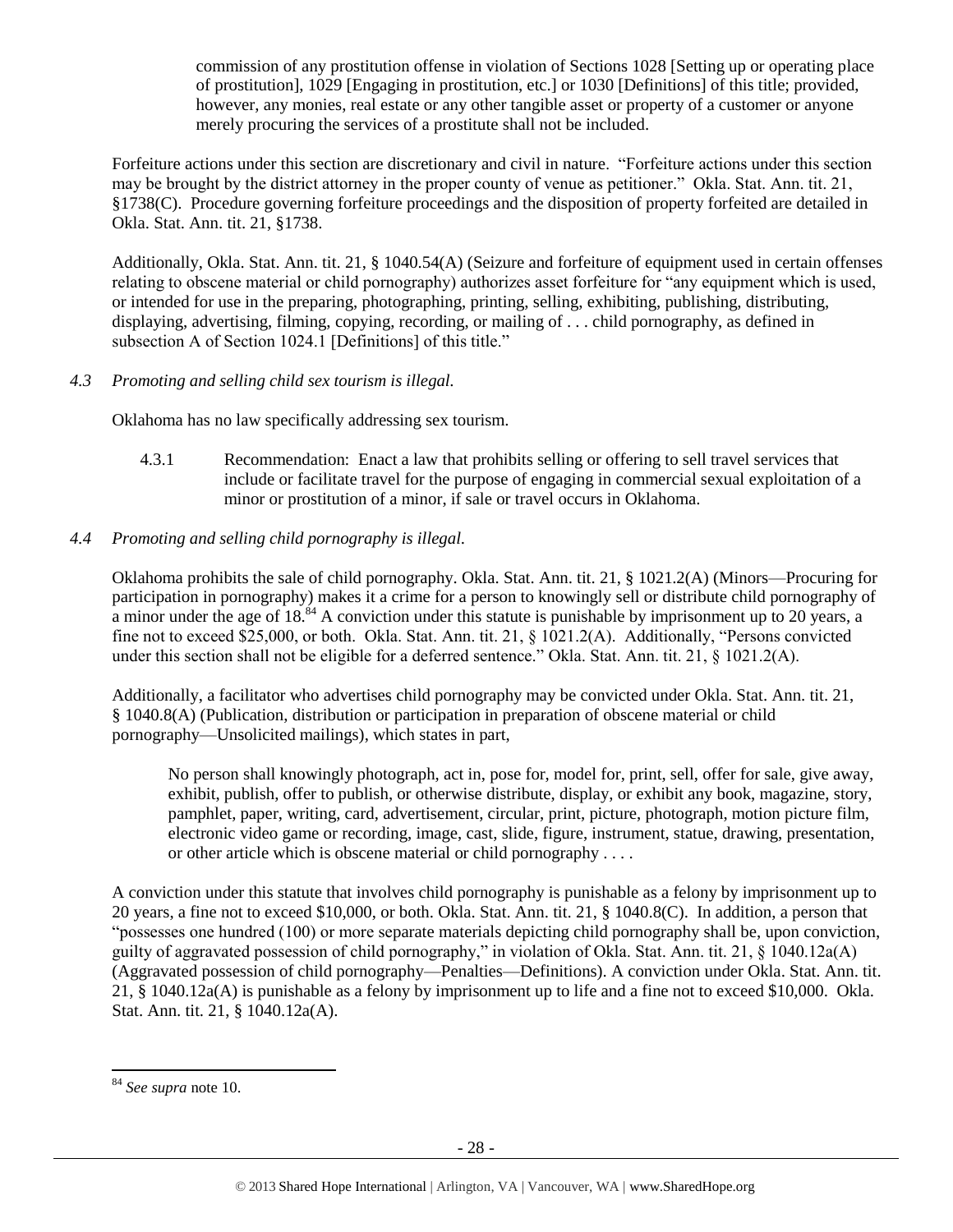Lastly, Okla. Stat. Ann. tit. 21, § 1040.13 (Acts prohibited—Felony) specifically prohibits the commercial distribution of child pornography. Okla. Stat. Ann. tit. 21, § 1040.13 states,

Every person who, with knowledge of its contents, sends, brings, or causes to be sent or brought into this state for sale or commercial distribution, or in this state prepares, sells, exhibits, commercially distributes, gives away, offers to give away, or has in his possession with intent to sell, to commercially distribute, to exhibit, to give away, or to offer to give away any obscene material or child pornography or gives information stating when, where, how, or from whom, or by what means obscene material or child pornography can be purchased or obtained, upon conviction, is guilty of a felony . . . .

A conviction under this statute is punishable by imprisonment up to 10 years, a fine not to exceed \$10,000, or both. Okla. Stat. Ann. tit. 21, § 1040.13.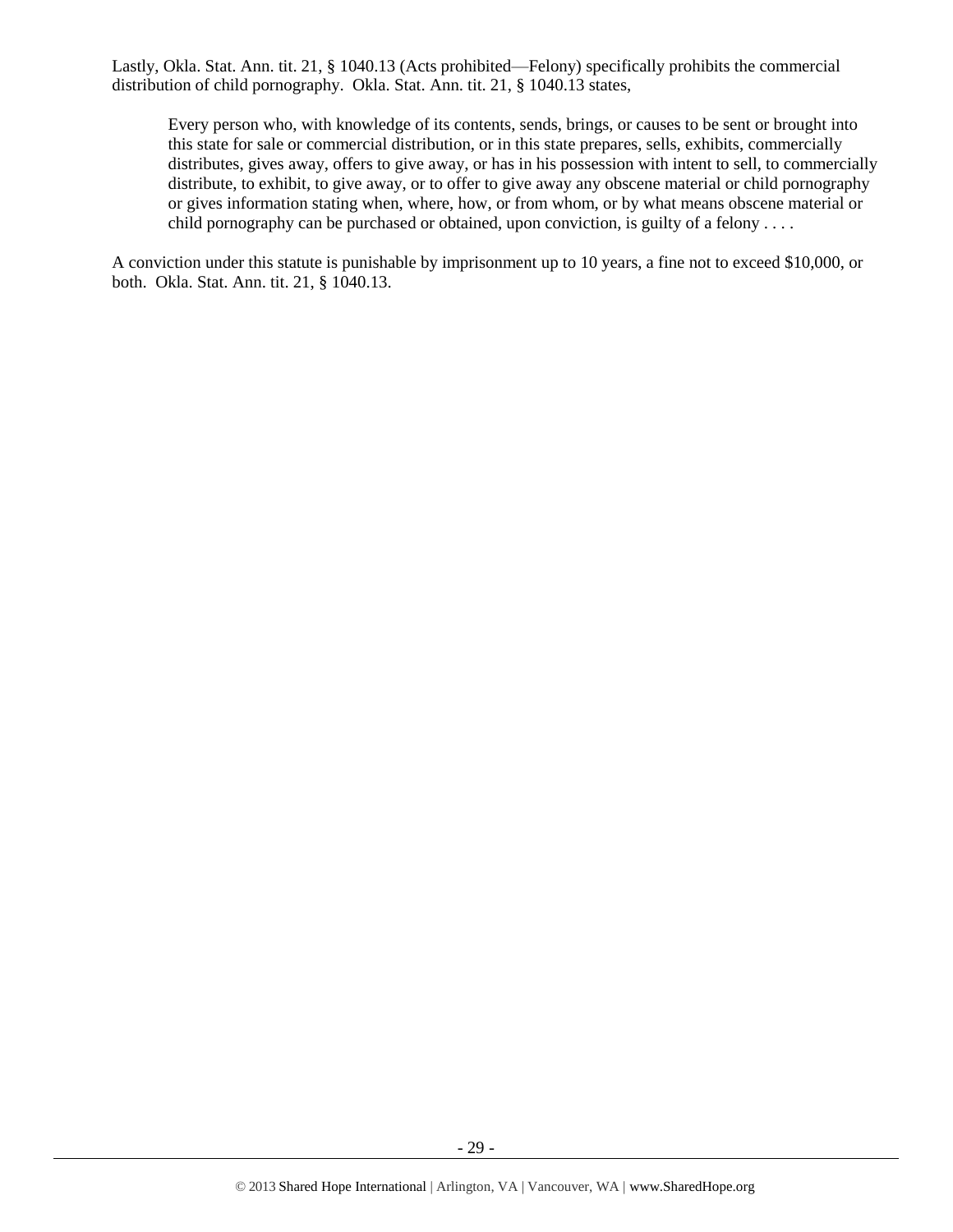## **FRAMEWORK ISSUE 5: PROTECTIVE PROVISIONS FOR THE CHILD VICTIMS**

#### *Legal Components:*

- *5.1 Statutorily-mandated victim services define "victim" to specifically include victims of domestic minor sex trafficking or commercial sexual exploitation of children (CSEC) to ensure prompt identification and access to victims' rights and services.*
- *5.2 The state sex trafficking statute expressly prohibits a defendant from raising consent of the minor to the commercial sex acts as a defense.*
- *5.3 Prostitution laws apply only to adults, making minors under 18 specifically immune from this offense.*
- *5.4 Child victims of sex trafficking or commercial sexual exploitation are provided with a child protection response, including specialized shelter and services, and are not detained in juvenile detention facilities.*
- *5.5 Commercial sexual exploitation is identified as a type of abuse and neglect within child protection statutes.*
- *5.6 The definition of "caregiver" (or similar term) in the child welfare statutes is broad enough to include a trafficker who has custody or control of a child in order to bring a trafficked child into protection of child protective services.*
- *5.7 Crime victims' compensation is specifically available to a child victim of sex trafficking or commercial sexual exploitation of children (CSEC) without regard to ineligibility factors.*
- *5.8 Victim-friendly procedures and protections are provided in the trial process for minors under 18.*
- *5.9 Expungement or sealing of juvenile delinquency records resulting from arrests or adjudications for prostitution-related offenses committed as a result of, or in the course of, the commercial sexual exploitation of a minor is available within a reasonable time after turning 18.*
- *5.10 Victim restitution and civil remedies for victims of domestic minor sex trafficking or commercial sexual exploitation of children (CSEC) are authorized by law.*
- *5.11 Statutes of limitations for civil and criminal actions for child sex trafficking or commercial sexual exploitation of children (CSEC) offenses are eliminated or lengthened sufficiently to allow prosecutors and victims a realistic opportunity to pursue criminal action and legal remedies.*

*\_\_\_\_\_\_\_\_\_\_\_\_\_\_\_\_\_\_\_\_\_\_\_\_\_\_\_\_\_\_\_\_\_\_\_\_\_\_\_\_\_\_\_\_\_\_\_\_\_\_\_\_\_\_\_\_\_\_\_\_\_\_\_\_\_\_\_\_\_\_\_\_\_\_\_\_\_\_\_\_\_\_\_\_\_\_\_\_\_\_\_\_\_*

#### *Legal Analysis:*

l

*5.1 Statutorily-mandated victim services define "victim" to specifically include victims of domestic minor sex trafficking or commercial sexual exploitation of children (CSEC) to ensure prompt identification and access to victims' rights and services.*

<span id="page-29-0"></span>Pursuant to the Oklahoma Crime Victims Compensation Act,<sup>85</sup> Okla. Stat. Ann. tit. 21, § 142.3(14) (Definitions) defines "victim" as "a person who suffers personal injury or death as a result of criminally injurious conduct<sup>86</sup> and shall include a resident of this state who is injured or killed by an act of terrorism committed outside of the United States."

With respect to restitution, Okla. Stat. Ann. tit. 22, § 991f(A)(2) (Restitution) defines "victim" as "any person, partnership, corporation or legal entity that suffers an economic  $\cos^{87}$  as a direct result of the criminal act of

<sup>85</sup> Okla. Stat. Ann. tit. 21, §§ 142.2–142.20.

<sup>86</sup> Pursuant to Okla. Stat. Ann. tit. 21, § 142.3(5)(a),

<sup>5.</sup> a. "Criminally injurious conduct" means a misdemeanor or felony which occurs or is attempted in this state, or against a resident of this state in a state that does not have an eligible crime victims compensation program as such term is defined in the federal Victims of Crime Act of 1984, Public Law 98-473, that results in bodily injury, threat of bodily injury or death to a victim which:

<sup>(1)</sup> may be punishable by fine, imprisonment or death, or

<sup>(2)</sup> if the act is committed by a child, could result in such child being adjudicated a delinquent child. <sup>87</sup> *See supra* note [37.](#page-14-0)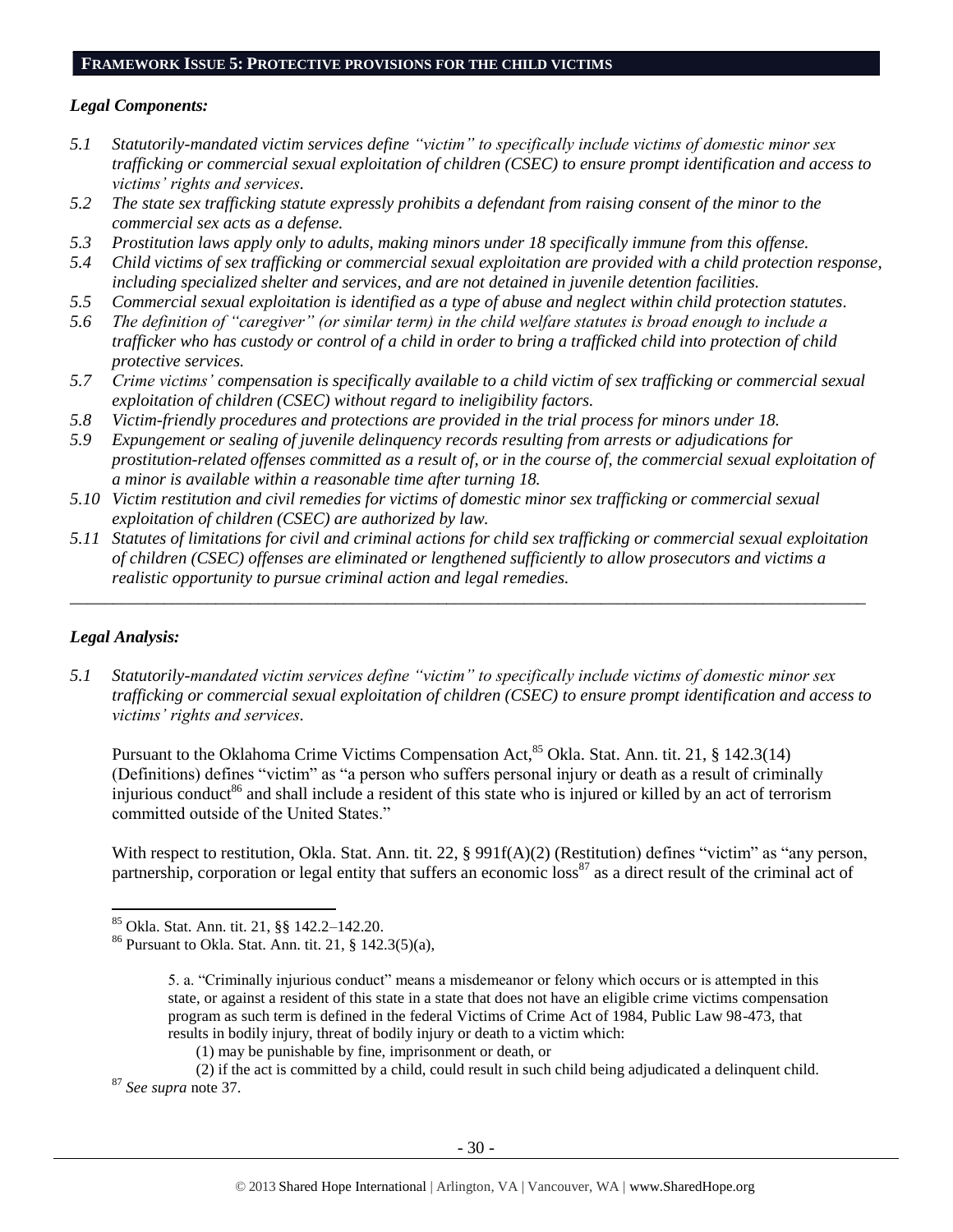another person," and, for purposes of the Oklahoma Victim's Rights Act,<sup>88</sup> Okla. Stat. Ann. tit. 21, § 142A-1(1) (Definitions) defines a "victim" as,

<span id="page-30-0"></span>[A]ny person against whom a crime was committed, except homicide, in which case the victim may be a surviving family member including a stepbrother, stepsister or stepparent, or the estate when there are no surviving family members other than the defendant, and who, as a direct result of the crime, suffers injury,  $89$  loss of earnings,  $90$  out-of-pocket expenses,  $91$  or loss or damage to property, and who is entitled to restitution from an offender pursuant to an order of restitution imposed by a sentencing court under the laws of this state.

5.1.1 Recommendation: Amend the definition of "victim" in Okla. Stat. Ann. tit. 21, § 142.3(14) (Definitions), tit. 22, § 991f(A)(2) (Restitution), and tit. 21, § 142A-1(1) (Definitions) to expressly include trafficking and CSEC victims by referring to the following offenses: Okla. Stat. Ann. tit. 21, § 748(B) (Human trafficking), tit. 21, § 1029 (Engaging in prostitution, etc.—soliciting or procuring—residing or being in place for prohibited purpose—aiding, abetting or participating child prostitution), tit. 21, §1087(A)(Child under 18 years of age—Procuring for prostitution, lewdness or other indecent act—Punishment), tit. 21, § 1088(A) (Child under 18 years of age— Inducing, keeping, detaining or restraining for prostitution—Punishment), tit. 21, § 1021.2(A) (Minors—Procuring for participation in pornography), tit. 21, § 866(A)(1)(a) (Elements of offense), tit. 21, § 866(A)(1)(a) (Elements of offense), tit. 21, § 1021.3(A) (Guardians—Parents— Custodians—Consent to participation of minors in child pornography), tit. 21,  $\S$  843.5(H)–(J) (Child abuse—Child neglect—Child sexual abuse—Child sexual exploitation—Enabling— Penalties), and tit. 21, § 1040.13a(A), (B)(Facilitating, encouraging, offering or soliciting sexual conduct or engaging in sexual communication with a minor or person believed to be a minor).

<sup>88</sup> Okla. Stat. Ann. tit. 21, §§ 142A–B.

 $\overline{\phantom{a}}$ 

<sup>90</sup> Under Okla. Stat. Ann. tit. 21, § 142A-1(3),

"Loss of earnings" means the deprivation of earned income or of the ability to earn previous levels of income as a direct result of a crime and the loss of the cash equivalent of social security, railroad retirement, pension plan, retirement plan, disability, veteran's retirement, court-ordered child support or court-ordered spousal support, where the payment is the primary source of the victim's income, and where the victim is deprived of the money as a direct result of the crime.

<sup>91</sup> Pursuant to Okla. Stat. Ann. tit. 21, § 142A-1(5),

"Out-of-pocket loss" means the unreimbursed and nonreimbursable expenses or indebtedness incurred for medical care, nonmedical care, or other services necessary for the treatment of the actual bodily or mental harm, including pregnancy and funeral expenses, directly resulting from the crime and aggravation of existing physical injuries, if additional losses can be attributed directly to the crime; the unreimbursed and nonreimbursable expenses for damage to real and personal property as a direct result of the crime, and unreimbursed and nonreimbursable economic losses incurred as a consequence of participation in prosecution and proceedings related to the crime.

 $89$  Pursuant to Okla. Stat. Ann. tit. 21, § 142A-1(2),

<sup>&</sup>quot;Injury" means any physical, mental, or emotional harm caused by the conduct of an offender and includes the expenses incurred for medical, psychiatric, psychological, or generally accepted remedial treatment of the actual bodily or mental harm, including pregnancy and death, directly resulting from a crime and aggravation of existing physical injuries, if additional losses can be attributed to the direct result of the crime.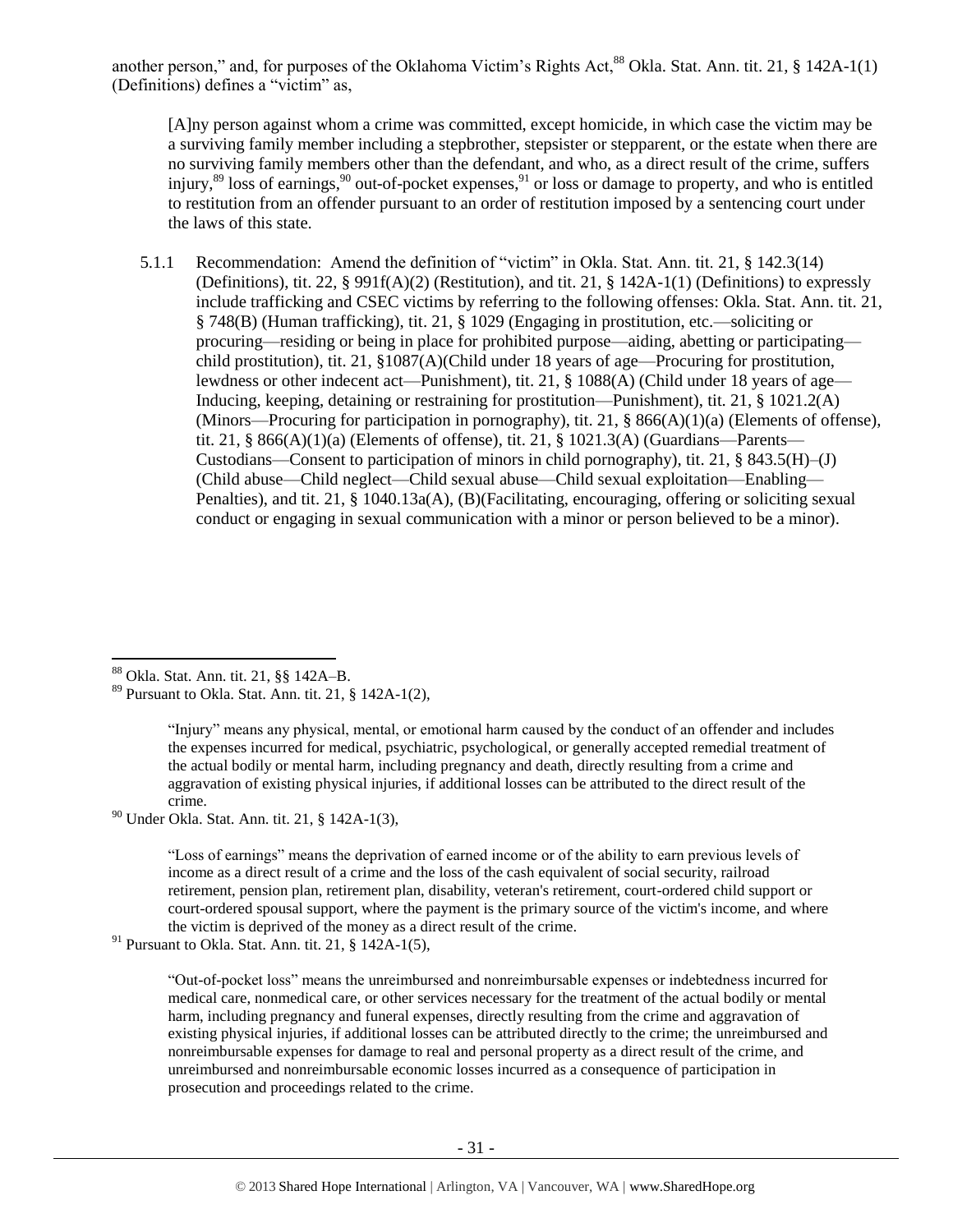*5.2 The state sex trafficking statute expressly prohibits a defendant from raising consent of the minor to the commercial sex acts as a defense.*

Okla. Stat. Ann. tit. 21, § 748 (Human trafficking) prohibits defendants from raising the consent of the minor as a defense. Okla. Stat. Ann. tit. 21, § 748(E) states, "The consent of the minor to the activity prohibited by this section [human trafficking] shall not constitute a defense." Likewise, Okla. Stat. Ann. tit. 21, §1021.2(B) (Minors—Procuring for participation in pornography) states, "The consent of the minor, or of the mother, father, legal guardian, or custodian of the minor to the activity prohibited by this section shall not constitute a defense." Similarly, Okla. Stat. Ann. tit. 21, § 1021.3(B) (Guardians—Parents—Custodians—Consent to participation of minors in child pornography) provides, "The consent of the minor to the activity prohibited by this section shall not constitute a defense." However, Okla. Stat. Ann. tit. 21 § 1029<sup>92</sup> (Engaging in prostitution, etc.), tit. 21, § 1087 (Child under 18 years of age—Procuring for prostitution, lewdness or other indecent act— Punishment), and tit. 21, § 1088 (Child under 18 years of age—Inducing, keeping, detaining or restraining for prostitution—Punishment) do not expressly prohibit a defendant from asserting the defense that a minor consented to the commercial sex act.

## *5.3 Prostitution laws apply only to adults, making minors under 18 specifically immune from this offense.*

Okla. Stat. Ann. tit. 21, § 1029(A)(1)<sup>93</sup> (Engaging in prostitution, etc.) is age-neutral and simply states that "[i]t shall [] be unlawful . . . [t]o engage in prostitution, lewdness, or assignation." However, in a prosecution of minors 16 or 17 years of age, the law creates a presumption that the minors have been coerced by a person violating the human trafficking statute. The presumption of coercion does not extend to minors under the age of 16, and ambiguity in the law which may leave those victims vulnerable to prosecution. While Oklahoma's prostitution statute does categorize acts of prostitution performed by a child under the age of 16 as "child prostitution" for the purposes of buyer penalties, it does not explicitly make minors under the age of 16 immune from prosecution for prostitution. Pursuant to Okla. Stat. Ann. tit. 21, §§ 1029(B), 1030(A)(1-2).

- 5.3.1 Recommendation: Amend Okla. Stat. Ann. tit. 21, § 1029(A)(1) (Engaging in prostitution, etc.) to make the law inapplicable to minors under the age of 18.
- *5.4 Child victims of sex trafficking or commercial sexual exploitation are provided with a child protection response, including specialized shelter and services, and are not detained in juvenile detention facilities.*

Domestic minor sex trafficking victims may be provided with services by being certified as a victim of human trafficking, or they may be taken into custody through either the juvenile justice system or through the child protection system.

## **Child Identified as Human Trafficking Victim**

A minor identified by law enforcement as a victim of human trafficking has access to services through an alternative process that does not necessitate taking the child into custody, or make physical placement of the child mandatory.

- I. **Initial Custody** 
	- *a. authority for initial custody*

Under Okla. Stat. Ann. tit. 21, §748.2(D) **"**Any peace officer who comes in contact with a human trafficking victim shall inform the victim of the human trafficking emergency hotline number and give notice to the victim

<sup>92</sup> *See supra* note [4](#page-1-0).

<sup>93</sup> *See supra* note [4](#page-1-0).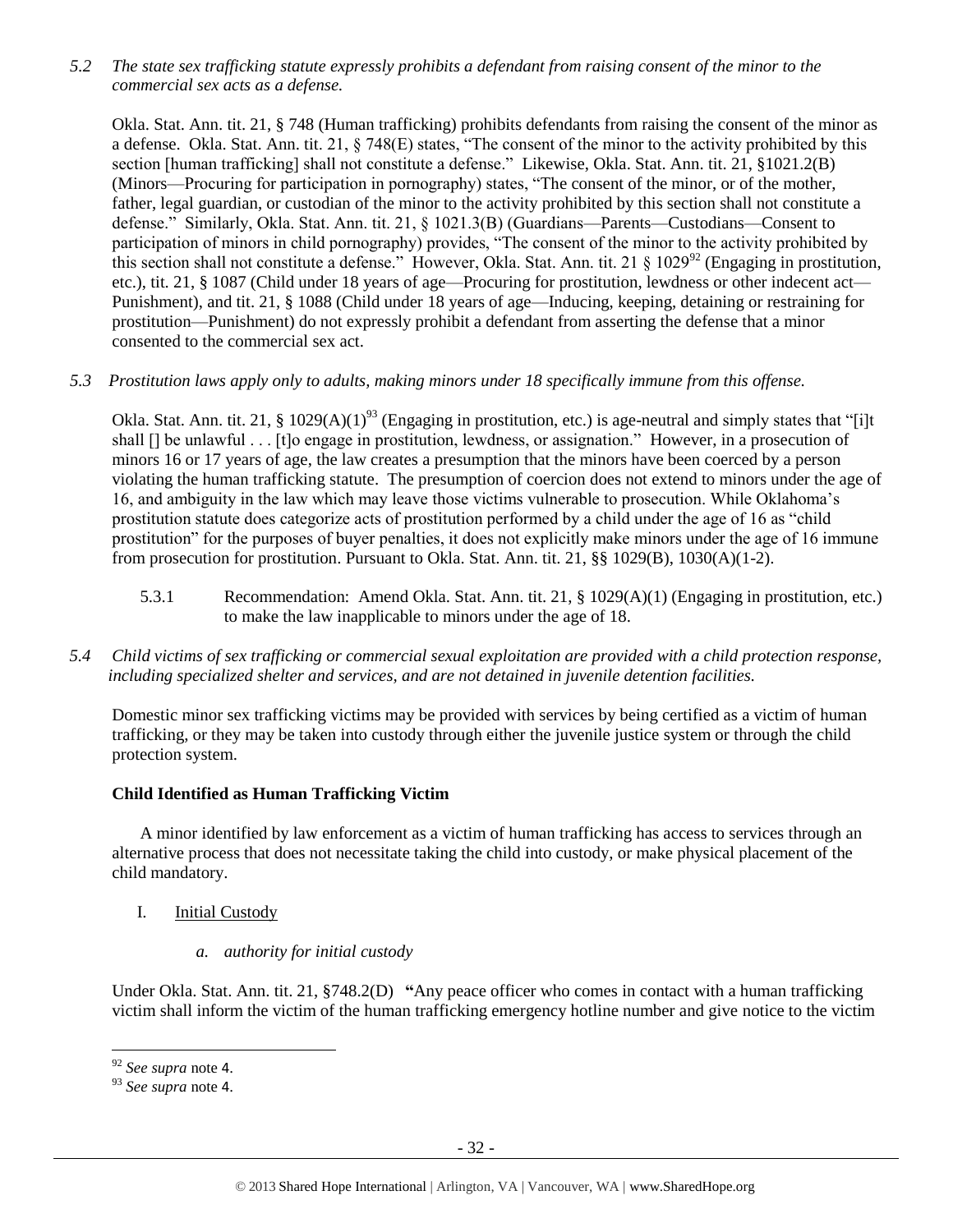of certain rights. The notice shall consist of handing the victim a written statement of the rights provided for in subsection A of this section."

# *B. placement*

Okla. Stat. Ann. tit. 21, §748.2(E) provides, "Upon a showing that a child may be a victim of human trafficking or sexual abuse, the law enforcement officer shall immediately notify the Department of Human Services and the child shall be remanded to the custody of the Department of Human Services."

# II. Process Following Initial Custody

"Law enforcement and the Department of Human Services shall conduct a joint investigation into the claim." Okla. Stat. Ann. tit. 21, §748.2(E)

# III. Placement Process pending Adjudication/Investigation

Okla. Stat. Ann. tit. 21, §748.2(E) states, "The child shall remain in the custody of the Department of Human Services until the investigation has been completed, but for no longer than seventy-two (72) hours, for the show-cause hearing."

# IV. Adjudication

# *a) adjudicatory/dispositional hearing*

"If the investigation shows, at the show-cause hearing, that it is more likely than not that the child is a victim of human trafficking or sexual abuse, then the criminal charges shall be dismissed and the Department of Human Services case and services shall proceed." Okla. Stat. Ann. tit. 21, §748.2(E).

## V. Outcomes

Identified victims of domestic minor sex trafficking are entitled to a range of services under Oklahoma law. Okla. Stat. Ann. tit. 21, §748.2(A) states:

- A. A human trafficking victim shall:
	- 1. Be house in an appropriate shelter as soon as practicable;
	- 2. Not be detained in facilities inappropriate to their status as crime victims;
	- 3. Not be jailed, fined, or otherwise penalized due to having been trafficked;
	- 4. Receive prompt medical care, mental health care, food, and other assistance, as necessary;
	- 5. Have access to legal assistance, information about their rights, and translation services, as necessary; and
	- 6. Be provided protection if the safety of the victim is at risk or if there is a danger of additional harm by recapture of the victim by a trafficker, including:
		- a. Taking measures to protect trafficked persons and their family members form intimidation and threats of reprisals, and
		- b. Ensuring that the names and identifying information of trafficked persons and their family members are not disclosed to the public.

# **Child Identified as Abused/Neglected**

Pursuant to Okla. Stat. Ann. tit. 10A, § 1-1-105(2), a sexually exploited child is likely to be identified as abused or neglected. If a child is identified as abused or neglected under Okla. Stat. Ann. tit. 10A, § 1-1-105(2), the definition of custodian or person responsible for the child under Okla. Stat. Ann. tit. 10A, § 1-1-105(16) & (51)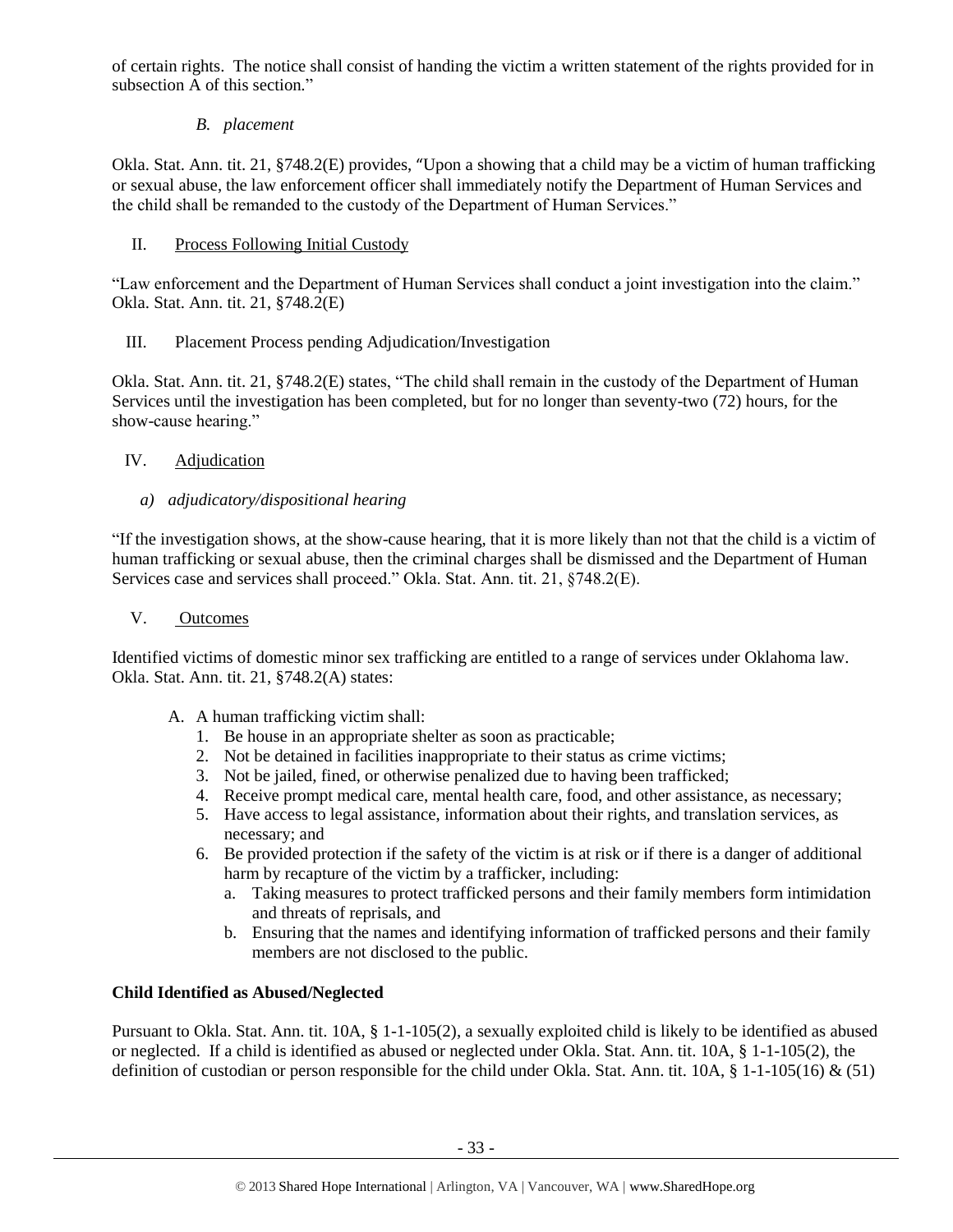is sufficiently broad to involve Child Protective Services in investigations where the child is in the custody or control of a non-family trafficker.

Okla. Stat. Ann. tit. 10A, § 1-2-101(B)(1) (Establishment of statewide centralized hotline for reporting child abuse or neglect—Hotline requirements—Reporting abuse or neglect—Retaliation by employer—Violations) provides, "Every person having reason to believe that a child under the age of eighteen (18) years is a victim of abuse or neglect shall report the matter promptly to the Department of Human Services."

Additionally, Okla. Stat. Ann. tit. 10A, § 1-4-201(B)(1)states, "By January 1, 2010, the [Department of Human Services] in consultation with law enforcement and the district courts shall develop and implement a system for joint response when a child is taken into protective custody by a peace officer pursuant to [Okla. Stat. Ann. tit. 10A,  $§$  1-4-201(A)(1)]."

Under Oklahoma law, a police officers should play a role in identifying human trafficking and CSEC victims and referring them to the Department of Human Services.<sup>94</sup>

#### VI. Initial Custody

 $\overline{\phantom{a}}$ 

#### <span id="page-33-0"></span>*a. authority for initial custody*

Okla. Stat. Ann. tit. 10A, § 1-2-102(A)(1) (Department of Human Services—Required actions for reports of child abuse) requires the Department of Human Services to "conduct a safety analysis" upon receipt of a report "that a child may be abused, neglected or drug-endangered." Pursuant to Okla. Stat. Ann. tit. 10A, § 1-2- 102(B)(1), the Department must immediately refer the case to law enforcement "for the purpose of conducting a possible criminal investigation" if it determines that,

a. the alleged perpetrator is someone other than a person responsible for the child's health, safety, or welfare, and

b. the alleged abuse or neglect of the child does not appear to be attributable to failure on the part of a person responsible for the child's health, safety, or welfare to provide protection for the child. . . .

Pursuant to Okla. Stat. Ann. tit. 10A, § 1-2-101(B)(2)(c), "After making the referral to the law enforcement agency, the Department shall not be responsible for further investigation unless . . . the appropriate law enforcement agency requests the Department, in writing, to participate in the investigation. If funds and personnel are available, as determined by the Director of the Department or a designee, the Department may assist law enforcement in interviewing children alleged to be victims of physical or sexual abuse."

Okla. Stat. Ann. tit. 10A, § 1-4-201(A)(1)(Circumstances authorizing taking a child into custody—Joint response by Department of Human Services, law enforcement, and district courts—Safety evaluation)

 $94$  Okla. Stat. Ann. tit. 21 §748.2 offers more context on the intended role of law enforcement in identifying victims: D. Any peace officer who comes in contact with a human trafficking victim shall inform the victim of the human trafficking emergency hotline number and give notice to the victim of certain rights. The notice shall consist of handing the victim a writtenstatement of the rights provided for in subsection A of this section.

E. Upon a showing that a child may be a victim of human trafficking or sexual abuse, the law enforcement officer shall immediately notify the Department of Human Services and the child shall be remanded to the custody of the Department of Human Services. Law enforcement and the Department of Human Services shall conduct a joint investigation into the claim. The child shall remain in the custody of the Department of Human Services until the investigation has been completed, but for no longer than seventy-two (72) hours, for the show-cause hearing. If the investigation shows, at the show-cause hearing, that it is more likely than not that the child is a victim of human trafficking or sexual abuse, then the criminal charges shall be dismissed and the Department of Human Services case and services shall proceed.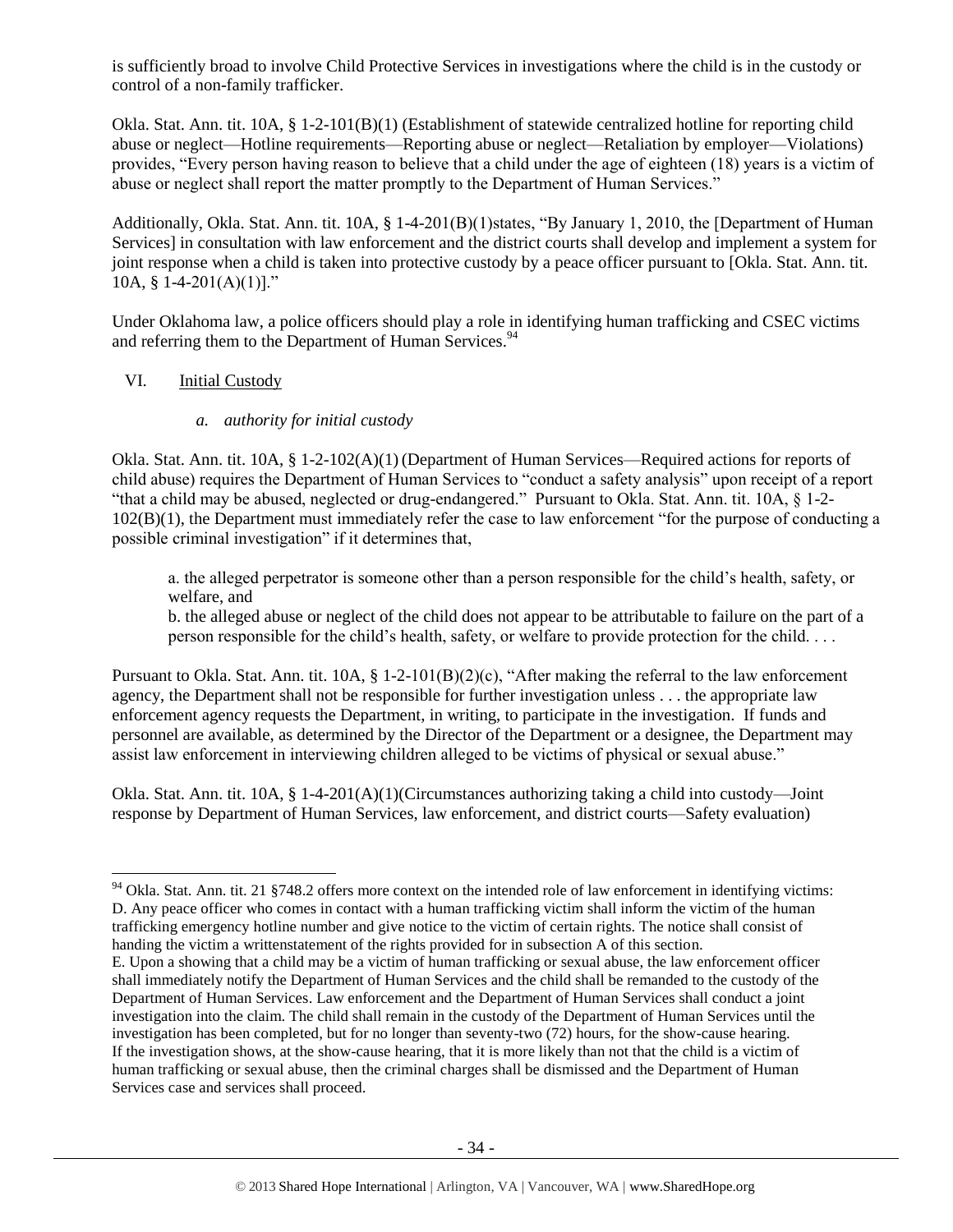authorizes a law enforcement officer to take a child into custody without a court order and before the filing of a petition if the officer "has reasonable suspicion that:"

a. the child is in need of immediate protection due to an imminent safety threat, or

b. the circumstances or surroundings of the child are such that continuation in the child's home or in the care or custody of the parent, legal guardian, or custodian would present an imminent safety threat to the child.

Under Okla. Stat. Ann. tit. 10A, § 1-4-201(A)(2), a child may also be taken into custody pursuant to a court order but before a petition is filed if the court determines, based on an application for the district attorney's office "that a continuation of the child in the home or with the caretaker of the child is contrary to the child's welfare and there is reasonable suspicion that:"

a. the child is in need of immediate protection due to an imminent safety threat, or b. the circumstances or surroundings of the child are such that continuation in the child's home or in the care or custody of the parent, legal guardian, or custodian would present an imminent safety threat to the child.. . .

## *b. placement*

Okla. Stat. Ann. tit. 10A, § 1-4-201(G) prohibits a child taken into custody under Okla. Stat. Ann. tit. 10A, § 1- 4-201from being "confined in any jail, adult lockup, or adult or juvenile detention facility." Okla. Stat. Ann. tit. 10A, § 1-4-204(A)(1) (Placement preferences) explains that in "determining the placement of a child, a preference shall be given to relatives and persons who have a kinship relationship with the child."

## VII. Process Following Initial Custody

 $\overline{\phantom{a}}$ 

Okla. Stat. Ann. tit. 10A, § 1-4-202(G) requires, generally, that a petition alleging a child to be a deprived child<sup>95</sup> be filed within 5 "judicial days from the date of assumption of custody" or "the emergency custody order will expire." Upon the district attorney's request, the time for filing a petition may be extended up to 15 days if compelling reasons for the extension exist. Okla. Stat. Ann. tit.  $10\overline{A}$ ,  $\overline{\hat{S}}$  1-4-202(G)(1).

#### VIII. Placement Process pending Adjudication/Investigation

After taking a child into custody under Okla. Stat. Ann. tit.10A, § 1-4-201, tit. 10A, § 1-4-202(A)(1) (Written notification of emergency custody hearing) (First version)<sup>96</sup> states, "The peace officer or an employee of the court shall provide the parent, legal guardian, or custodian of a child immediate written notice of the protective or emergency custody of the child whenever possible." This notice must state "that the child has been removed from the home," and "that an emergency custody hearing to determine custody of the child will occur with two (2) judicial days from the date the child was removed from the home." Okla. Stat. Ann. tit. 10A, § 1-4-  $202(A)(2)$ .

During the emergency custody hearing, the court will, among other things, "release the child to the child's parents, legal guardian or custodian or other responsible adult," or "continue the child in or place the child into

<sup>&</sup>lt;sup>95</sup> Pursuant to Okla. Stat. Ann. tit. 10A, § 1-1-105(20)(a)–(c), "deprived child" is defined in part as "a child: a. who is for any reason destitute, homeless, or abandoned, b. who does not have the proper parental care or guardianship, c. who has been abused, neglected, or is dependent."

<sup>&</sup>lt;sup>96</sup> Two different versions of Okla. Stat. Ann. tit. 10A, § 1-4-202 are currently in effect. The first version was amended by 2009 Okla. Sess. Laws 160, § 1, and the second version was amended by 2009 Okla. Sess. Laws 233, § 19. Because the substantive provisions of the second version are included in the first version, the first version is the only version discussed in this report. This report also recommends that the second version (2009 Okla. Sess. Laws 233, § 19) be repealed, and any additional recommendations solely be applied to the first version (2009 Okla. Sess. Laws 160, § 1).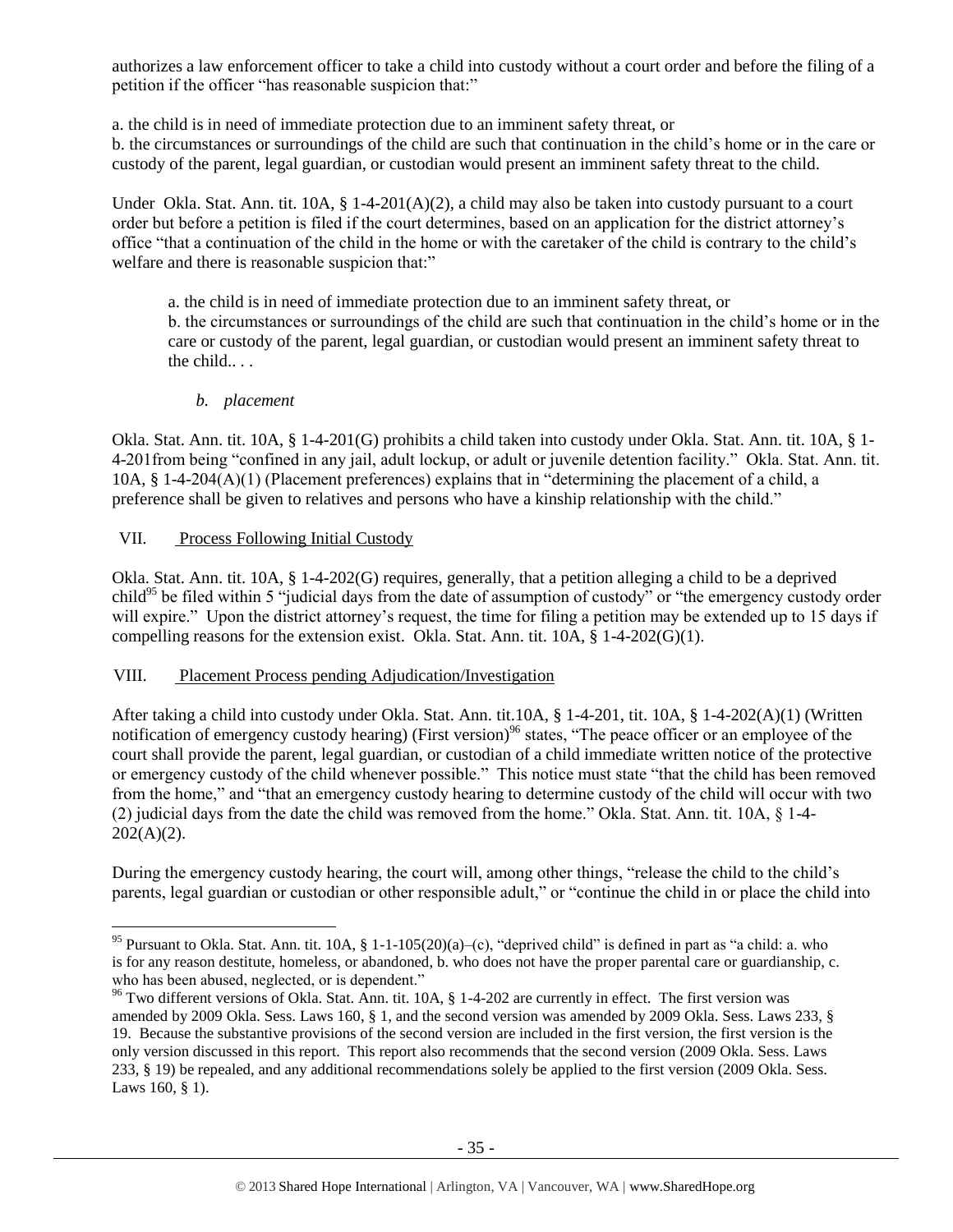emergency custody if continuation of the child in the child's home is contrary to the health, safety or welfare of the child." Okla. Stat. Ann. tit.10A,  $\S$  1-4-202(B)(3)(a)(1),(2).

## IX. Outcomes

If a petition alleging a child is deprived is filed in accordance with Okla. Stat. Ann. tit. 10A, § 1-4-301 (Petitions) and the court enters an order adjudicating the child to be a deprived child under Okla. Stat. Ann. tit.10A, § 1-4-603 (Order of adjudication finding child to be deprived), Okla. Stat. Ann. tit. 10A, § 1-4-704(A) (Individualized service plan) states, "The Department of Human Services or licensed child-placing agency shall prepare and maintain a written individualized service plan for any child that has been adjudicated to be a deprived child."

After a child is adjudicated deprived, the court shall hold a dispositional hearing within 40 days, unless good cause is shown for a delay. Okla. Stat. Ann. tit. 10A, § 1-4-706(A)(1). Pursuant to Okla. Stat. Ann. tit. 10A, § 1-4-707(A) (Dispositional orders—Determinations), the court may order, among other things, that the deprived child be placed with a parent, legal guardian or relative under supervision of the department, be placed in the "custody of a private institution or agency," or placed in the custody of the Department of Human Services. Additionally, the court may "dismiss the petition and terminate its jurisdiction at any time for good cause shown when doing so is in the best interests of the child." Okla. Stat. Ann. tit. 10A, § 1-4-707(A)(8).

## **Child Identified as in Need of Supervision**

Domestic minor sex trafficking victims ought to be identified as victims any time they come into contact with law enforcement, and referred into the DHS process as detailed above.<sup>97</sup> However, in the event that they are not, they might be treated as a Child Identified as in Need of Services.

Pursuant to Okla. Stat. Ann. tit. 10A, § 2-1-103(8) (Definitions), "child or juvenile in need of supervision" includes runway and habitually truant children, as well as those who have "repeatedly disobeyed reasonable and lawful commands or directives of the parent, legal guardian, or other custodian" or have "been served with an ex parte or final protective order pursuant to the Protection from Domestic Abuse Act."

## I. Initial Custody

#### *a) authority for initial custody*

Okla. Stat. Ann. tit. 10A, § 2-2-101(A)(1) (Taking of child into custody—Detention—Medical treatment— Behavioral health treatment—Hearing on order for medical treatment) authorizes law enforcement to take a child into custody without a court order and before the filing of a petition when a child has run away from the child's home, or "the surroundings of the child are such as to endanger the welfare of the child."

#### *b) placement*

Under Okla. Stat. Ann. tit. 10A, § 2-2-101(B), a child taken into custody under Okla. Stat. Ann. tit. 10A, § 2-2- 101(A) "shall be detained, held temporarily in the custodial care of a peace officer or other person employed by a police department, or be released to the custody of the parent of the child, ... or other responsible adult..."

Okla. Stat. Ann. tit. 21, § 748.2(A)(1)–(3) (Guidelines for treatment of human trafficking victims—Right to civil action) routes victims of trafficking into shelters and requires that commercially sexually exploited children be treated as victims rather than criminals. Specifically, Okla. Stat. Ann. tit. 21, § 748.2(A)(1)–(3) provides,

l

<sup>97</sup> *See supra* note [94.](#page-33-0)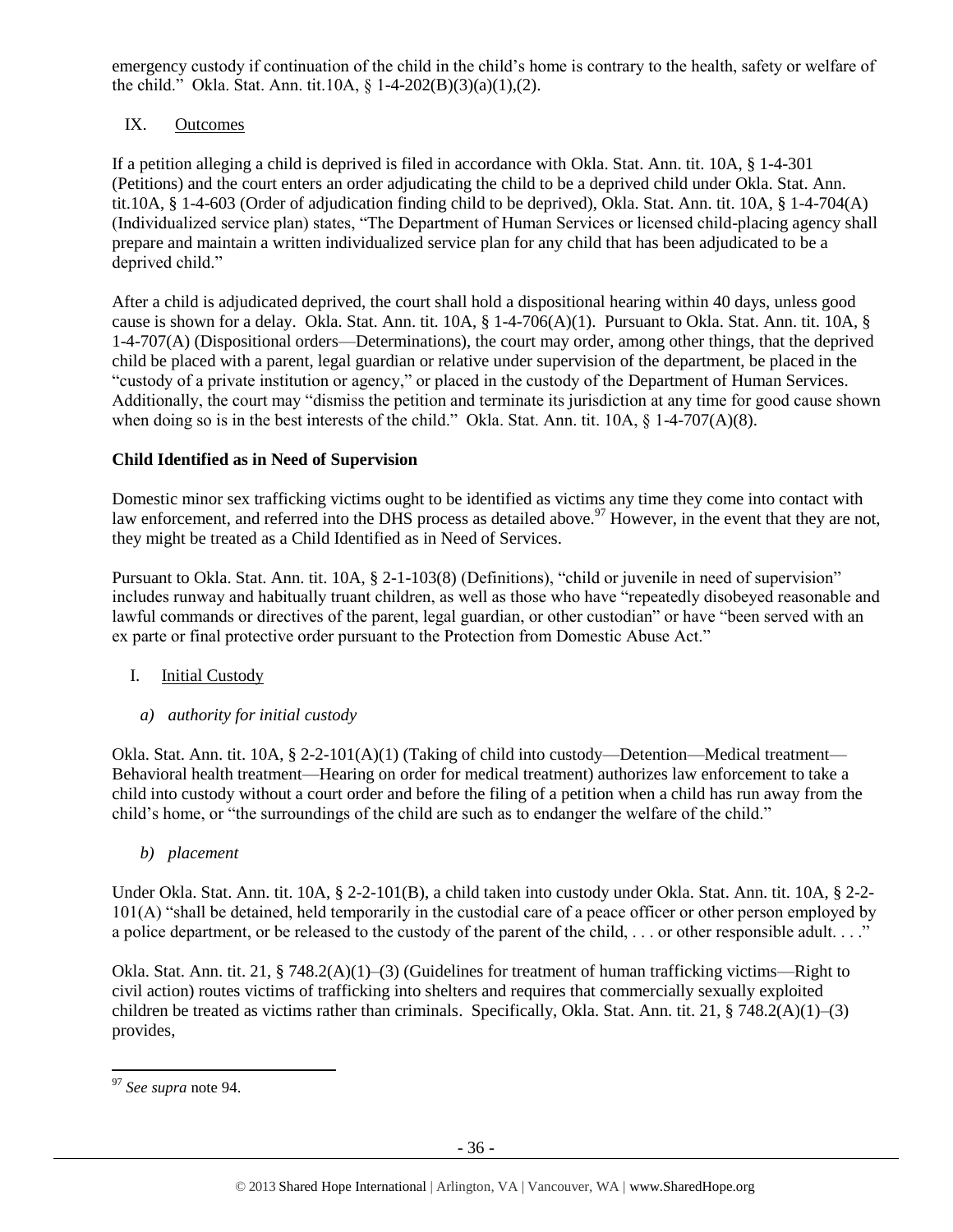- A. Human trafficking victims shall:
	- 1. Be housed in an appropriate shelter as soon as practicable;
	- 2. Not be detained in facilities inappropriate to their status as crime victims;
	- 3. Not be jailed, fined, or otherwise penalized due to having been trafficked.

#### II. Process Following Initial Custody

Okla. Stat. Ann. tit. 10A, § 2-2-104(A) (Preliminary inquiry—Petition) states that "[a] preliminary inquiry shall be conducted to determine whether the interests of the public or of the child who is within the purview of the Oklahoma Juvenile Code require that further court action be taken." If it is determined that no further action is necessary and the district attorney agrees, Okla. Stat. Ann. tit. 10A, § 2-2-104(A) allows the child to receive informal adjustment. If it is determined that further action is necessary, Okla. Stat. Ann. tit. 10A, § 2-2-106(A) (Petition—Subsequent pleadings—Amended petitions) states, "If a child has been taken into custody pursuant to the provisions of the Oklahoma Juvenile Code before a petition has been filed, a petition [alleging the child to be a child in need of supervision or a delinquent child] shall be filed and summons issued within five (5) judicial days from the date of such assumption of custody. . . ."

## III. Placement Process pending Adjudication/Investigation

If the child is not released, Okla. Stat. Ann. tit. 10A, § 2-2-101(B) states, "[T]he child shall be taken immediately before a judge of the district court in the county in which the child is sought to be detained, or to the place of detention or shelter designated by the court." At the hearing, the court will decide whether to continue to detain the child or release the child to the child's "parent, legal guardian, legal custodian, or other responsible adult or to any other person appointed by the court." Okla. Stat. Ann. tit. 10A, § 2-2-101(B).

## IV. Adjudication

## *a) adjudicatory/dispositional hearing*

The court will then hold an adjudicative hearing in accordance with Okla. Stat. Ann. tit. 10A, § 2-2-402 (Conduct of adjudicative hearings) to determine whether the allegations in the petition are true.<sup>98</sup> Okla. Stat. Ann. tit. 10A, § 2-2-402(D) explains,

If the court finds that the allegations of a petition alleging a child to be delinquent or in need of supervision are supported by the evidence, the court shall sustain the petition, and shall make an order of adjudication setting forth whether the child is delinquent or in need of supervision and shall adjudge the child as a ward of the court.

## V. Outcomes

 $\overline{a}$ 

If the court enters an order adjudicating a child as in need of supervision, the court will hold a dispositional hearing and pursuant to Okla. Stat. Ann. tit. 10A, § 2-2-503(A) (Disposition orders—Revocation, modification and redisposition) and may order, among other things, the child placed "on probation with or without supervision" in the child's home or that of a suitable person, with a parent or legal guardian, in a private

 $98$  Pursuant to Okla. Stat. Ann. tit. 10A,  $\S$  2-2-401 (Trial by jury),

In adjudicatory hearings to determine if a child is delinquent or in need of supervision, any person entitled to service of summons or the state shall have the right to demand a trial by jury, which shall be granted as in other cases, unless waived, or the judge on the judge's own motion may call a jury to try any such case. Such jury shall consist of six persons.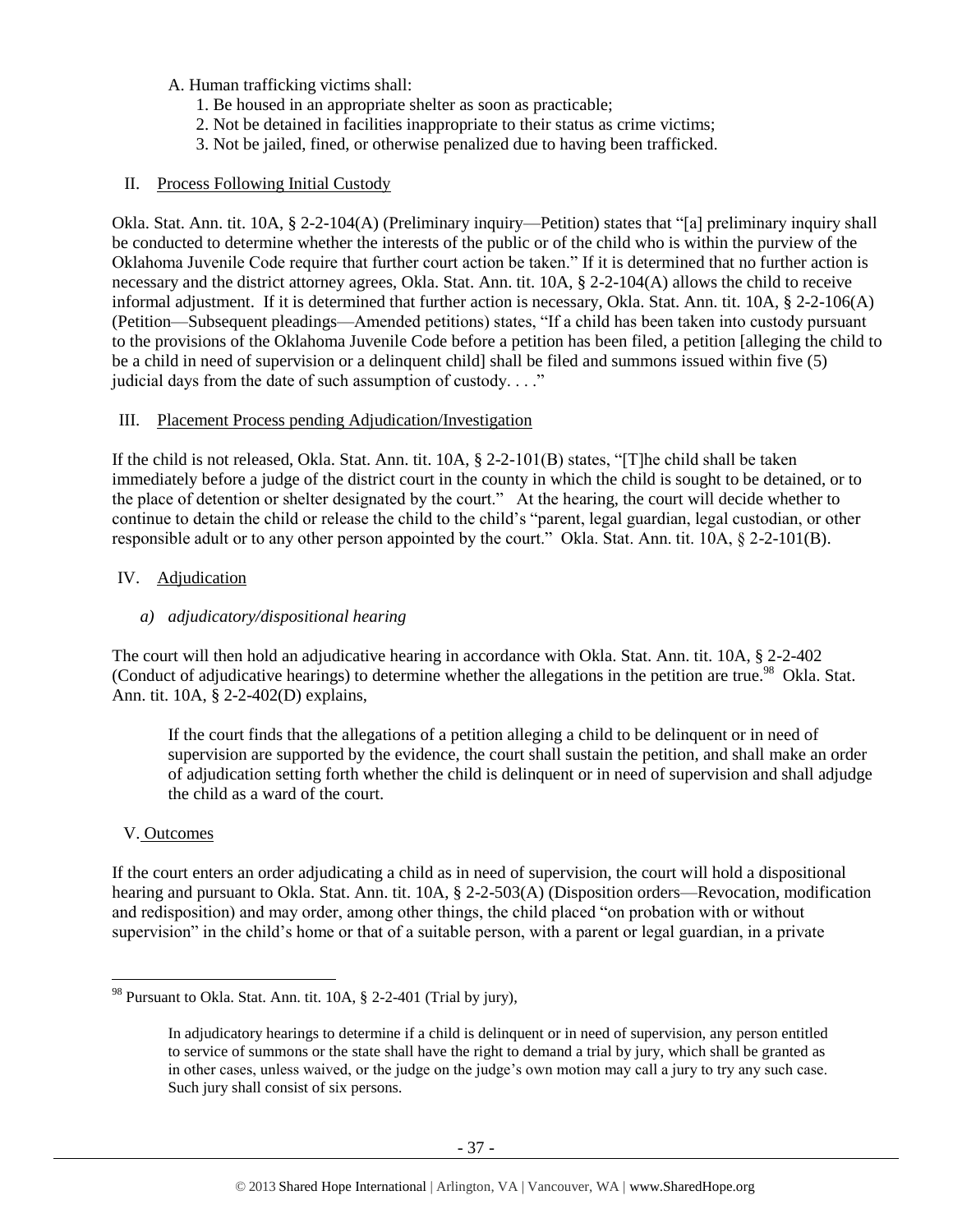institution or agency, "commit the child to the custody of the Office of Juvenile Affairs," or may dismiss the action.

Okla. Stat. Ann. tit. 10A,  $\S 2$ -2-503(D)<sup>99</sup> expressly provides, "No child who has been adjudicated in need of supervision and has willfully violated a valid court order may be placed in a secure facility." Additionally, Okla. Stat. Ann. tit. 10A,  $\S 2-3-101(A)$ ,  $(B)^{100}$  (Conditions of detention of child—Detention or confinement in adult facility) states,

A. When a child is taken into custody pursuant to the provisions of the Oklahoma Juvenile Code, the child shall be detained only if it is necessary to assure the appearance of the child in court or for the protection of the child or the public.

. . . .

2. No child alleged or adjudicated to be deprived or in need of supervision . . . shall be confined in any jail, adult lockup, or adult detention facility. . . .

3. Except as otherwise authorized by this section a child who has been taken into custody as a deprived child, a child in need of supervision, or who appears to be a minor in need of treatment, may not be placed in any detention facility pending court proceedings, but must be placed in shelter care or foster care. . . . When a child is taken into custody as a child in need of supervision as a result of being a runaway, the court may order the child placed in a juvenile detention facility pending court proceedings if it finds the detention to be essential for the safety of the child. . . . .

## **Child Identified as Delinquent**

Domestic minor sex trafficking victims should be identified as victims any time they come into contact with law enforcement, and referred into the DHS process as detailed above.<sup>101</sup> However, in the event that they are not, they might be alleged delinquent.

Despite the protections and the provisions of Okla. Stat. Ann. tit. 21, § 748.2(A)(1)–(3), it is still possible that some commercially sexually exploited children may be detained under the provisions of the Oklahoma Juvenile Code.

Pursuant to Okla. Stat. Ann. tit. 10A, § 2-1-103(13), a "delinquent child or juvenile" includes a child who "has violated any federal or state law or municipal ordinance . . . ."

- I. Initial Custody
	- a) *authority for initial custody*

Okla. Stat. Ann. tit. 10A, § 2-2-101(A)(1) (Taking of child into custody—Detention—Medical treatment— Behavioral health treatment—Hearing on order for medical treatment) authorizes law enforcement to take a child into custody without a court order and before the filing of a petition when the officer would be able to arrest an adult without a warrant.

 $99$  The text of Okla. Stat. Ann. tit. 10A, § 2-2-503 included here and elsewhere in this report includes amendments made by the passage of Senate Bill 679, 54rd Leg. 1st Reg. Sess. (Okla. 2013) (effective November 1, 2013) <sup>100</sup> The text of Okla. Stat. Ann. . 10A, § 2-3-101 included here and elsewhere in this report includes amendments made by the passage of Senate Bill 679, 54rd Leg. 1st Reg. Sess. (Okla. 2013) (effective November 1, 2013).

<sup>101</sup> *See supra* not[e 94.](#page-33-0)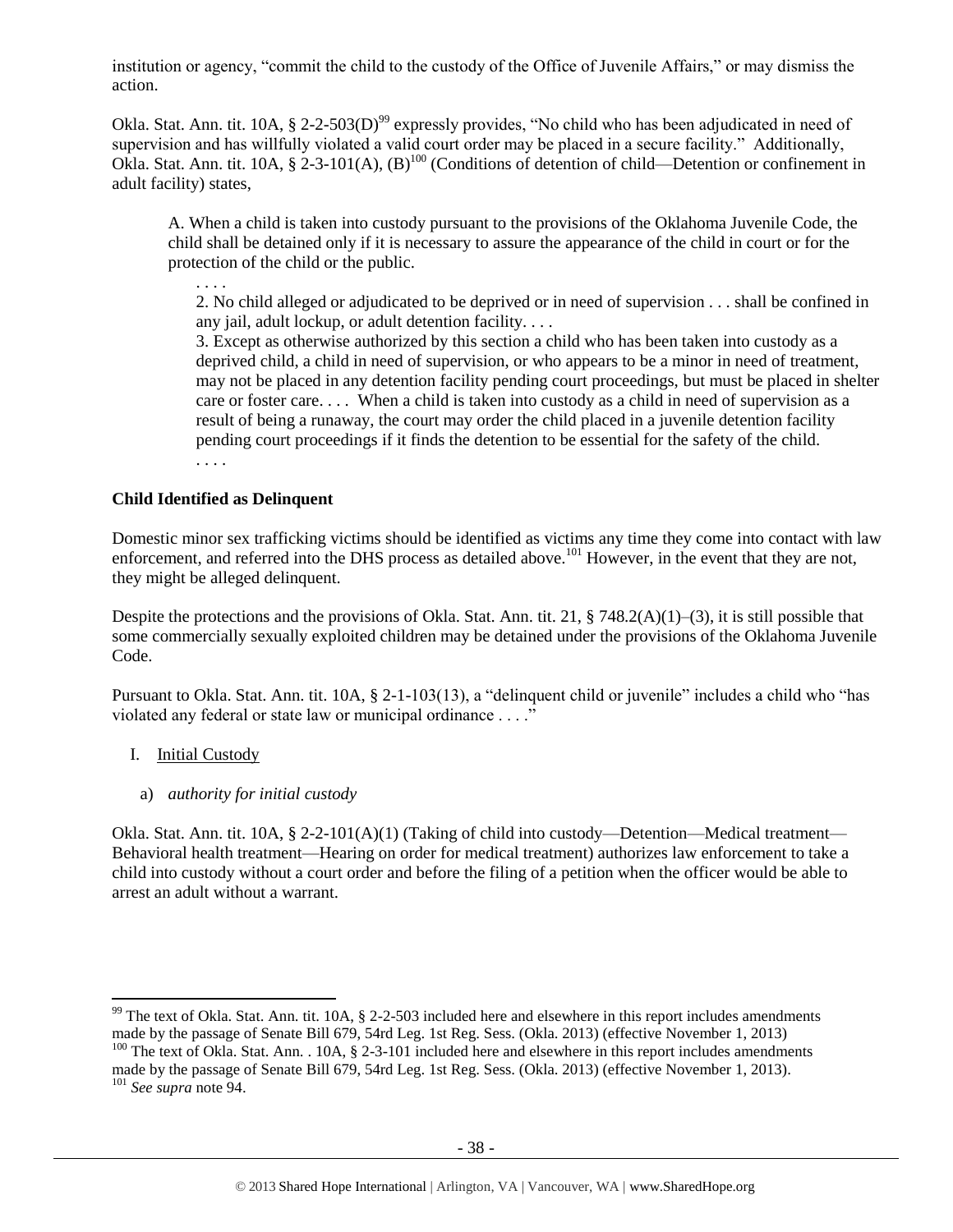#### *b) placement*

Under Okla. Stat. Ann. tit. 10A, § 2-2-101(B), a child taken into custody under Okla. Stat. Ann. tit. 10A, § 2-2- 101(A) "shall be detained, held temporarily in the custodial care of a peace officer or other person employed by a police department, or be released to the custody of the parent of the child, ... or other responsible adult...."

## II. Process Following Initial Custody

Okla. Stat. Ann. tit. 10A, § 2-2-104(A) (Preliminary inquiry—Petition) states that "[a] preliminary inquiry shall be conducted to determine whether the interests of the public or of the child who is within the purview of the Oklahoma Juvenile Code require that further court action be taken." If it is determined that no further action is necessary and the district attorney agrees, Okla. Stat. Ann. tit. 10A, § 2-2-104(A) allows the child to receive informal adjustment. If it is determined that further action is necessary, Okla. Stat. Ann. tit. 10A, § 2-2-106(A) (Petition—Subsequent pleadings—Amended petitions) states, "If a child has been taken into custody pursuant to the provisions of the Oklahoma Juvenile Code before a petition has been filed, a petition [alleging the child to be a child in need of supervision or a delinquent child] shall be filed and summons issued within five (5) judicial days from the date of such assumption of custody. . . ."

## III. Placement Process pending Adjudication/Investigation

If the child is not released, Okla. Stat. Ann. tit. 10A, § 2-2-101(B) states, "[T]he child shall be taken immediately before a judge of the district court in the county in which the child is sought to be detained, or to the place of detention or shelter designated by the court." At the hearing, the court will decide whether to continue to detain the child or release the child to the child's "parent, legal guardian, legal custodian, or other responsible adult or to any other person appointed by the court." Okla. Stat. Ann. tit. 10A, § 2-2-101(B).

# IV. Adjudication

# *a) adjudicatory/dispositional hearing*

The court will then hold an adjudicative hearing in accordance with Okla. Stat. Ann. tit. 10A, § 2-2-402 (Conduct of adjudicative hearings) to determine whether the allegations in the petition are true.<sup>102</sup> Okla. Stat. Ann. tit. 10A, § 2-2-402(D) explains,

If the court finds that the allegations of a petition alleging a child to be delinquent or in need of supervision are supported by the evidence, the court shall sustain the petition, and shall make an order of adjudication setting forth whether the child is delinquent or in need of supervision and shall adjudge the child as a ward of the court.

## *b) diversion or alternate process*

Alternatively, pursuant to Okla. Stat. Ann. tit.  $10A$ , § 2-2-404(A)<sup>103</sup> (Deferral of delinquency proceedings) a "court may defer delinquency adjudication for one hundred eighty (180) days if the child," allegedly committed

 $\overline{a}$  $102$  Pursuant to Okla. Stat. Ann. tit. 10A, § 2-2-401 (Trial by jury),

In adjudicatory hearings to determine if a child is delinquent or in need of supervision, any person entitled to service of summons or the state shall have the right to demand a trial by jury, which shall be granted as in other cases, unless waived, or the judge on the judge's own motion may call a jury to try any such case. Such jury shall consist of six persons.

<sup>&</sup>lt;sup>103</sup> The text of Okla. Stat. Ann. . tit. 10A, § 2-2-404(A) included here and elsewhere in this report includes amendments made by the passage of Senate Bill 679, 54rd Leg. 1st Reg. Sess. (Okla. 2013) (effective November 1, 2013).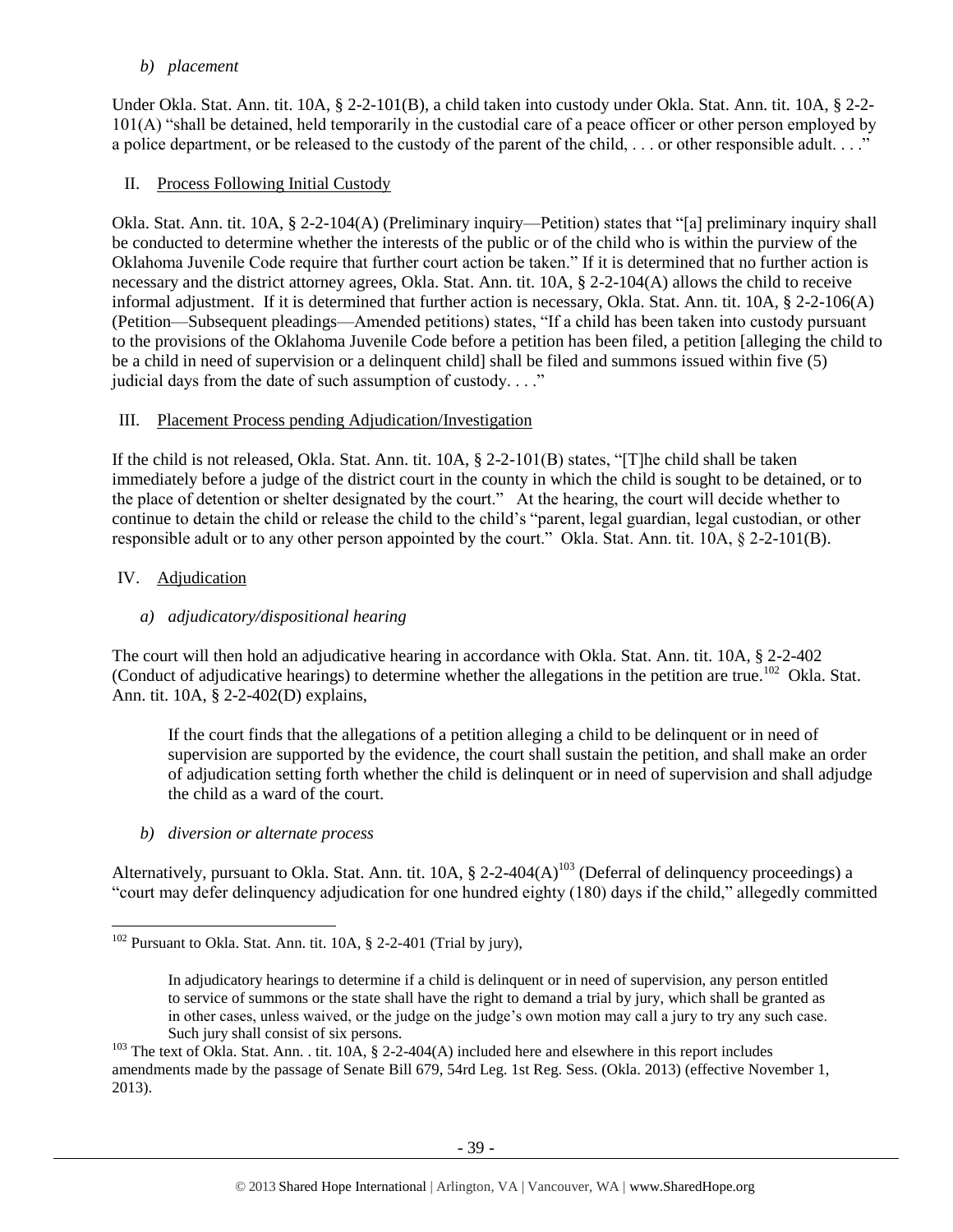or attempted to commit a delinquent offense that if committed by an adult would be a felony, upon agreement of the district attorney," the child stipulates that the allegations are true, or that sufficient evidence exists to meet the burden of proof, and the child has no prior adjudications of delinquency. During the 180 day deferral period, the court may require the child to participate in, among other things, an alternative diversion program<sup>104</sup> or any other court approved program. Okla. Stat. Ann. tit. 10A, § 2-2-404(B). "The court shall dismiss the case with prejudice at the conclusion of the deferral period if the child presents satisfactory evidence that the requirements of the court have been successfully completed." Okla. Stat. Ann. tit. 10A, § 2-2-404(C).

#### V. Outcomes

…

l

If the court enters an order adjudicating a child as a delinquent child, the court will hold a dispositional hearing and pursuant to Okla. Stat. Ann. tit. 10A, § 2-2-503(A) (Disposition orders—Revocation, modification and redisposition) and may order, among other things, the child placed "on probation with or without supervision" in the child's home or that of a suitable person, with a parent or legal guardian, in a private institution or agency, "commit the child to the custody of the Office of Juvenile Affairs," or may dismiss the action. Pursuant to Okla. Stat. Ann. tit. 10A, § 2-2-503(A)(7)(f),

7. With respect to a child adjudicated a delinquent child, the court may:

. . . . f. sanction detention in the residence of the child or facility designated by the Department of Juvenile Justice or the juvenile bureau for such purpose for up to five (5) days, order weekend detention in a place other than a juvenile detention facility or shelter, tracking, or house arrest with electronic monitoring.

Okla. Stat. Ann. tit. 10A, § 2-3-101(A),  $(B)$ <sup>105</sup> (Conditions of detention of child—Detention or confinement in adult facility) states,

- B. No child shall be placed in secure detention unless:
	- 1. The child is an escapee from any delinquent placement;

2. The child is a fugitive from another jurisdiction with a warrant on a delinquency charge or confirmation of delinquency charges by the home jurisdiction;

3. The child is seriously assaultive or destructive towards others or self;

4. The child is currently charged with any criminal offense that would constitute a felony if committed by an adult or a misdemeanor and:

- a. is on probation or parole on a prior delinquent offense,
- b. is on preadjudicatory community supervision, or
- c. is currently on release status on a prior delinquent offense, or;

5. The child has willfully failed or there is reason to believe that the child will willfully fail to appear for juvenile court proceedings;

6. A warrant for the child has been issued on the basis that:

a. the child is absent from court-ordered placement without approval by the court,

<sup>105</sup> The text of Okla. Stat. Ann. . 10A, § 2-3-101 included here and elsewhere in this report includes amendments made by the passage of Senate Bill 679, 54rd Leg. 1st Reg. Sess. (Okla. 2013) (effective November 1, 2013).

 $104$  Okla. Stat. Ann. tit. 10A, § 2-2-404(D) states,

As used in this section, "alternative diversion program" means a program for juveniles who have been identified by law enforcement personnel, the district attorney, or the court as having committed acts which are not serious enough to warrant adjudication through the juvenile court process, but which do indicate a need for intervention to prevent further development toward juvenile delinquency. The program shall be administered, pursuant to contract with the Office of Juvenile Affairs, by organizations designated as youth services agencies by law.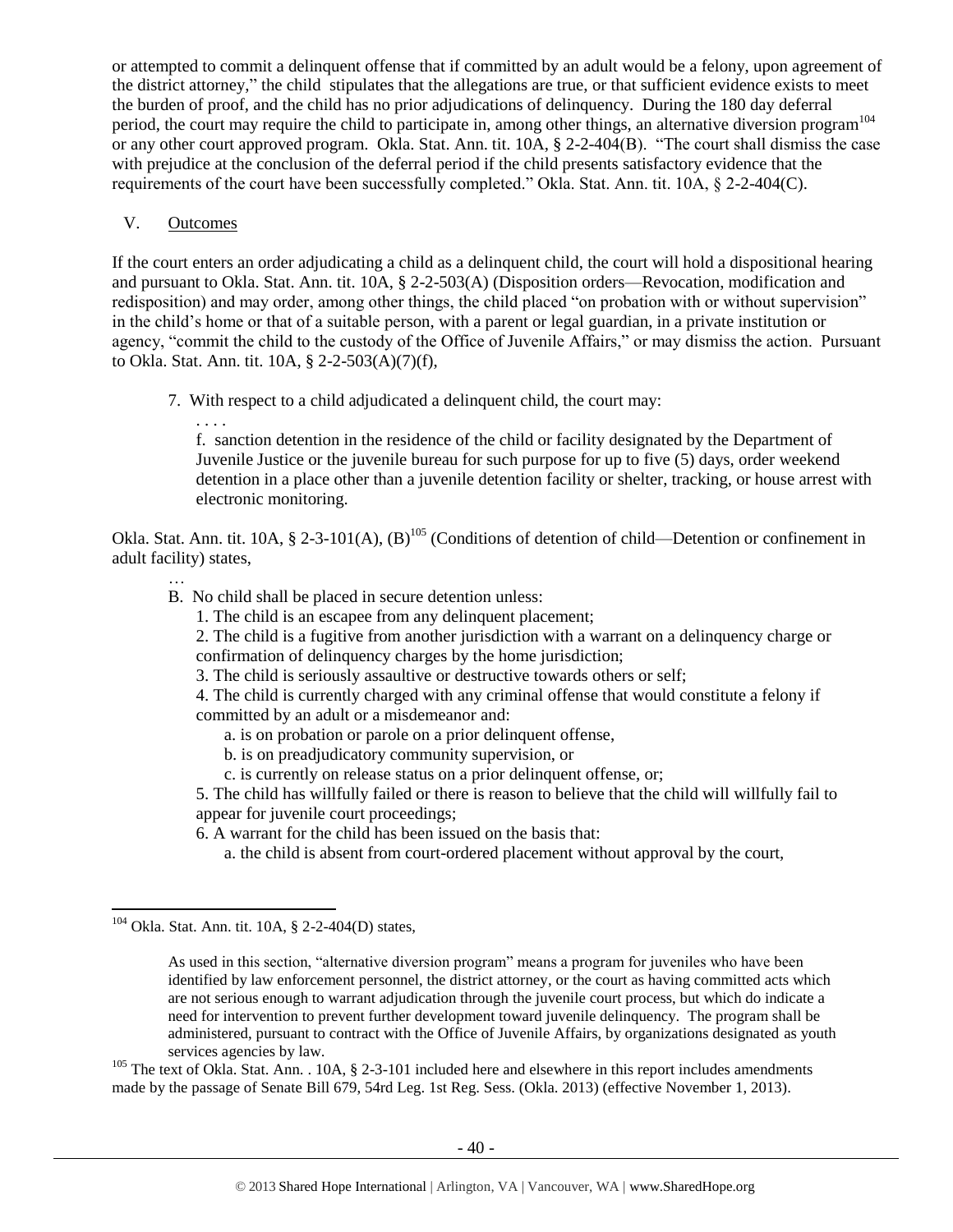b. the child is absent from designated placement by the Office of Juvenile Affairs without approval by the Office of Juvenile Affairs,

c. there is reason to believe the child will not remain at said placement, or

d. if the child is subject to an administrative transfer or parole revocations proceedings.

. . . .

5.4.1. Recommendation: Establish a mandatory response law directing any minor involved in prostitution away from the criminal justice system and into a child protective services system.

## *5.5 Commercial sexual exploitation is identified as a type of abuse and neglect within child protection statutes.*

Oklahoma's definition of "abuse" expressly includes the sexual exploitation of a child. Okla. Stat. Ann. tit. 10A, § 1-1-105(2) (Definitions) states,

2. "Abuse" means harm or threatened harm or failure to protect from harm or threatened harm to the health, safety, or welfare of a child by a person responsible for the child's health, safety, or welfare, including but not limited to nonaccidental physical or mental injury, sexual abuse, or sexual exploitation.. . .

a. "Harm or threatened harm to the health or safety of a child" means any real or threatened physical, mental, or emotional injury or damage to the body or mind that is not accidental including but not limited to sexual abuse, sexual exploitation, neglect, or dependency.

b. "Sexual abuse" includes but is not limited to rape, incest, and lewd or indecent acts or proposals made to a child, as defined by law, by a person responsible for the health, safety, or welfare of the child.

c. "Sexual exploitation" includes but is not limited to allowing, permitting, or encouraging a child to engage in prostitution, as defined by law, by a person responsible for the health, safety, or welfare of a child, or allowing, permitting, encouraging, or engaging in the lewd, obscene, or pornographic, as defined by law, photographing, filming, or depicting of a child in those acts by a person responsible for the health, safety, and welfare of the child.

*5.6 The definition of "caregiver" (or similar term) in the child welfare statutes is broad enough to include a trafficker who has custody or control of a child in order to bring a trafficked child into protection of child protective services.*

Although Oklahoma statutes do not provide a definition of "caregiver," they do provide a definition of "custodian." Pursuant to Okla. Stat. Ann. tit. 10A, § 1-1-105(16) (Definitions), "custodian" is defined as "an individual other than a parent, legal guardian or Indian custodian, to whom legal custody of the child has been awarded by the court. As used in this title, the term 'custodian' shall not mean the Oklahoma Department of Human Services."

Okla. Stat. Ann. tit. 10A, § 1-1-105(51) defines "person responsible for a child's health, safety, or welfare" to include "a parent; a legal guardian; custodian; a foster parent; a person eighteen (18) years of age or older with whom the child's parent cohabitates or any other adult residing in the home of the child . . . ." This definition should be broad enough to cover many situations in which a trafficker is in custody or control of a child.

5.6.1 Recommendation: Amend the definition of "person responsible for a child's health, safety, or welfare" to include a person in control and possession of a sexually exploited child, so that a child under the control of a non-familial trafficker can come within the protective mandate of the Department of Human Services.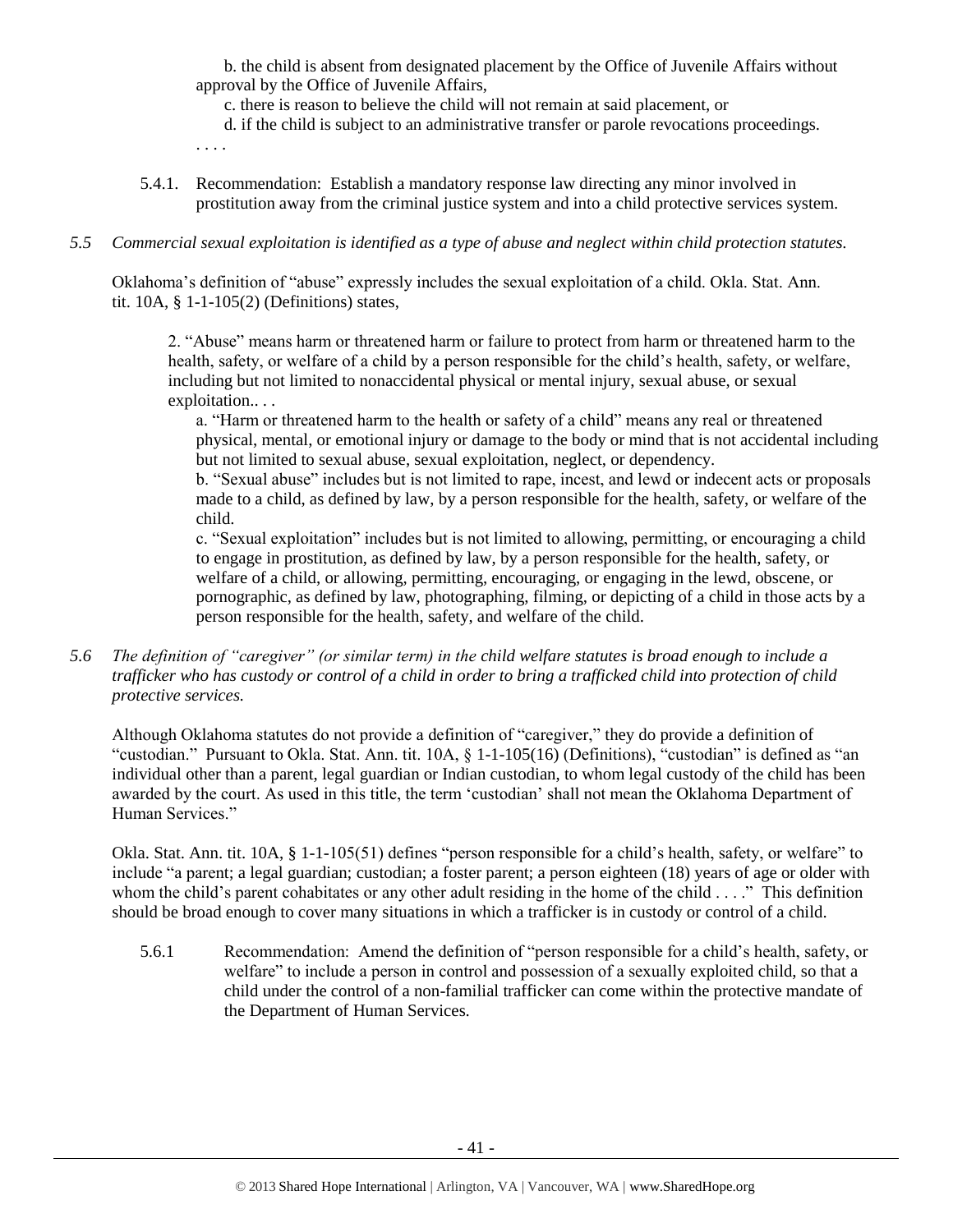*5.7 Crime victims' compensation is specifically available to a child victim of sex trafficking or commercial sexual exploitation of children (CSEC) without regard to ineligibility factors.*

Commercially sexually exploited children may be eligible to receive compensation under the Oklahoma Crime Victims Compensation Act,<sup>106</sup> but certain ineligibility factors may prevent some victims from receiving compensation. Okla. Stat. Ann. tit. 21, § 142.5(A) (Powers of board relating to claims for compensation— Office and staff support) states, "The Crime Victims Compensation Board shall award compensation for economic loss<sup>107</sup> arising from criminally injurious conduct<sup>108</sup> if satisfied by a preponderance of the evidence that the requirements for compensation have been met."

Okla. Stat. Ann. tit. 21, § 142.10(A)(1) (Award of compensation—Criteria—Amount—Denial, withdrawal or reduction—Reconsideration) prohibits the Crime Victims Compensation Board ("Board") from awarding compensation unless a claim is filed within 1 year of the date of the injury occurred, unless "good cause" exists for the failure to file, in which case the Board may extend the deadline to 2 years from the date of the injury. The Board may only extend the deadline beyond 2 years in child assault cases. Okla. Stat. Ann. tit.21,  $\S$  142.10(A)(1). Additionally, if "the victim . . . is a child under eighteen (18) years of age, the Board may use the date the criminal incident was disclosed to a responsible adult, when establishing whether or not the claim was timely filed." Okla. Stat. Ann. tit. 21, § 142.10(A)(1). Pursuant to Okla. Stat. Ann. tit. 21, § 142.10(A)(4), victim compensation is prohibited if the criminally injurious conduct was not reported to law enforcement within 72 hours of the crime's occurrence, unless "the Board finds there was good cause for the failure to report within that time."

Additionally, an award of compensation may be reduced based on the "degree of responsibility for the cause of the injury or death attributable to the victim as determined by the Board." Okla. Stat. Ann. tit. 21, § 142.10(B)(2). Lastly, if the Board determines that "the claimant or victim has not fully cooperated with appropriate law enforcement agencies, [it] may deny, withdraw or reduce an award of compensation." Okla. Stat. Ann. tit. 21, § 142.10(C).

5.7.1 Recommendation: Amend the Crime Victims Compensation Act to create exceptions from the listed criteria that do not contain a good cause exception for commercially sexually exploited children.

#### *5.8 Victim-friendly procedures and protections are provided in the trial process for minors under 18.*

Human trafficking victims are expressly provided certain victim-friendly criminal justice procedures and protections under Okla. Stat. Ann. tit. 21, § 748.2(A) (Guidelines for treatment of human trafficking victims— Right to civil action). Okla. Stat. Ann. tit. 21, § 748.2(A) states,

A. Human trafficking victims shall:

<sup>106</sup> *See supra* not[e 85.](#page-29-0) *See also supra* Section 5.1 for the definition of "victim."

 $107$  Okla. Stat. Ann. tit. 21, § 142.3(9) (Definitions) defines "economic loss" as "monetary detriment consisting only of allowable expense, work loss, replacement services loss and, if injury causes death, economic loss and replacement services loss of a dependent, but shall not include noneconomic loss." Okla. Stat. Ann. tit. 21, § 142.3(10) defines "noneconomic detriment" as "pain, suffering, inconvenience, physical impairment and nonpecuniary damage."

<sup>108</sup> Okla. Stat. Ann. tit. 21, § 142.3(5)(a) defines "criminally injurious conduct" as,

<sup>[</sup>A] misdemeanor or felony which occurs or is attempted in this state, or against a resident of this state in a state that does not have an eligible crime victims compensation program as such term is defined in the federal Victims of Crime Act of 1984, Public Law 98-473, that results in bodily injury, threat of bodily injury or death to a victim which:

<sup>(1)</sup> may be punishable by fine, imprisonment or death, or

<sup>(2)</sup> if the act is committed by a child, could result in such child being adjudicated a delinquent child.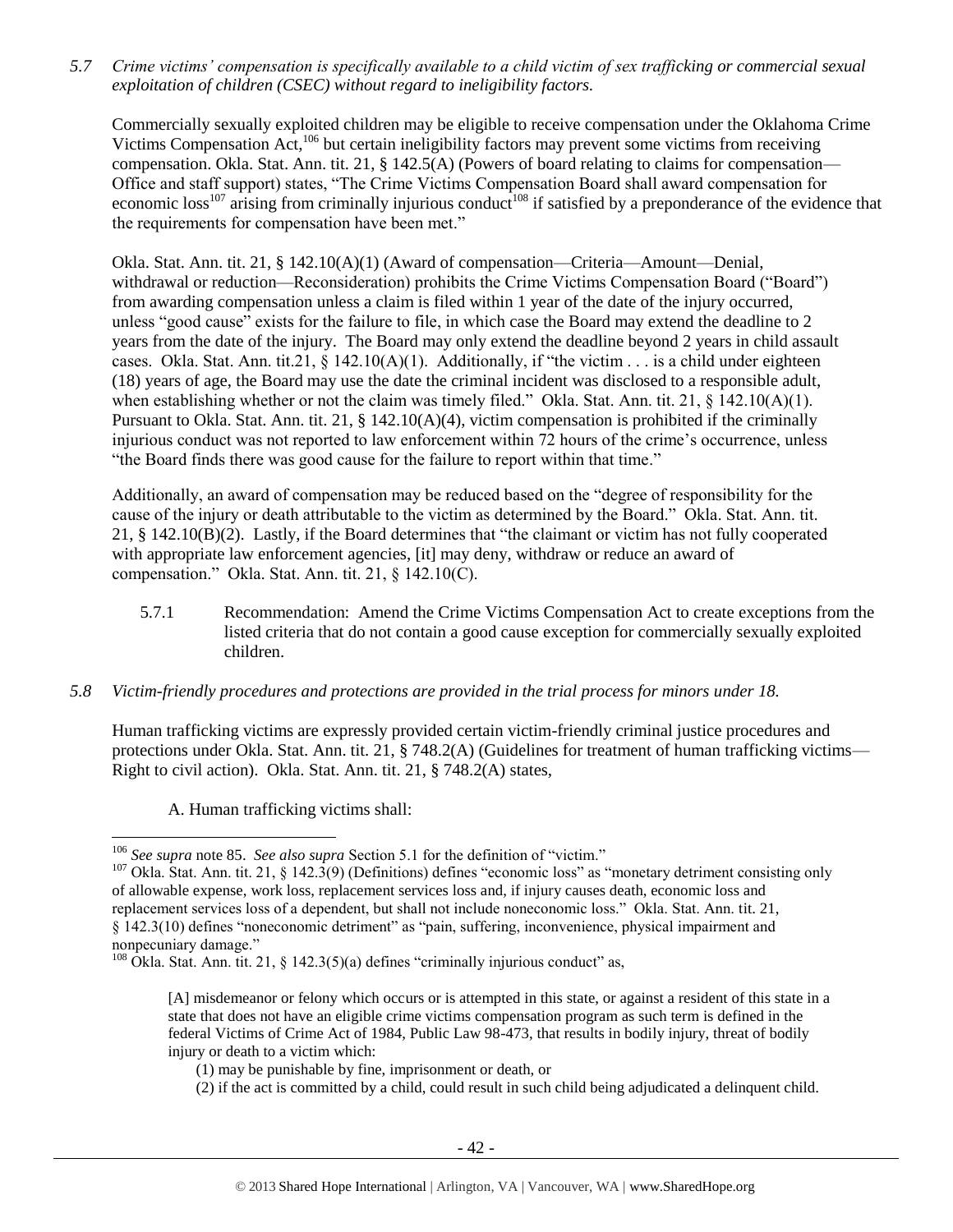1. Be housed in an appropriate shelter as soon as practicable;

2. Not be detained in facilities inappropriate to their status as crime victims;

3. Not be jailed, fined, or otherwise penalized due to having been trafficked;

4. Receive prompt medical care, mental health care, food, and other assistance, as necessary;

5. Have access to legal assistance, information about their rights, and translation services, as necessary; and

6. Be provided protection if the safety of the victim is at risk or if there is a danger of additional harm by recapture of the victim by a trafficker, including:

a. taking measures to protect trafficked persons and their family members from intimidation and threats of reprisals, and

b. ensuring that the names and identifying information of trafficked persons and their family members are not disclosed to the public.

Okla. Stat. Ann. tit. 21, § 748.2(C) authorizes the Attorney General "to establish an emergency hotline number for victims of human trafficking to call in order to request assistance or rescue."

Protections available to other crime victims may also be available to some domestic minor sex trafficking victims. For example, commercially sexually exploited children who are involved in a criminal case "filed pursuant to the Oklahoma Child Abuse Reporting and Prevention Act" or who are the "alleged subject of child abuse or neglect" may be appointed a guardian ad litem under Okla. Stat. Ann. tit. 21, § 843.7(A)(1),(B) (Appointment of representatives for child). Additionally, pursuant to Okla. Stat. Ann. tit. 12, § 2412(A), (B) (Sexual offense against another person—Evidence of other sexual behavior inadmissible—Exceptions), domestic minor sex trafficking victims whose offenders are charged with a sexual offense receive protections in criminal prosecutions under Oklahoma's rape shield law. Okla. Stat. Ann. tit. 12, § 2412(A), (B) prohibits the admission of "[e]vidence of reputation or opinion regarding other sexual behavior of a victim or the sexual offense alleged" and "[e]vidence of specific instances of [the victim's] sexual behavior" unless it is being offered to prove something other than consent, including "the source of semen, pregnancy, disease or injury," "[f]alse allegations of sexual offenses," or "[s]imilar sexual acts in the presence of the accused with persons other than the accused which occurs at the time of the event giving rise to the sexual offense alleged."

Additionally, all crime victims<sup>109</sup> receive certain protections under the Oklahoma Victim's Rights Act.<sup>110</sup> Specifically, Okla. Stat. Ann. tit. 21, § 142A-2(A) (Victims and witnesses rights) provides,

A. The district attorney's office shall inform the victims and witnesses of crimes of the following rights:

. . . 2. To receive protection from harm and threats of harm arising out of the cooperation of the person with law enforcement and prosecution efforts, and to be provided with information as to the level of protection available and how to access protection;

3. To be informed of financial assistance and other social services available as a result of being a witness or a victim, including information on how to apply for the assistance and services;

. . .

5. To be informed of the procedure to be followed in order to apply for and receive any restitution to which the victim is entitled;

6. To be provided, whenever possible, a secure waiting area during court proceedings that does not require close proximity to defendants and families and friends of defendants;

. . . .

Additionally, Okla. Stat. Ann. tit. 21, § 142A-2(D) provides that in a felony case involving "a violent crime or a sex offense, the district attorney's office shall inform the victim, as soon as practicable, . . . of the progress of

<sup>&</sup>lt;sup>109</sup> See supra Section 5.1 for the definition of "victim."

<sup>110</sup> *See supra* not[e 88.](#page-30-0)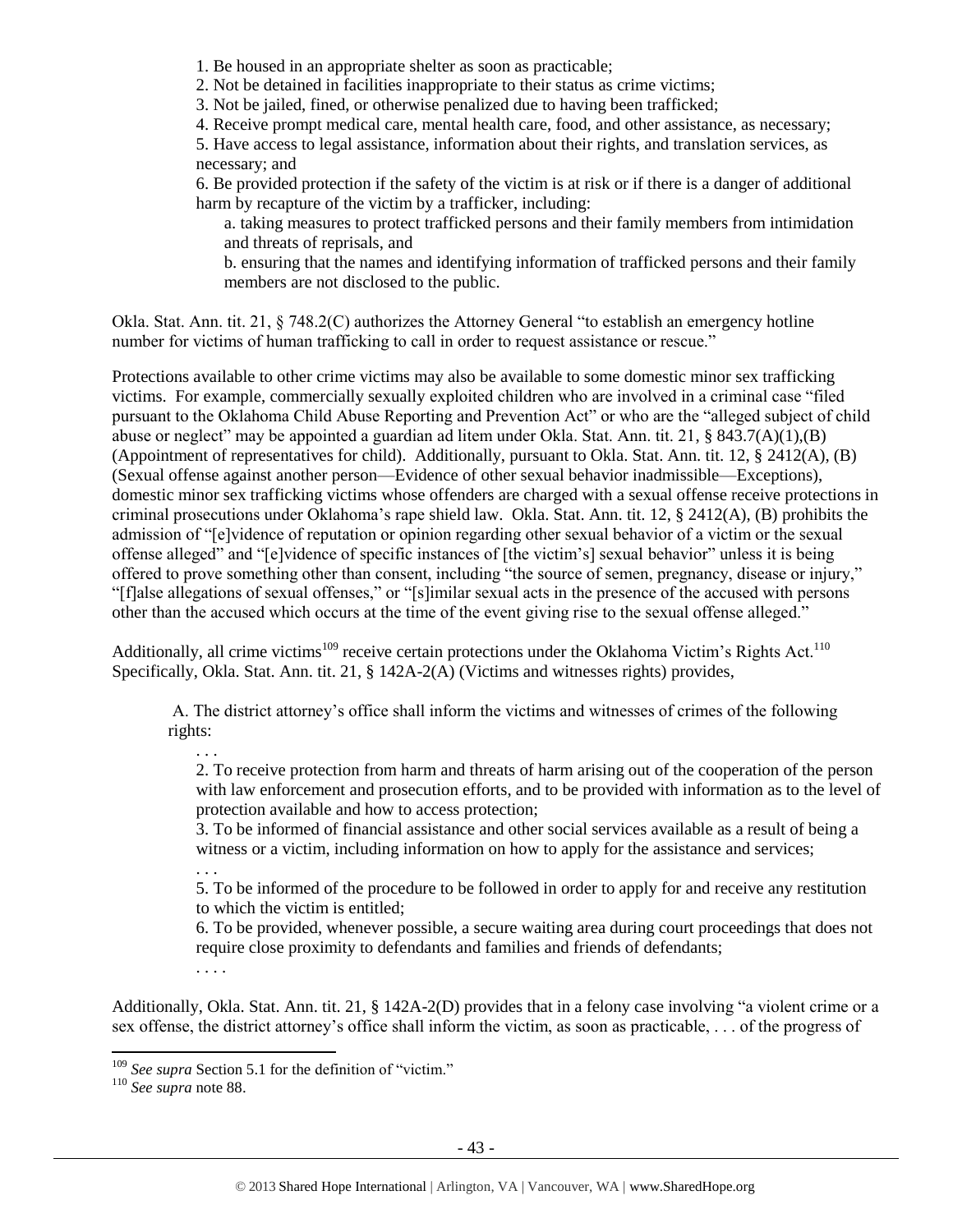pretrial proceedings which could substantially delay the prosecution of the case." Under Okla. Stat. Ann. tit. 21, § 142A-3(C) (Informing victim of rights), a rape victim "has the right to be informed by the officer who interviews the victim . . . of the twenty-four-hour statewide telephone communication service established by the Office of the Attorney General for victims of sexual assault . . . ."

Crime victims also have the right to receive some assistance in seeking restitution. Pursuant to Okla. Stat. Ann. tit. 21, § 142A-5 (Restitution form),

The district attorney's office shall provide all victims, regardless of whether the crime victim makes a specific request, with an official request for restitution form to be completed and signed by the crime victim, and to include all invoices, bills, receipts, and other evidence of injury, loss of earnings and outof-pocket loss. . . .

Okla. Stat. Ann. tit. 21, § 142A-9 (Disclosure of personal information of victim or witness may be prohibited) also allows the court, upon request by the victim or district attorney, to keep the "address, telephone number, place of employment, or other personal information of the victim" confidential.

Okla. Stat. Ann. tit. 21, §1024.4 (Destruction of obscene material or child pornography upon conviction) may serve to further protect the child pornography victim as it authorizes the destruction of child pornography upon the conviction of the offender.

Lastly, Oklahoma's constitution further emphasizes crime victims' rights. Okla. Const. art. II, § 34(A) (Rights of victims) states,

To preserve and protect the rights of victims to justice and due process, and ensure that victims are treated with fairness, respect and dignity, and are free from intimidation, harassment, or abuse, throughout the criminal justice process, any victim or family member of a victim of a crime has the right to know the status of the investigation and prosecution of the criminal case, including all proceedings wherein a disposition of a case is likely to occur, and where plea negotiations may occur. The victim or family member of a victim of a crime has the right to know the location of the defendant following an arrest, during a prosecution of the criminal case, during a sentence to probation or confinement, and when there is any release or escape of the defendant from confinement. The victim or family member of a victim of a crime has a right to be present at any proceeding where the defendant has a right to be present, to be heard at any sentencing or parole hearing, to be awarded restitution by the convicted person for damages or losses as determined and ordered by the court, and to be informed by the state of the constitutional rights of the victim.

5.9 *Expungement or sealing of juvenile delinquency records resulting from arrests or adjudications for prostitution-related offenses committed as a result of, or in the course of, the commercial sexual exploitation of a minor is available within a reasonable time after turning 18*

For purposes of the Oklahoma Juvenile Code, Okla. Stat. Ann. tit. 10A, § 2-6-102(A)(1) (Confidential juvenile records) states that juvenile court records are "confidential and shall not be open to the general public, inspected, or their contents disclosed," subject to exceptions specified in Okla. Stat. Ann. tit.10A, § 2-6-102 (C), which states,

C. The confidentiality requirements of subsection A of [Okla. Stat. Ann. tit. 10A, § 2-6-102] for juvenile court records and law enforcement records shall not apply:

4. To a juvenile who is fourteen (14) years of age or older and who has been adjudicated delinquent and who subsequently comes before the juvenile court on a new delinquency matter after July 1, 1995;

. . .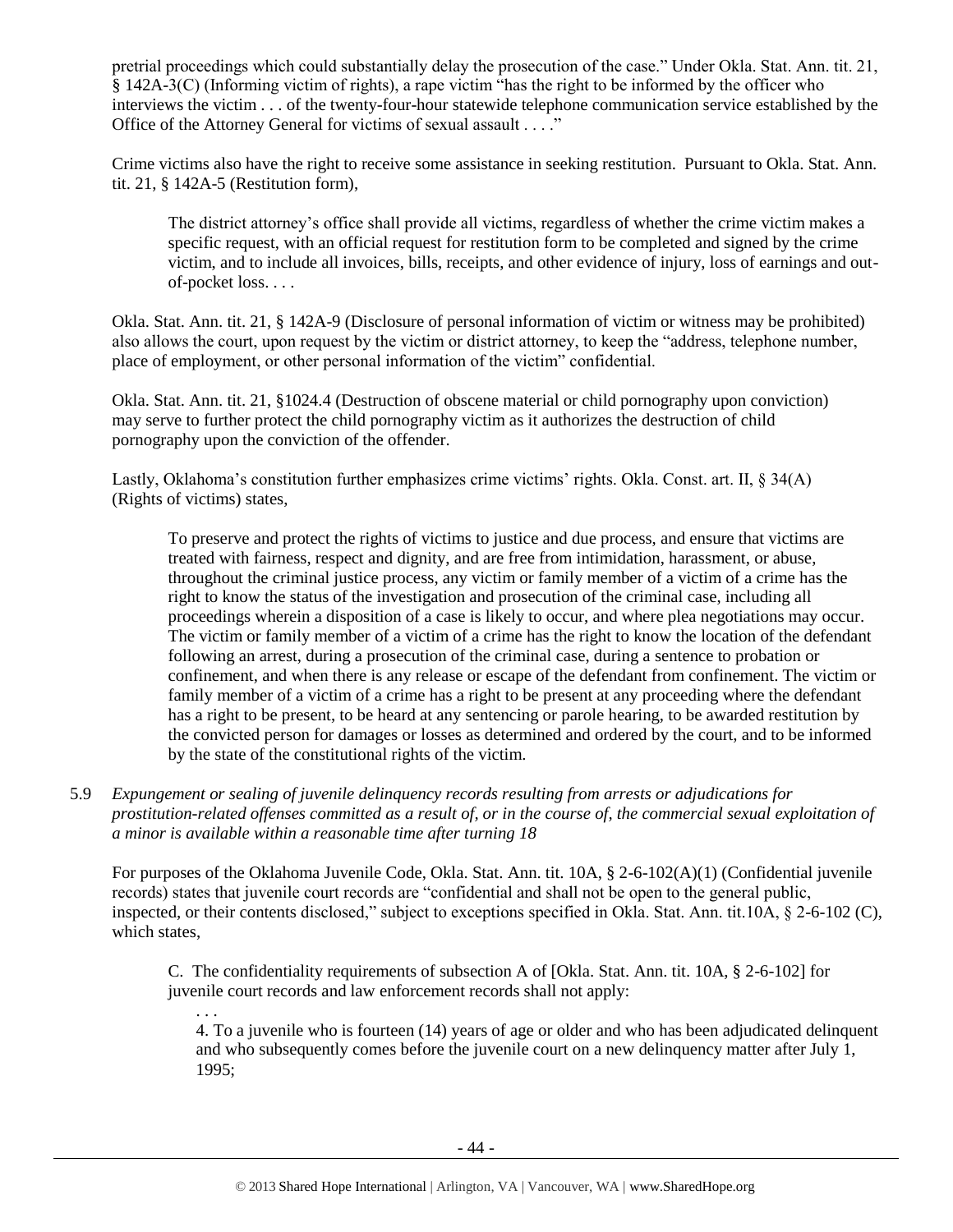. . . 8. Whenever a juvenile is accepted for placement or treatment in a facility or private treatment facility within this state as a result of or following a conviction or adjudication for an out-of-state offense that would qualify the juvenile as a youthful offender, $111$  as defined in Section 2-5-202 [Definitions—Purpose] of this title, had the crime occurred within this state...

Okla. Stat. Ann. tit. 10A, § 2-6-102(D) further provides,

Following the first adjudication as a delinquent, the court having jurisdiction shall note on the juvenile court record of the person that any subsequent juvenile court records shall not be confidential; provided, the child is at least fourteen (14) years of age or older. Any juvenile court record which becomes an open juvenile record as provided in this subsection may be expunged as provided in Section 7307-1.8 [Okla. Stat. Ann. tit.10A, § 2-6-109 (Expungement of open juvenile court record) (Okla. Stat. Ann. tit.10, § 7307-1.8 renumbered)] of this title.

The provisions of this subsection shall only apply to the juvenile court records and law enforcement records of juvenile offenders certified, charged or adjudicated on and after July 1, 1995.

Okla. Stat. Ann. tit. 10A, § 2-6-109 (Expungement of open juvenile court record) states,

A. A person who is the subject of a juvenile court record, that is not confidential as provided by law, may petition the district court in which the juvenile court record is located for an order to expunge all or any part of the record pertaining to the person, except basic identification information; provided:

1. The person has attained twenty-one (21) years of age or older;

2. The person has not been arrested for any adult criminal offense and no charge, indictment, or information has been filed or is pending against the person at the time of the petition for an expungement;

3. The person has not been subject to any deferred prosecution or deferred sentence, and has not been convicted of any criminal offense; and

4. All court costs, restitution, fines and other court-ordered requirements have been completed for all juvenile proceedings.

C. Upon a finding that the harm to privacy of the person in interest or dangers of unwarranted adverse consequences outweigh the public interest in retaining the records, the court may order the records, or any part thereof except basic identification information, to be expunged. . . .

1. "Youthful offender" means a person:

. . . .

. . . .

 $\overline{\phantom{a}}$ 

c. sixteen (16) or seventeen (17) years of age and charged with a crime listed in subsection B of Section 2-5-206 of this title,

if the offense was committed on or after January 1, 1998.

<sup>&</sup>lt;sup>111</sup> Pursuant to Okla. Stat. Ann. tit. 10A,  $\S$  2-5-202(A)(1) (Definitions—Purpose),

a. thirteen (13) or fourteen (14) years of age who is charged with murder in the first degree and certified as a youthful offender as provided by Section 2-5-205 [Certification as youthful offender or juvenile] of this title,

b. fifteen (15), sixteen (16), or seventeen (17) years of age and charged with a crime listed in subsection A of Section 2-5-206 [Certain acts mandating youthful offender status—Filing of delinquency petition or youthful offender information—Warrant, certification process—Guidelines] of this title, and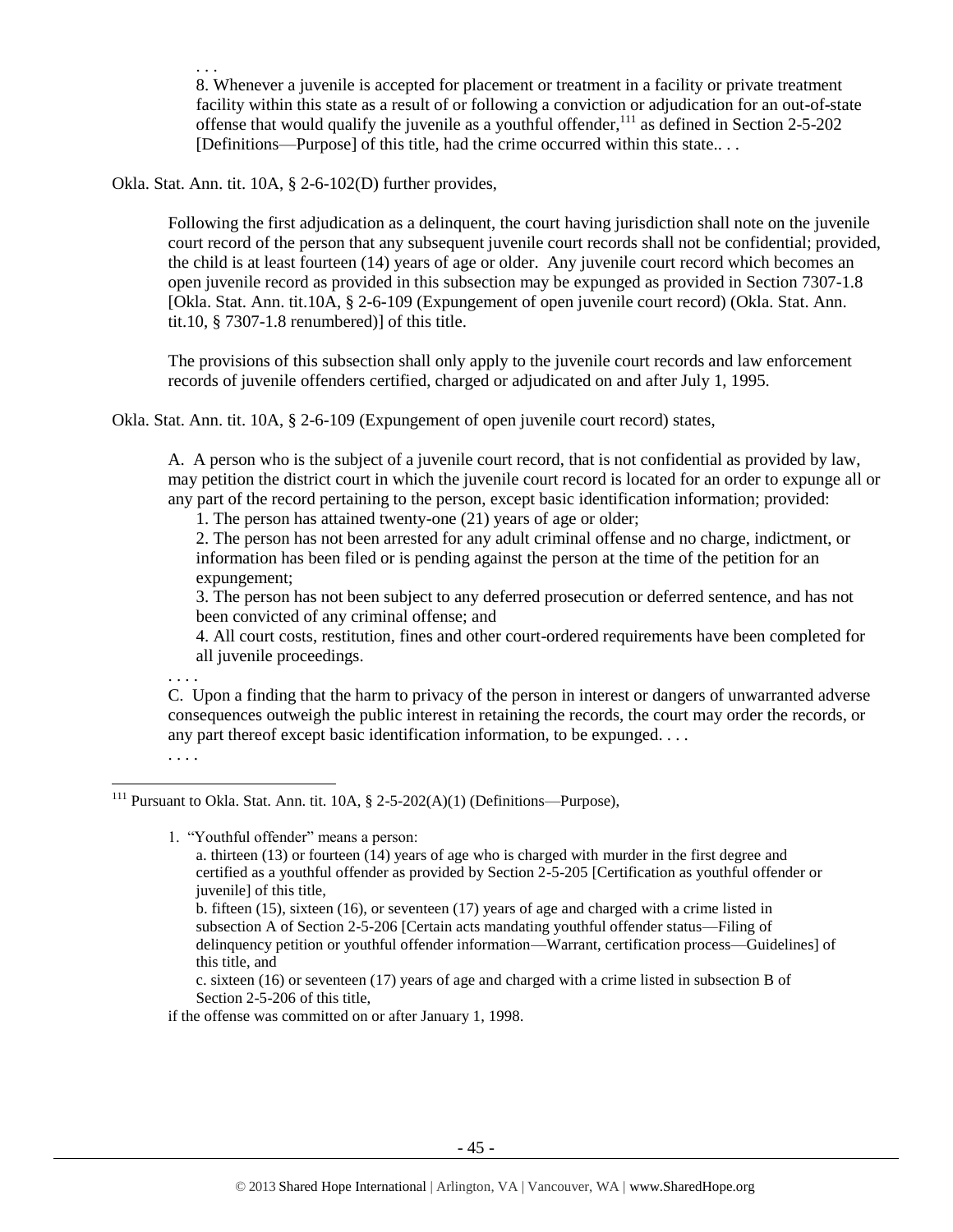G. Nothing in this section shall be construed to authorize the physical destruction of any juvenile records.

. . . .

J. Any record ordered to be expunged pursuant to this section shall be sealed and, if not unsealed within ten (10) years of the expungement order, may be obliterated or destroyed at the end of the tenyear period.

. . . .

l

M. A person who has attained eighteen (18) years of age or older may petition the district or municipal court in which the juvenile court record is located for an order to expunge all or any part of the record pertaining to matters involving truancy provided the person has met the criteria set forth in paragraphs 2 through 4 of subsection A of this section. The petition shall be reviewed by the district or municipal judge with primary responsibility over the juvenile court docket.

*5.10 Victim restitution and civil remedies for victims of domestic minor sex trafficking or commercial sexual exploitation of children (CSEC) are authorized by law.* 

Okla. Stat. Ann. tit. 21, § 748(C) (Human trafficking) specifically authorizes mandatory restitution for human trafficking victims, stating that "[t]he court shall also order the defendant to pay restitution to the victim as provided in Section 991f [Restitution] of Title 22 [Criminal procedure] of the Oklahoma Statutes." Commercially sexually exploited children whose offenders are convicted of other crimes that cause injury to the child may also be able to receive restitution under Okla. Stat. Ann. tit. 22, § 991f(C)(1) (Restitution).<sup>112</sup> Okla. Stat. Ann. tit. 22, § 991f(A)(1) defines "restitution" as "the sum to be paid by the defendant to the victim of the criminal act to compensate that victim for up to three times the amount of the economic loss suffered as a direct result of the criminal act of the defendant." Under Okla. Stat. Ann. tit. 22, § 991f(A)(2), a "victim" is "any person, partnership, corporation or legal entity that suffers an economic loss as a direct result of the criminal act of another person," while Okla. Stat. Ann. tit. 22, § 991f(A)(3) limits "economic loss" to

actual financial detriment suffered by the victim consisting of medical expenses actually incurred, damage to or loss of real and personal property and any other out-of-pocket expenses, including loss of earnings, reasonably incurred as the direct result of the criminal act of the defendant. No other elements of damage shall be included as an economic loss for purposes of this section.

Additionally, under Okla. Stat. Ann. tit. 21, § 748.2(B) (Guidelines for treatment of human trafficking victims—Right to civil action states), civil remedies are available to minors victimized through sex trafficking. Okla. Stat. Ann. tit. 21, § 748.2(B) states,

Any person aggrieved by a violation of subsection B of Section 748 [Human trafficking] of this title may bring a civil action against the person or persons who committed the violation to recover actual and punitive damages and reasonable attorney fees. A criminal case or prosecution is not a necessary precedent to the civil action. The statute of limitations for the cause of action shall not commence until the latter of the victim's emancipation from the defendant or the victim's twenty-first birthday.

*5.11 Statutes of limitations for civil and criminal actions for child sex trafficking or commercial sexual exploitation of children (CSEC) offenses are eliminated or lengthened sufficiently to allow prosecutors and victims a realistic opportunity to pursue criminal action and legal remedies.*

Okla. Stat. Ann. tit. 22, § 152 (Statute of limitations) sets forth the applicable statute of limitations for criminal prosecutions in Oklahoma. Crimes that do not have a statute of limitations specified, including Okla. Stat. Ann. tit. 21, § 748 (Human trafficking), § 1029 (Engaging in prostitution, etc.), § 1087 (Child under 18 years of age—Procuring for prostitution, lewdness or other indecent act—Punishment), and

<sup>112</sup> *See supra* Section 2.8 for the substantive provisions of Okla. Stat. Ann. tit. 22, § 991f(C)(1).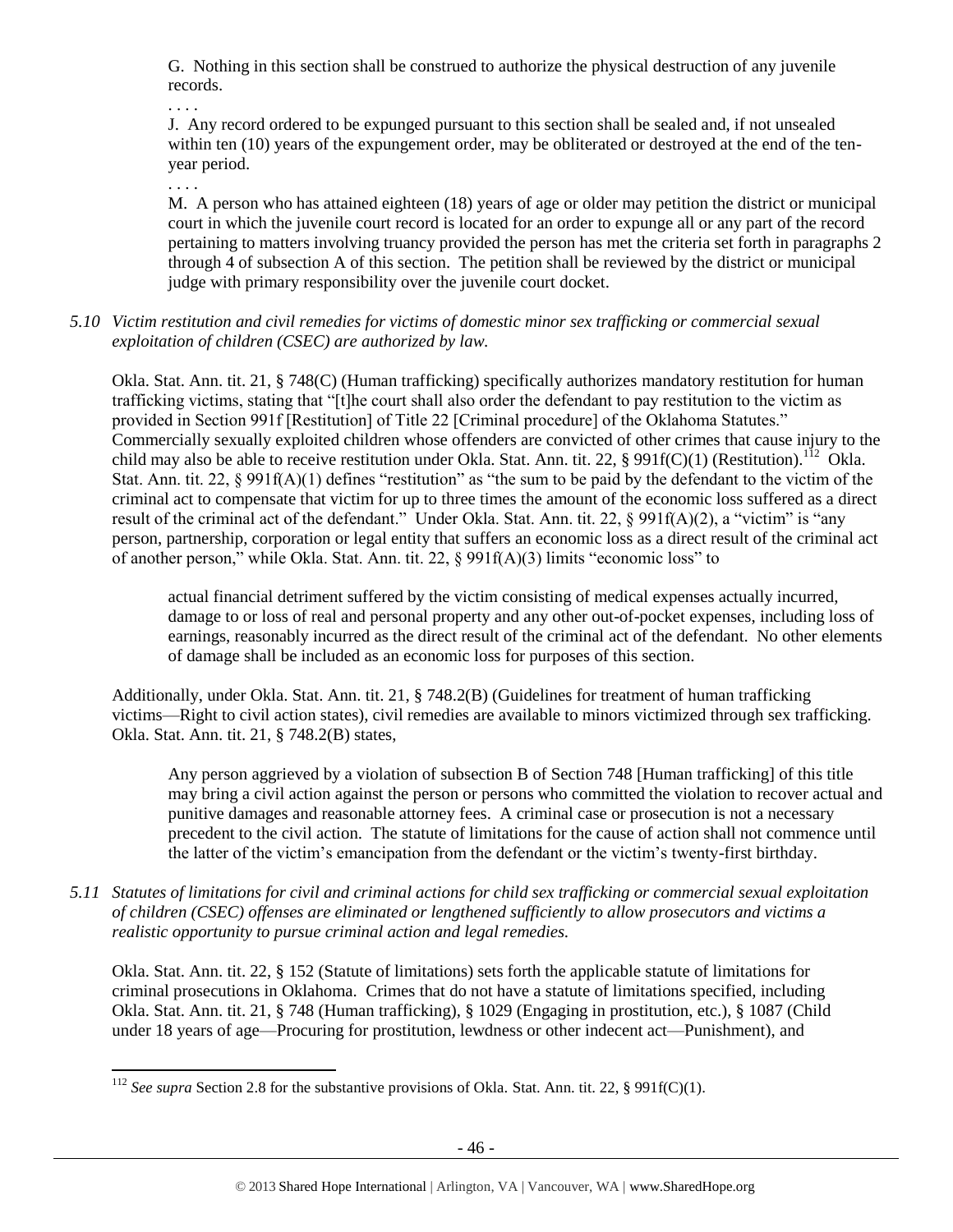§ 1088(A) (Child under 18 years of age—Inducing, keeping, detaining or restraining for prostitution— Punishment), are subject to a 3 year statute of limitations. Okla. Stat. Ann. tit. 22, § 152(H).

Pursuant to Okla. Stat. Ann. tit. 22, § 152(C), prosecutions under Okla. Stat. Ann. tit. 21, § 1021.2(A) (Minors—Procuring for participation in pornography), § 1021.3(A) (Guardians—Parents—Custodians— Consent to participation of minors in child pornography), § 1111 (Rape defined), § 1111.1 (Rape by instrumentation), § 1114 (Rape in first degree—Second degree), § 1123 (Lewd or indecent proposals or acts as to child under 16),§ 843.5 (Child sexual abuse), or § 866 (Elements of offense (Trafficking in children)) "shall be commenced within twelve (12) years after the discovery of the crime." Under Okla. Stat. Ann. tit. 22,  $\S 152(C)(2)(a)$ –(c), however, prosecutions for any of these offenses may be commenced at any time under the following circumstances:

a. the victim notified law enforcement within twelve  $(12)$  years after the discovery<sup>113</sup> of the crime, b. physical evidence is collected and preserved that is capable of being tested to obtain a profile from deoxyribonucleic acid (DNA),and

c. the identity of the offender is subsequently established through the use of a DNA profile using evidence listed in subparagraph b of this paragraph.

For a civil action brought under Okla. Stat. Ann. tit. 21, § 748.2(B) (Guidelines for treatment of human trafficking victims—Right to civil action) states, "The statute of limitations for the cause of action shall not commence until the latter of the victim's emancipation from the defendant or the victim's twenty-first birthday." In civil actions based on damages for injury caused by criminal offenses, Okla. Stat. Ann. tit. 12, § 95(A)(7) (Limitation of other actions) provides,

An action based on intentional conduct brought by any person for recovery of damages for injury suffered as a result of criminal actions, as defined by the Oklahoma Statutes, may be brought against any person incarcerated or under the supervision of a state, federal or local correctional facility on or after November 1, 2003:

a. at any time during the incarceration of the offender for the offense on which the action is based, or

b. within five (5) years after the perpetrator is released from the custody of a state, federal or local correctional facility, if the defendant was serving time for the offense on which the action is based.

Additionally, for civil actions based on damages resulting from childhood sexual abuse or exploitation, Okla. Stat. Ann. tit. 12, § 95(A)(6) states,

6. An action based on intentional conduct brought by any person for recovery of damages for injury suffered as a result of childhood sexual abuse incidents or exploitation as defined by Section 1-1-105 [Definitions] of Title 10A of the Oklahoma Statutes or incest can only be brought within the latter of the following periods:

a. within two (2) years of the act alleged to have caused the injury or condition, or

b. within two (2) years of the time the victim discovered or reasonably should have discovered that the injury or condition was caused by the act or that the act caused the injury for which the claim is brought.

Provided, however, that the time limit for commencement of an action pursuant to this paragraph is tolled for a child until the child reaches the age of eighteen (18) years or until five (5) years after the perpetrator is released from the custody of a state, federal or local correctional facility or jail, whichever is later. . . .

l

<sup>&</sup>lt;sup>113</sup> Okla. Stat. Ann. tit. 22, § 152(L) explains that, for purposes of Okla. Stat. Ann. tit. 22, § 152(C)(1), "'discovery' means the date that a physical or sexually related crime involving a victim under the age of eighteen (18) years of age is reported to a law enforcement agency, up to and including one (1) year from the eighteenth birthday of the child."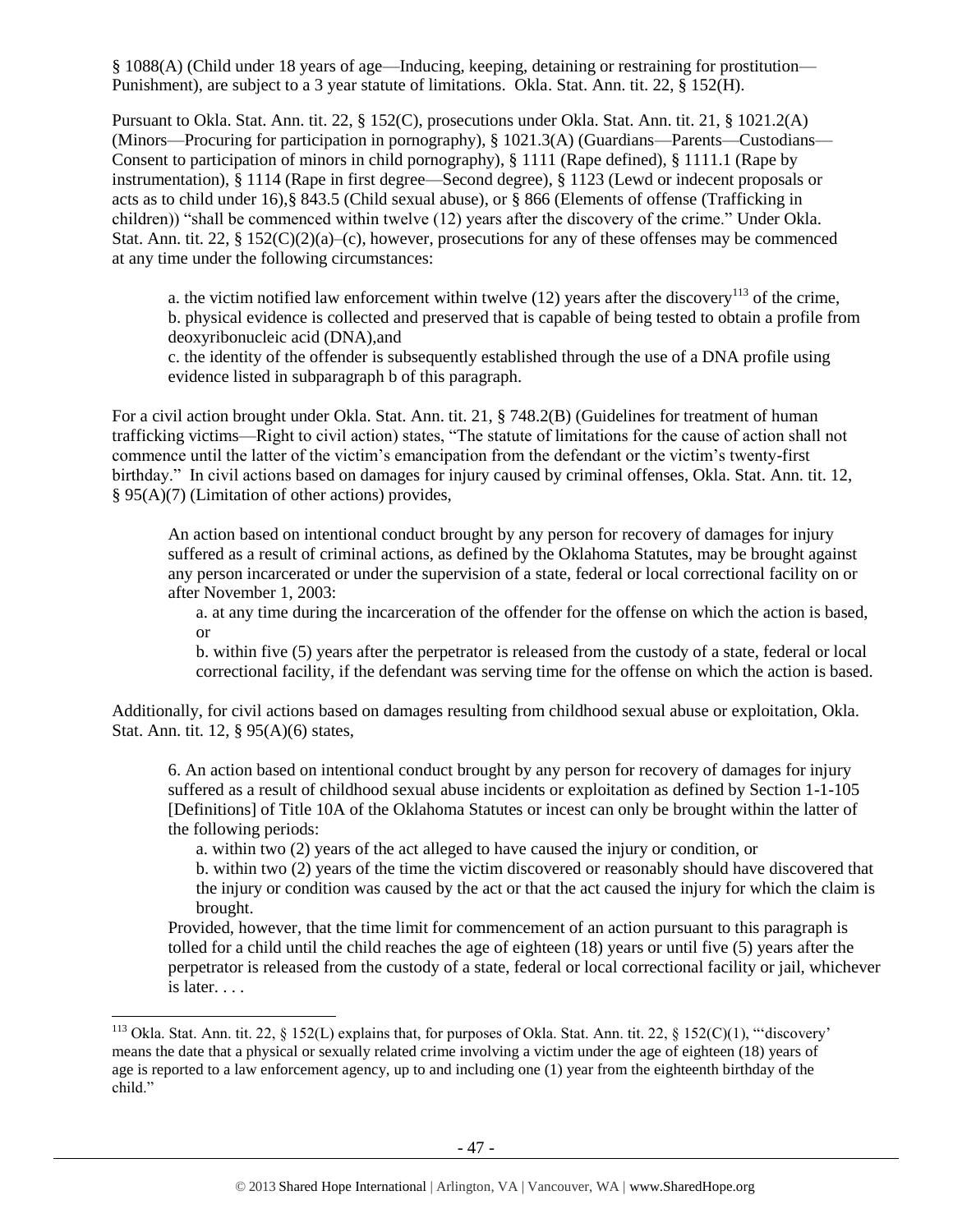5.11.1 Recommendation: Eliminate statutes of limitations for Okla. Stat. Ann. tit. 21, § 748 (Human trafficking) and CSEC offenses.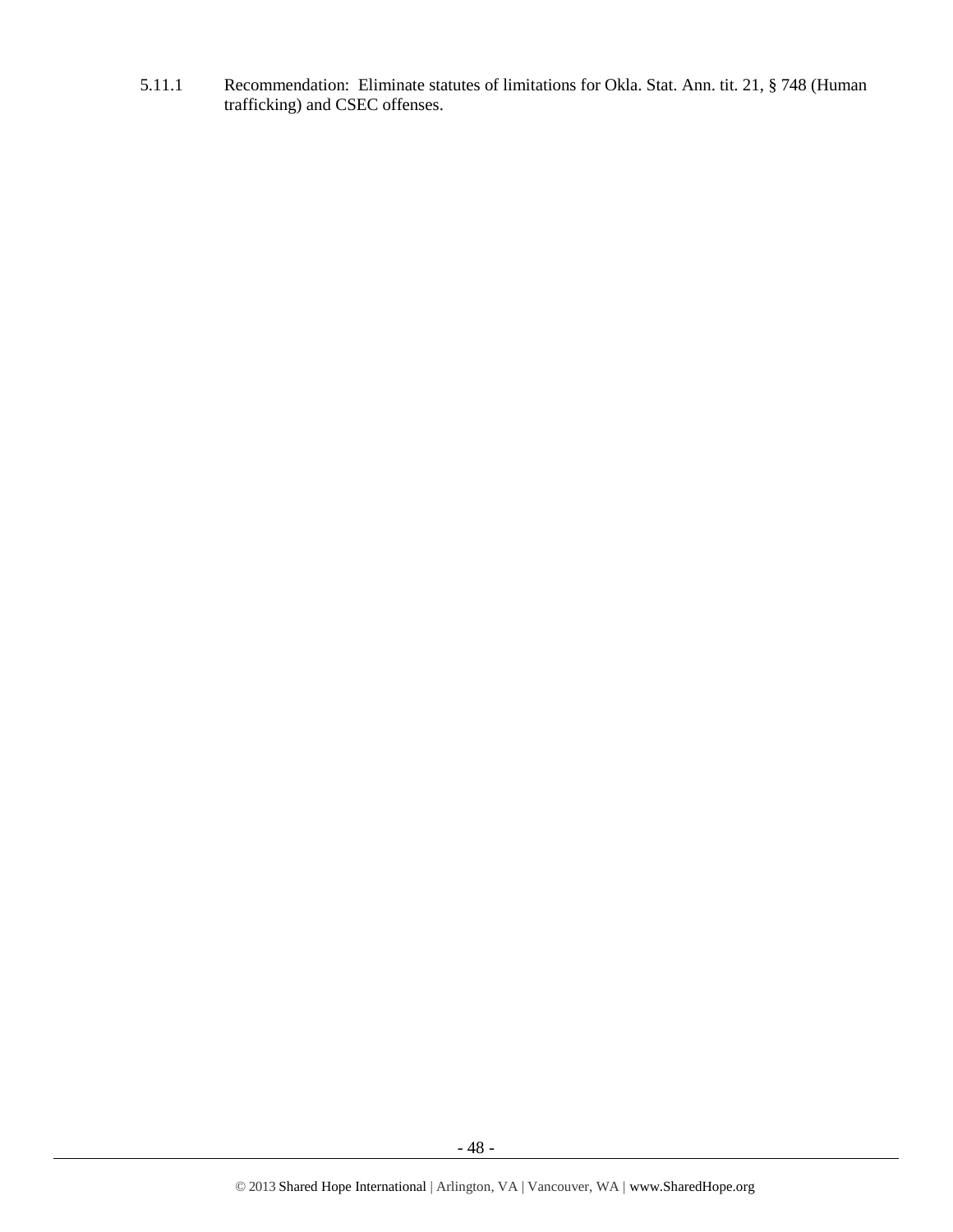#### **FRAMEWORK ISSUE 6: CRIMINAL JUSTICE TOOLS FOR INVESTIGATION AND PROSECUTIONS**

#### *Legal Components:*

- *6.1 Training on human trafficking and domestic minor sex trafficking for law enforcement is statutorily mandated or authorized.*
- *6.2 Single party consent to audio-taping is permitted in law enforcement investigations.*
- *6.3 Wiretapping is an available tool to investigate domestic minor sex trafficking.*
- *6.4 Using a law enforcement posing as a minor to investigate buying or selling of commercial sex acts is not a defense to soliciting, purchasing, or selling sex with a minor.*
- *6.5 Using the Internet to investigate buyers and traffickers is a permissible investigative technique.*
- *6.6 Law enforcement and child welfare agencies are mandated to promptly report missing and recovered children. \_\_\_\_\_\_\_\_\_\_\_\_\_\_\_\_\_\_\_\_\_\_\_\_\_\_\_\_\_\_\_\_\_\_\_\_\_\_\_\_\_\_\_\_\_\_\_\_\_\_\_\_\_\_\_\_\_\_\_\_\_\_\_\_\_\_\_\_\_\_\_\_\_\_\_\_\_\_\_\_\_\_\_\_\_\_\_\_\_\_\_\_\_\_*

#### *Legal Analysis:*

. . .

 $\overline{\phantom{a}}$ 

*6.1 Training on human trafficking and domestic minor sex trafficking for law enforcement is statutorily mandated or authorized.*

Oklahoma does not mandate that law enforcement receive training on human trafficking or domestic minor sex trafficking. However, Okla. Stat. Ann. tit. 70, § 3311(A) (Council on law enforcement education and training)<sup>114</sup> establishes the Council on Law Enforcement Education and Training ("Council") and grants it "the authority to exercise the rights, privileges and functions necessary to ensure the professional training and continuing education of law enforcement officers in the State of Oklahoma." Okla. Stat. Ann. tit. 70, §3311(B)(2) specifically authorizes the Council to "[p]romulgate rules with respect to such matters as certification, revocation, . . . minimum courses of study, . . . minimum standards for basic and advanced inservice courses, and seminars for Oklahoma police and peace officers."

- 6.1.1 Recommendation: Mandate training on domestic minor sex trafficking for law enforcement.
- *6.2 Single party consent to audio-taping is permitted in law enforcement investigations.*

Oklahoma permits single-party consent to audio-taping. Okla. Stat. Ann. tit. 13, § 176.4(4),(5) (Acts not prohibited) states,

It is not unlawful pursuant to the Security of Communications Act for:

4. a person acting under color of law to intercept a wire, oral or electronic communication when such person is a party to the communication or one of the parties to the communication has given prior consent to such interception; or

5. a person not acting under color of law to intercept a wire, oral or electronic communication when such person is a party to the communication or when one of the parties to the communication has given prior consent to such interception unless the communication is intercepted for the purpose of committing any criminal act.

 $114$  Two different versions of Okla. Stat. Ann. tit. 70, § 3311 are currently in effect. The first version was amended by 2011 Okla. Sess. Laws 10, § 1, and the second version was amended by 2011 Okla. Sess. Laws 233, § 1. Although the differences between these two current versions are not substantive, the second version does include additional requirements for police departments to receive state approval, and, therefore, is the only version referenced throughout this report.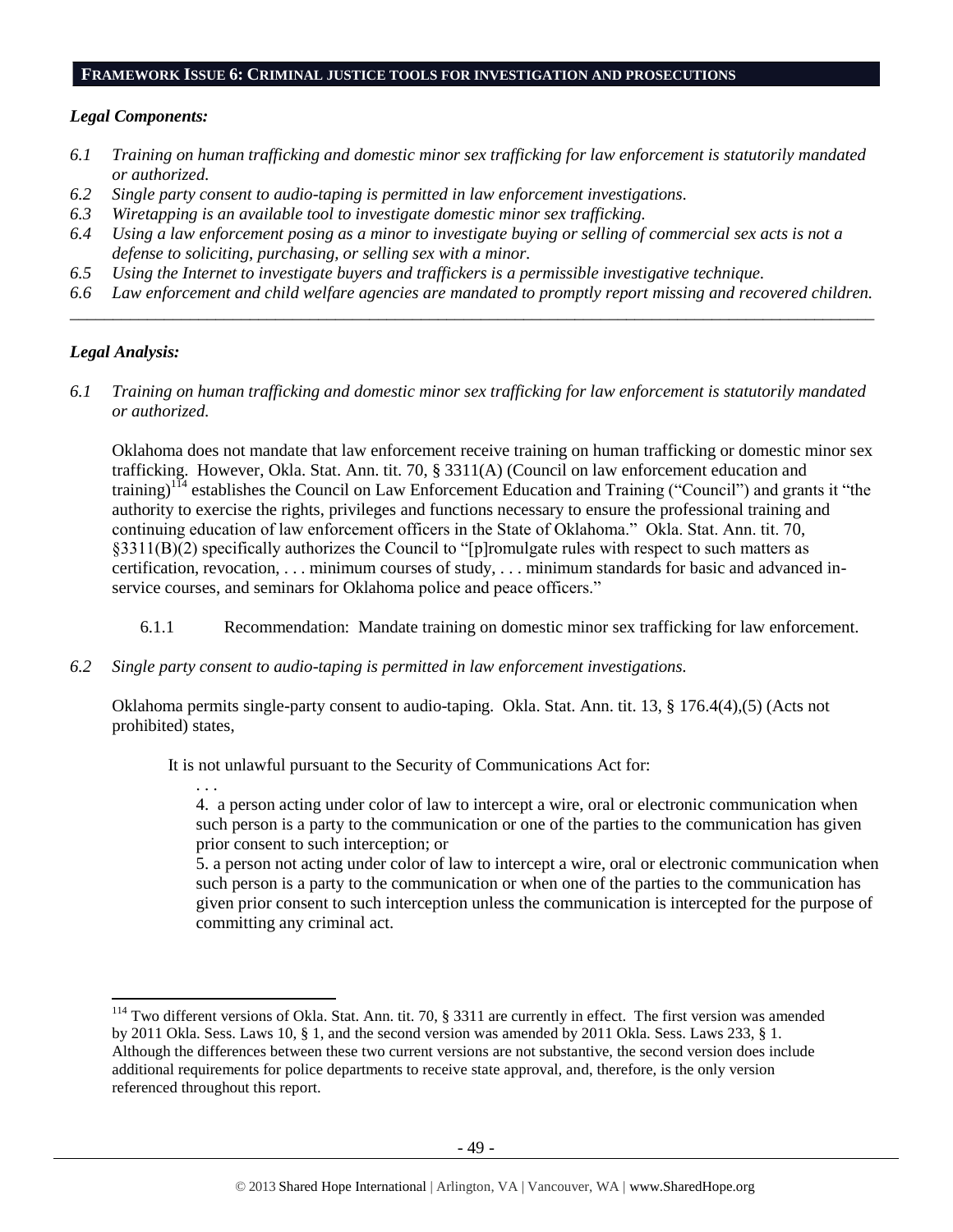## *6.3 Wiretapping is an available tool to investigate domestic minor sex trafficking.*

Oklahoma permits law enforcement to use wiretapping and resulting evidence when authorized by a court order, but does not provide for the issuance of a court order in the investigation of crimes related to domestic minor sex trafficking. Okla. Stat. Ann. tit. 13, § 176.7 (Court order authorizing interception of communications) states,

The Attorney General, upon application by a district attorney, may make application to a judge of competent jurisdiction for, and such judge may grant in conformity with the Security of Communications Act, an order authorizing the interception of wire, oral or electronic communications by any law enforcement agency of this state or any political subdivision thereof having responsibility for the investigation of the offense as to which the application is made, when such interception may provide evidence of acts of biochemical terrorism, terrorism, terrorism hoax, and biochemical assault as defined in Section 1268.1[Definitions] of Title 21 of the Oklahoma Statutes, the commission of the offense of murder, the cultivation or manufacture or distribution of narcotic drugs or other controlled dangerous substances as defined in the Uniform Controlled Dangerous Substances Act, or trafficking in illegal drugs, as defined in the Trafficking in Illegal Drugs Act, and any conspiracy to commit the crimes specifically enumerated in this section.

Okla. Stat. Ann. tit. 13, § 176.8(E) (Disclosure of information) further provides,

When a law enforcement officer, while engaged in intercepting wire, oral or electronic communications in an authorized manner, intercepts wire, oral or electronic communications relating to offenses for which an order or authorization could have been secured or any offense listed in [Okla. Stat. Ann. tit. 57,  $\S$  571], <sup>115</sup> which is other than those specified in the order of authorization, the contents thereof and evidence derived therefrom may be disclosed or used as provided in this section. Such contents and any evidence derived therefrom may be used when authorized by a judge of competent jurisdiction when such judge finds on subsequent application that the contents were otherwise intercepted in accordance with the provisions of the Security of Communications Act. . . .

- 6.3.1 Recommendation: Amend Okla. Stat. Ann. tit. 13, § 176.7 (Court order authorizing interception of communications) to permit the issuance of an order authorizing wiretapping when the interception may provide evidence related to Okla. Stat. Ann. tit. 21, § 748 (Human trafficking) or Oklahoma's CSEC laws.
- *6.4 Using a law enforcement posing as a minor to investigate buying or selling of commercial sex acts is not a defense to soliciting, purchasing, or selling sex with a minor.*

Okla. Stat. Ann. tit. 21,  $\S 1123(E)^{116}$  (Lewd or indecent proposals or acts as to child under 16 or person believed to be under 16—Sexual battery) (Second version) states that "[t]he fact that an undercover operative or law enforcement officer was involved in the detection and investigation of an offense pursuant to this section shall not constitute a defense to a prosecution under this section."

Additionally, pursuant to Okla. Stat. Ann. tit. 21, § 1040.13a(C) (Facilitating, encouraging, offering or soliciting sexual conduct or engaging in sexual communication with a minor or person believed to be a minor), "[t]he fact that an undercover operative or law enforcement officer was involved in the detection and investigation of an offense pursuant to this section shall not constitute a defense to a prosecution under this section."

<sup>&</sup>lt;sup>115</sup> Okla. Stat. Ann. tit. 57, § 571 (Definitions) lists, in relevant part, child abuse, rape, or lewd or indecent proposition or lewd or indecent act with a child.

<sup>116</sup> *See supra* not[e 12.](#page-6-0)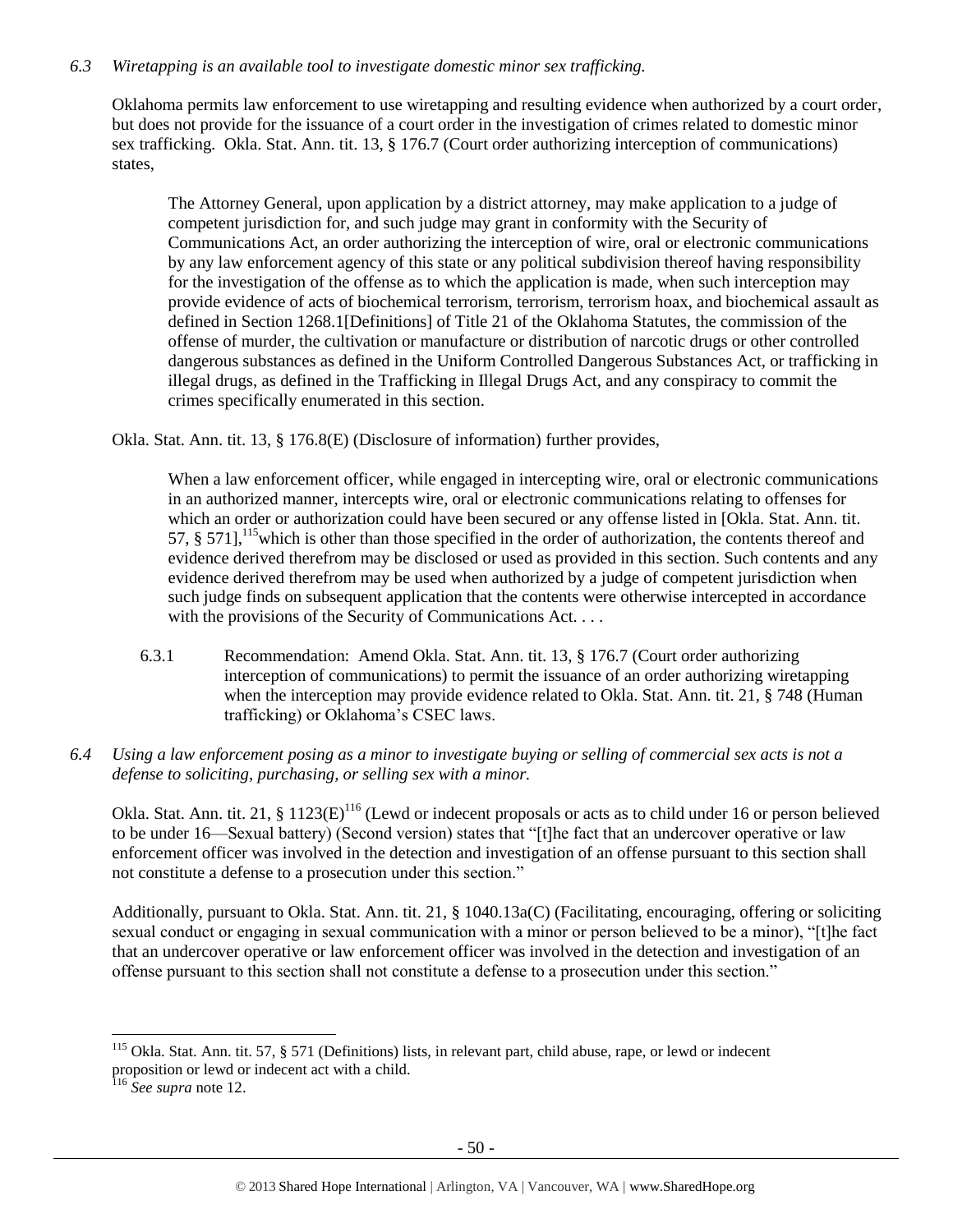## *6.5 Using the Internet to investigate buyers and traffickers is a permissible investigative technique.*

Law enforcement may use the Internet to investigate buyers and traffickers under Okla. Stat. Ann. tit. 21, § 1040.13a(C) (Facilitating, encouraging, offering or soliciting sexual conduct or engaging in sexual communication with a minor or person believed to be a minor), which expressly provides that "[t]he fact that an undercover operative or law enforcement officer was involved in the detection and investigation of an offense pursuant to this section shall not constitute a defense to a prosecution under this section."

Additionally, Okla. Stat. Ann. tit. 74, § 151.1 (Internet crimes against children unit) states,

(A) The Oklahoma State Bureau of Investigation shall establish an Internet Crimes Against Children (ICAC) unit for the primary purpose of investigating Internet crimes committed against children, including, but not limited to, offenses related to child pornography and solicitation of minors for pornography, prostitution or sex-related offenses. The unit shall additionally promote safe Internet use among children and their parents by various media or printed-material campaigns or by offering educational programs to schools or communities throughout this state. The Bureau shall employ sufficient employees to investigate and implement the ICAC unit.

(B) The Director of the Oklahoma State Bureau of Investigation is hereby authorized to enter into local cooperative agreements with local law enforcement agencies for the purpose of appointing ICAC Affiliate Task Force Agents to assist the ICAC unit of the Bureau. . . ICAC Affiliate Task Force Agents shall have general peace officer powers and the authority to arrest persons throughout the state for the purpose of investigating Internet crimes committed against children including, but not limited to, offenses related to child pornography, solicitation of minors for pornography, prostitution or sex-related offenses. . . .

*6.6 Law enforcement and child welfare agencies are mandated to promptly report missing and recovered children.*

Although Oklahoma has enacted some laws regarding the reporting of missing children, the reporting of rescued domestic minor sex trafficking victims is not mandated. Okla. Stat. Ann. tit. 63, § 1-323.1(A) (Notification system for identifying missing children) states,

A. The State Commissioner of Health shall establish a system for receiving notification from the Oklahoma State Bureau of Investigation that a person born in the State of Oklahoma and under eighteen (18) years of age has been reported missing, for identifying the birth certificate of such person, and for immediately notifying the Oklahoma State Bureau of Investigation whenever a request for a copy of the birth certificate of such person is made. . . .

Okla. Stat. Ann. tit. 10, § 1628 (Missing children 16 and under—Investigation of disappearance) states,

It is hereby made the duty of any sheriff, chief of police, city marshal, constable, or any other law enforcement officer, upon notification of a report of a missing child sixteen (16) years and under, to immediately initiate an investigation into the disappearance of said child.

Additionally, Okla. Stat. Ann. tit. 10A, § 1-8-106 (Applicability of the Oklahoma Minor Identification Act) provides,

If a child is reported to a law enforcement agency as a missing child, or a custodial parent, legal guardian or legal custodian of a child requests the issuance of a fingerprint card, the provisions of the Oklahoma Minor Identification Act shall apply. With the voluntary and informed consent of the parent, legal guardian, or legal custodian of the child, fingerprints obtained and maintained pursuant to the Oklahoma Minor Identification Act may be used by law enforcement officers.